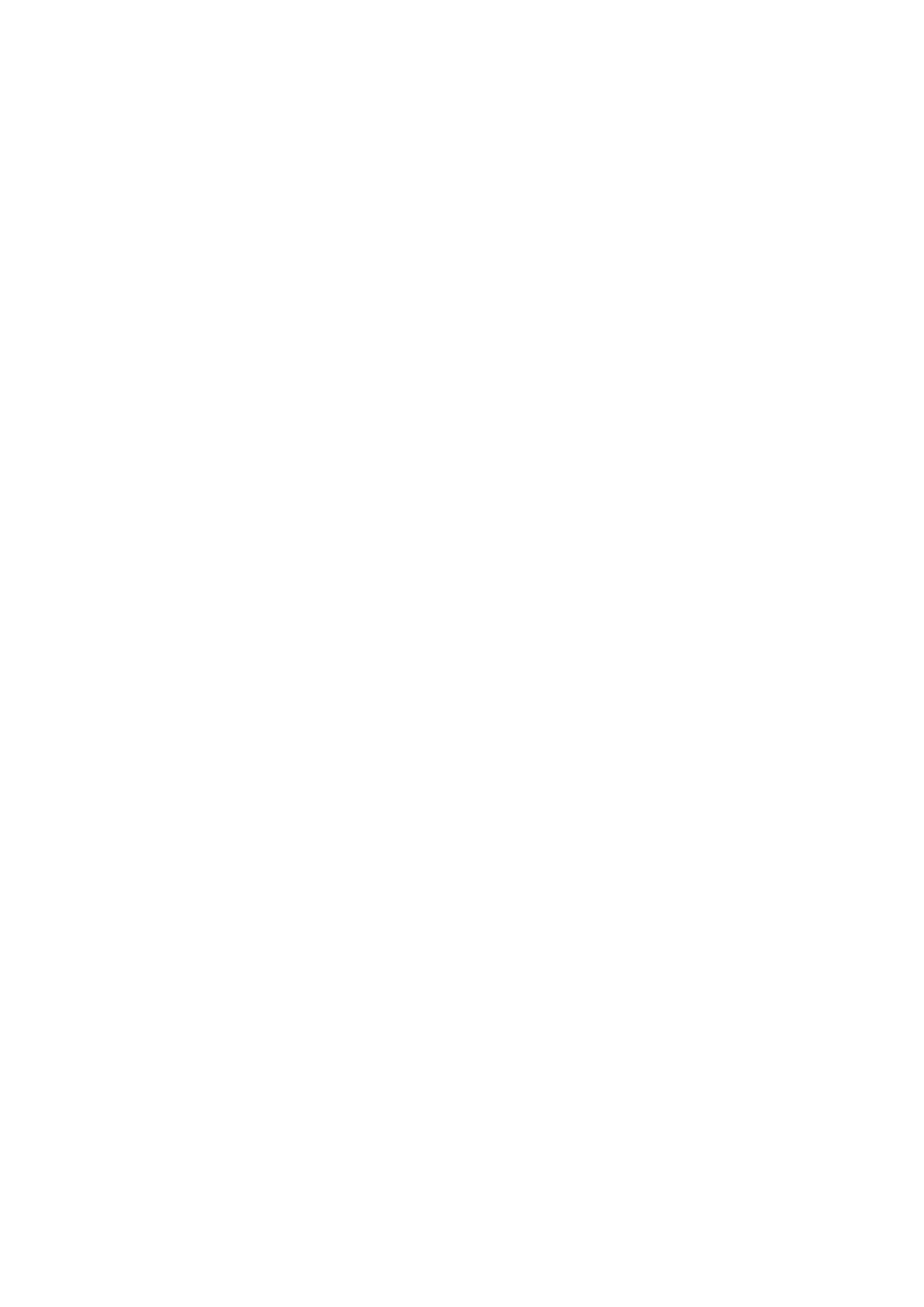

**Queensland** 

## **Evidence and Other Legislation Amendment Bill 2021**

|                   |             |                                                                                                | Page |
|-------------------|-------------|------------------------------------------------------------------------------------------------|------|
| Part 1            | Preliminary |                                                                                                |      |
| 1                 |             | Short title $\ldots \ldots \ldots \ldots \ldots \ldots \ldots \ldots \ldots \ldots \ldots$     | 8    |
| 2                 |             |                                                                                                | 8    |
| Part 2            |             | <b>Amendment of Bail Act 1980</b>                                                              |      |
| 3                 |             |                                                                                                | 8    |
| 4                 |             | Amendment of s 16 (Refusal of bail generally)                                                  | 8    |
| 5                 |             | Amendment of s 33 (Failure to appear in accordance with undertaking)                           |      |
|                   |             |                                                                                                | 9    |
| 6                 |             | Amendment of pt 5, hdg (Transitional provisions)                                               | 9    |
| 7                 |             |                                                                                                | 9    |
|                   | 49          | Transitional and validation provision for Evidence and Other<br>Legislation Amendment Act 2021 | 10   |
| Part 3            |             | <b>Amendment of Criminal Code</b>                                                              |      |
| <b>Division 1</b> | Preliminary |                                                                                                |      |
| 8                 |             |                                                                                                | 10   |
| <b>Division 2</b> |             | Amendments commencing on assent                                                                |      |
| 9                 |             | Amendment of s 590AS (Viewing particular evidence)                                             | 11   |
| 10                |             | Insertion of new s 590ASA $\ldots, \ldots, \ldots, \ldots, \ldots, \ldots, \ldots, \ldots$     | 11   |
|                   | 590ASA      | Viewing bodies of deceased persons                                                             | 12   |
| 11                |             | Amendment of s 590AV (Disclosure directions under particular                                   | 13   |
| 12                |             |                                                                                                | 13   |
|                   | Chapter 105 | Transitional provision for Evidence and Other<br>Legislation Amendment Act 2021                |      |
|                   | 755         | Existing relevant proceedings                                                                  | 14   |
| <b>Division 3</b> |             | Amendments commencing by proclamation                                                          |      |
| 13                |             | Amendment of s 1 (Definitions)                                                                 | 15   |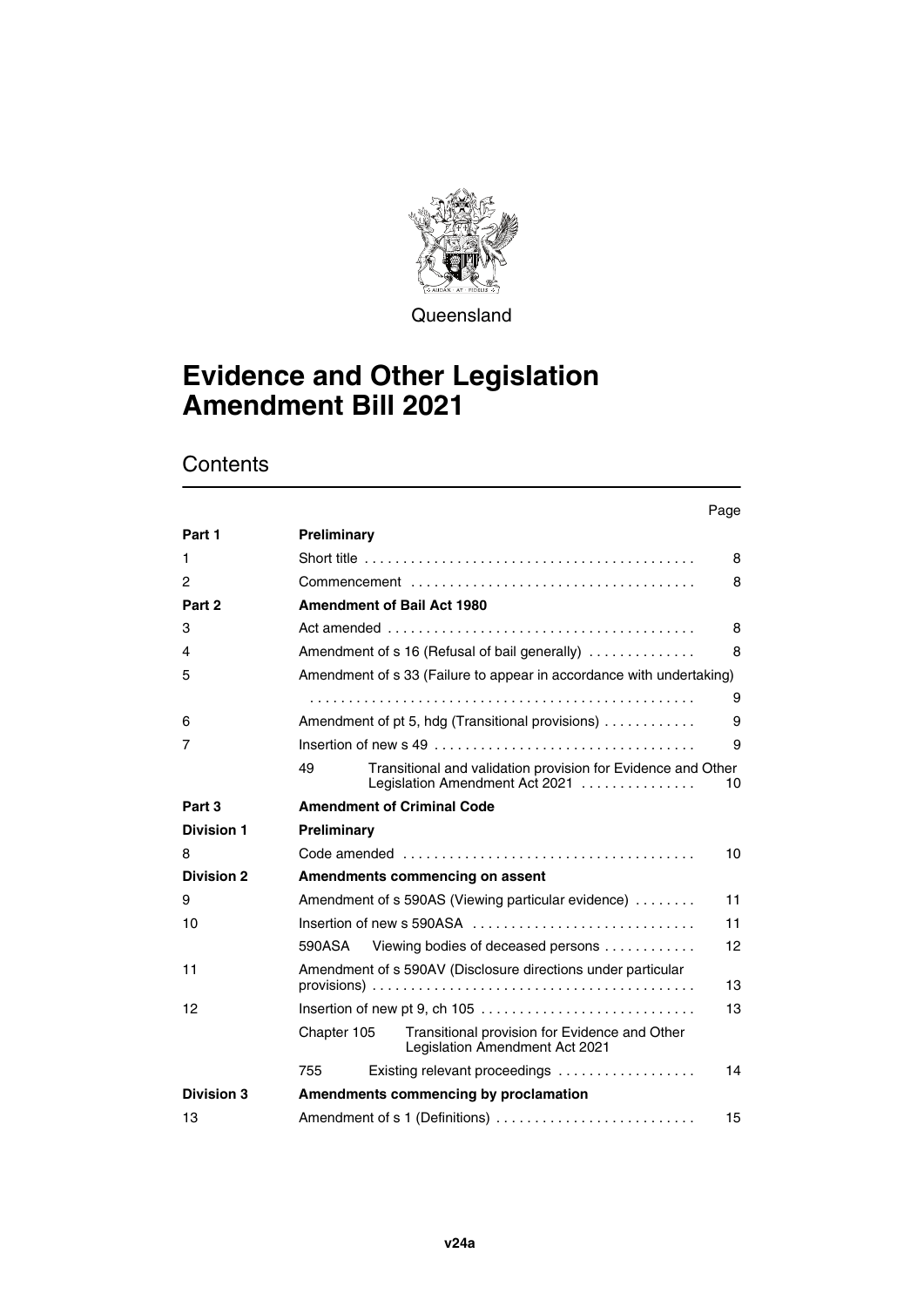| 14     |               | Amendment of s 590AA (Pre-trial directions and rulings)                                                            | 15 |
|--------|---------------|--------------------------------------------------------------------------------------------------------------------|----|
| 15     |               | Amendment of s 590AD (Definitions for ch div 3)                                                                    | 15 |
| 16     |               | Amendment of s 590AI (When mandatory disclosure must be made) 17                                                   |    |
| 17     |               | Amendment of s 590AJ (Disclosure that must be made on request)                                                     | 17 |
| 18     |               | Amendment of s 590AK (When requested disclosure must be made) 17                                                   |    |
| 19     |               | Amendment of s 590AO (Limit on disclosure of sensitive evidence)                                                   | 17 |
| 20     |               | Amendment of s 590AOA (Evidence Act section 93A device statement)                                                  |    |
|        |               |                                                                                                                    | 18 |
| 21     |               |                                                                                                                    | 18 |
|        | 590AOB        | Disclosure of recorded statement $\ldots, \ldots, \ldots, \ldots$                                                  | 18 |
| 22     |               | Amendment of s 590AS (Viewing particular original evidence—                                                        | 22 |
| 23     |               | Amendment of s 590AV (Disclosure directions under particular                                                       | 23 |
| Part 4 |               | <b>Amendment of Disability Services Act 2006</b>                                                                   |    |
| 24     |               |                                                                                                                    | 23 |
| 25     |               | Amendment of s 138C (Chief executive's request for police information<br>about relevant person)                    | 23 |
| 26     |               | Amendment of s 138M (Obtaining information from director of public                                                 | 23 |
| 27     |               | Amendment of s 138ZG (Giving information to chief executive (working                                               | 24 |
| 28     |               | Amendment of s 138ZH (Giving information to NDIS worker screening<br>unit or working with children screening unit) | 24 |
| 29     |               | Amendment of sch 8 (Dictionary)                                                                                    | 24 |
| Part 5 |               | Amendment of Domestic and Family Violence Protection Act 2012                                                      |    |
| 30     |               |                                                                                                                    | 25 |
| 31     |               | Amendment of s 169J (Limits on information that may be shared)                                                     | 25 |
| Part 6 |               | <b>Amendment of Evidence Act 1977</b>                                                                              |    |
| 32     |               |                                                                                                                    | 25 |
| 33     |               |                                                                                                                    | 26 |
|        |               | Division 2B Journalist privilege                                                                                   |    |
|        | Subdivision 1 | Preliminary                                                                                                        |    |
|        | 14Q           | Application of division                                                                                            | 26 |
|        | 14R           |                                                                                                                    | 26 |
|        | 14S           | Meaning of relevant proceeding                                                                                     | 27 |
|        | 14T           | Definitions for division                                                                                           | 27 |
|        | Subdivision 2 | Relevant proceedings                                                                                               |    |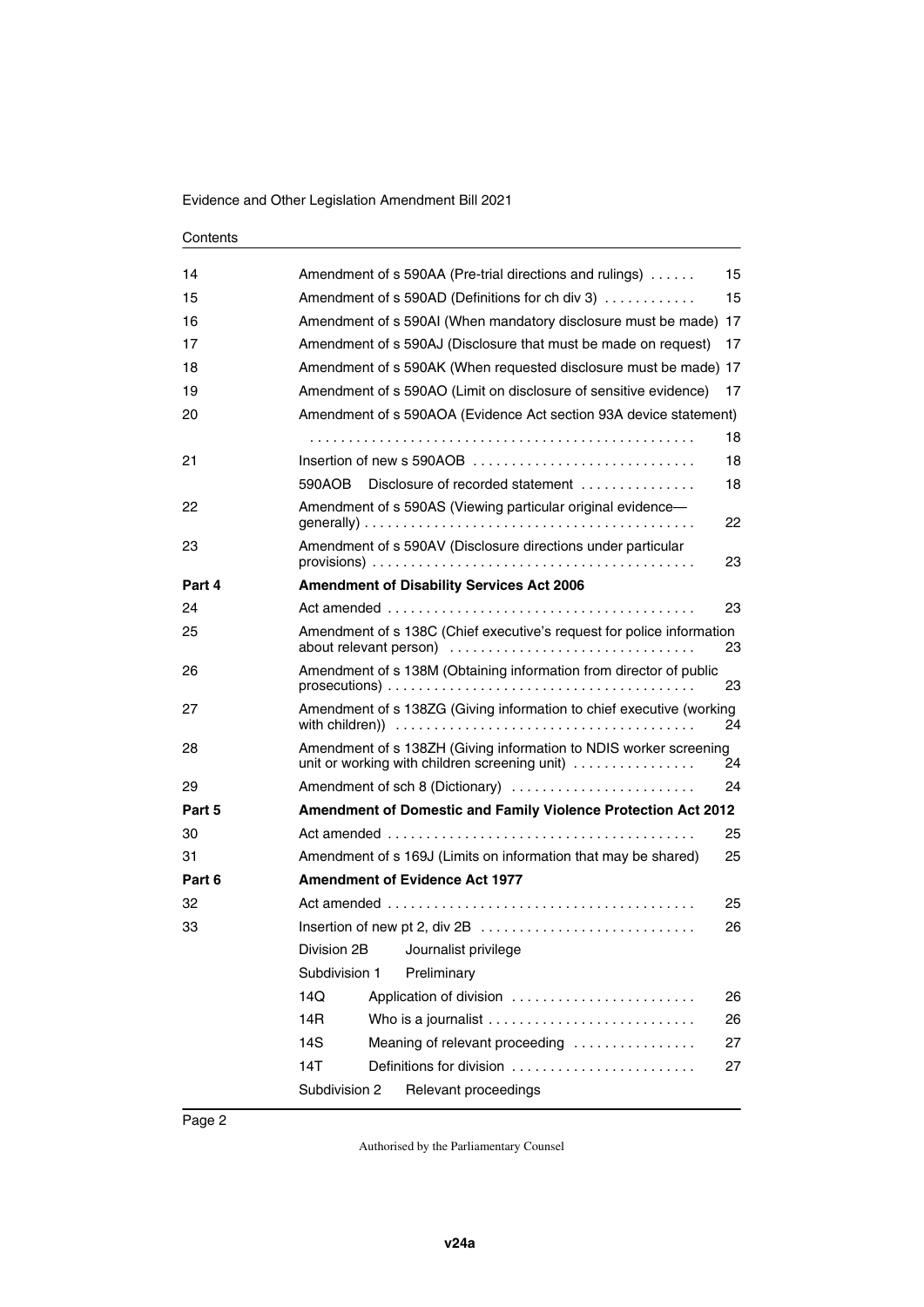|    | 141                                                                                                              | Application of subdivision                                                                          | 29 |  |
|----|------------------------------------------------------------------------------------------------------------------|-----------------------------------------------------------------------------------------------------|----|--|
|    | 14V                                                                                                              | Journalist privilege relating to identity of informants.                                            | 29 |  |
|    | 14W                                                                                                              | Claims of journalist privilege at hearings of relevant                                              | 30 |  |
|    | 14X                                                                                                              | Applications for orders requiring giving of evidence despite<br>journalist privilege                | 30 |  |
|    | 14Y                                                                                                              | Deciding applications under s 14X                                                                   | 31 |  |
|    | 14Z                                                                                                              | Objections to disclosure requirements on grounds of<br>journalist privilege                         | 33 |  |
|    | 14ZA                                                                                                             | Other orders court may make                                                                         | 34 |  |
|    | 147B                                                                                                             | Court to inform of particular rights                                                                | 35 |  |
|    | Subdivision 3                                                                                                    | Search warrants                                                                                     |    |  |
|    | 14ZC                                                                                                             | Application of subdivision                                                                          | 36 |  |
|    | 14ZD                                                                                                             | Procedures if objections made                                                                       | 37 |  |
|    | 14ZE                                                                                                             | Applications to Supreme Court in relation to objections                                             | 38 |  |
|    | 14ZF                                                                                                             | Decisions on applications                                                                           | 39 |  |
|    | 14ZG                                                                                                             | Other orders court may make                                                                         | 40 |  |
| 34 | Amendment of s 21AAA (Exclusion of particular persons while particular<br>evidence is presented)<br>41           |                                                                                                     |    |  |
| 35 | Amendment of s 93A (Statement made before proceeding by child or<br>person with an impairment of the mind)<br>41 |                                                                                                     |    |  |
| 36 |                                                                                                                  | Replacement of s 93AA (Unauthorised possession of, or dealing in, s                                 | 41 |  |
|    | 93AA                                                                                                             | Unauthorised possession of, or dealing in, s 93A criminal<br>statements or section 93A transcripts  | 41 |  |
|    | 93AB                                                                                                             | Permitted use of section 93A transcript by employment-<br>screening applicant or applicant's lawyer | 43 |  |
|    | 93AC                                                                                                             | Publishing section 93A criminal statements or section 93A<br>transcripts prohibited                 | 43 |  |
| 37 |                                                                                                                  |                                                                                                     | 44 |  |
|    | Part 6A                                                                                                          | Recorded statements                                                                                 |    |  |
|    | Division 1                                                                                                       | Preliminary                                                                                         |    |  |
|    |                                                                                                                  | 103A Definitions for part                                                                           | 44 |  |
|    | 103B                                                                                                             | Meaning of domestic violence offence                                                                | 44 |  |
|    | 103C                                                                                                             | Meaning of domestic violence proceeding                                                             | 45 |  |
|    | Division 2                                                                                                       | Use of recorded statements                                                                          |    |  |
|    | 103D                                                                                                             | Use of recorded statement as complainant's evidence-in-                                             | 45 |  |
|    | 103E                                                                                                             | Requirements for making recorded statements                                                         | 46 |  |
|    |                                                                                                                  |                                                                                                     |    |  |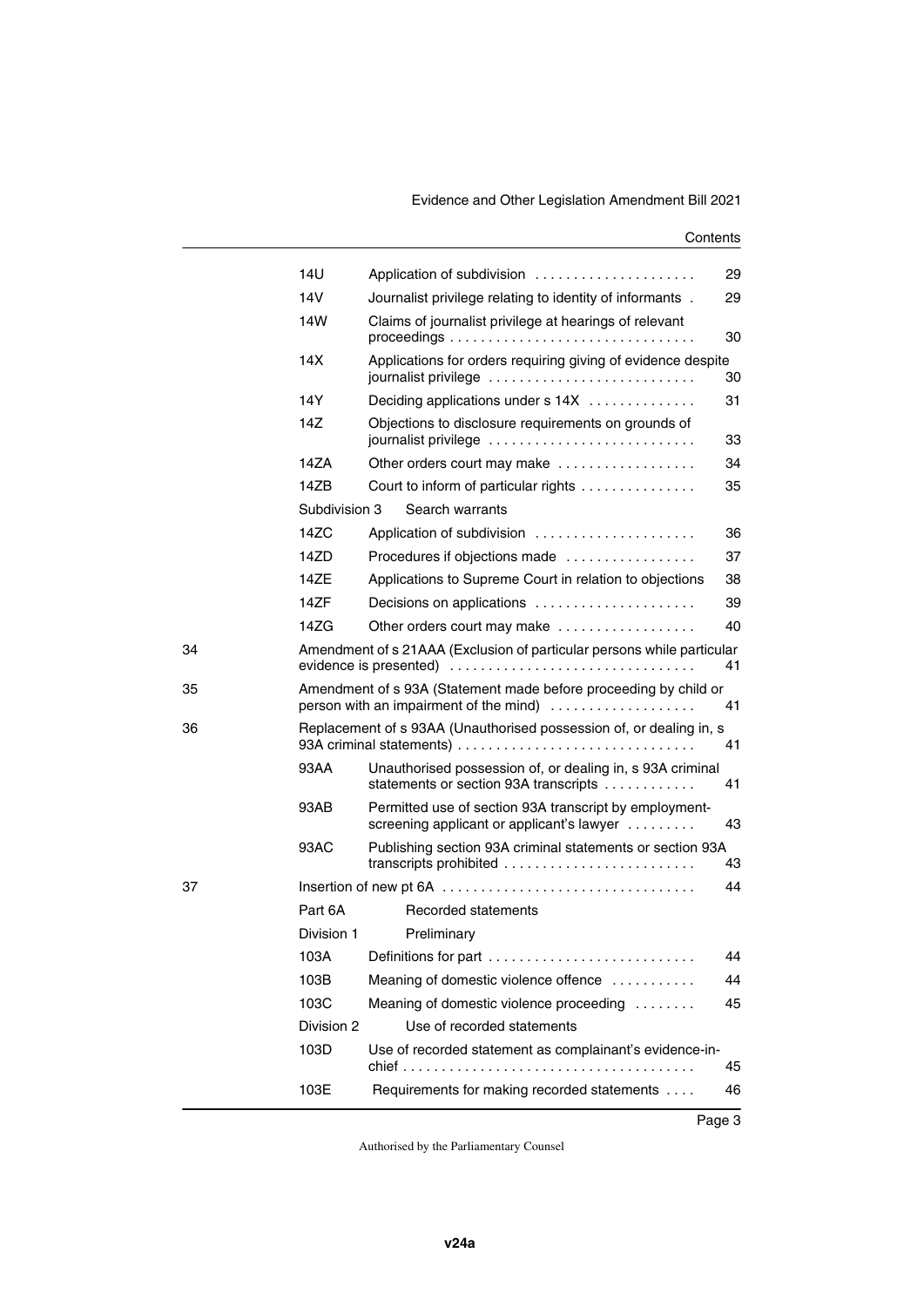|        | 103F        | When recorded statement is made with informed consent 47                                                                                              |    |
|--------|-------------|-------------------------------------------------------------------------------------------------------------------------------------------------------|----|
|        | Division 3  | Admissibility of recorded statements                                                                                                                  |    |
|        | 103G        | References to recorded statement                                                                                                                      | 48 |
|        | 103H        | Admissibility of recorded statements generally                                                                                                        | 49 |
|        | 1031        | Admissibility of recorded statements in particular committal<br>$proceedings \dots \dots \dots \dots \dots \dots \dots \dots \dots \dots \dots \dots$ | 50 |
|        | 103J        | Application of particular provisions to recorded statements                                                                                           |    |
|        |             |                                                                                                                                                       | 51 |
|        | 103K        | Relationship with other Acts                                                                                                                          | 52 |
|        | 103L        | Limitation on cross-examination under Justices Act 1886 not                                                                                           | 52 |
|        | 103M        | Powers to close court not limited $\ldots, \ldots, \ldots, \ldots$                                                                                    | 52 |
|        | 103N        | Orders, directions and rulings in relation to complainants                                                                                            | 53 |
|        | Division 4  | Editing or otherwise altering recorded statements                                                                                                     |    |
|        | 103O        | Editing or otherwise altering recorded statements                                                                                                     | 53 |
|        | Division 5  | Offences relating to recorded statements                                                                                                              |    |
|        | 103P        | References to recorded statement, transcript of recorded<br>statement or summary of transcript                                                        | 54 |
|        | 103Q        | Unauthorised possession of, or dealing in, recorded<br>statements or transcripts of recorded statements                                               | 55 |
|        | 103R        | Permitted use of transcript of recorded statement by<br>employment-screening applicant or applicant's lawyer                                          | 56 |
|        | 103S        | Publishing recorded statements or transcripts of recorded<br>statements prohibited                                                                    | 57 |
| 38     |             |                                                                                                                                                       | 58 |
|        | Division 12 | Evidence and Other Legislation Amendment Act 2021                                                                                                     |    |
|        | 157         |                                                                                                                                                       | 58 |
|        | 158         | Domestic violence proceedings                                                                                                                         | 58 |
| 39     |             | Amendment of sch 3 (Dictionary)                                                                                                                       | 59 |
| Part 7 |             | <b>Amendment of Justices Act 1886</b>                                                                                                                 |    |
| 40     |             |                                                                                                                                                       | 62 |
| 41     |             | Amendment of s 83A (Direction hearing)                                                                                                                | 63 |
| 42     |             | Amendment of s 154 (Copies of record)                                                                                                                 | 63 |
| Part 8 |             | <b>Amendment of Magistrates Act 1991</b>                                                                                                              |    |
| 43     |             |                                                                                                                                                       | 63 |
| 44     |             | Amendment of s 21 (Transfer policy)                                                                                                                   | 63 |
| 45     |             | Insertion of new pt 10, div 10                                                                                                                        | 64 |
|        | Division 10 | Transitional provision for Evidence and Other                                                                                                         |    |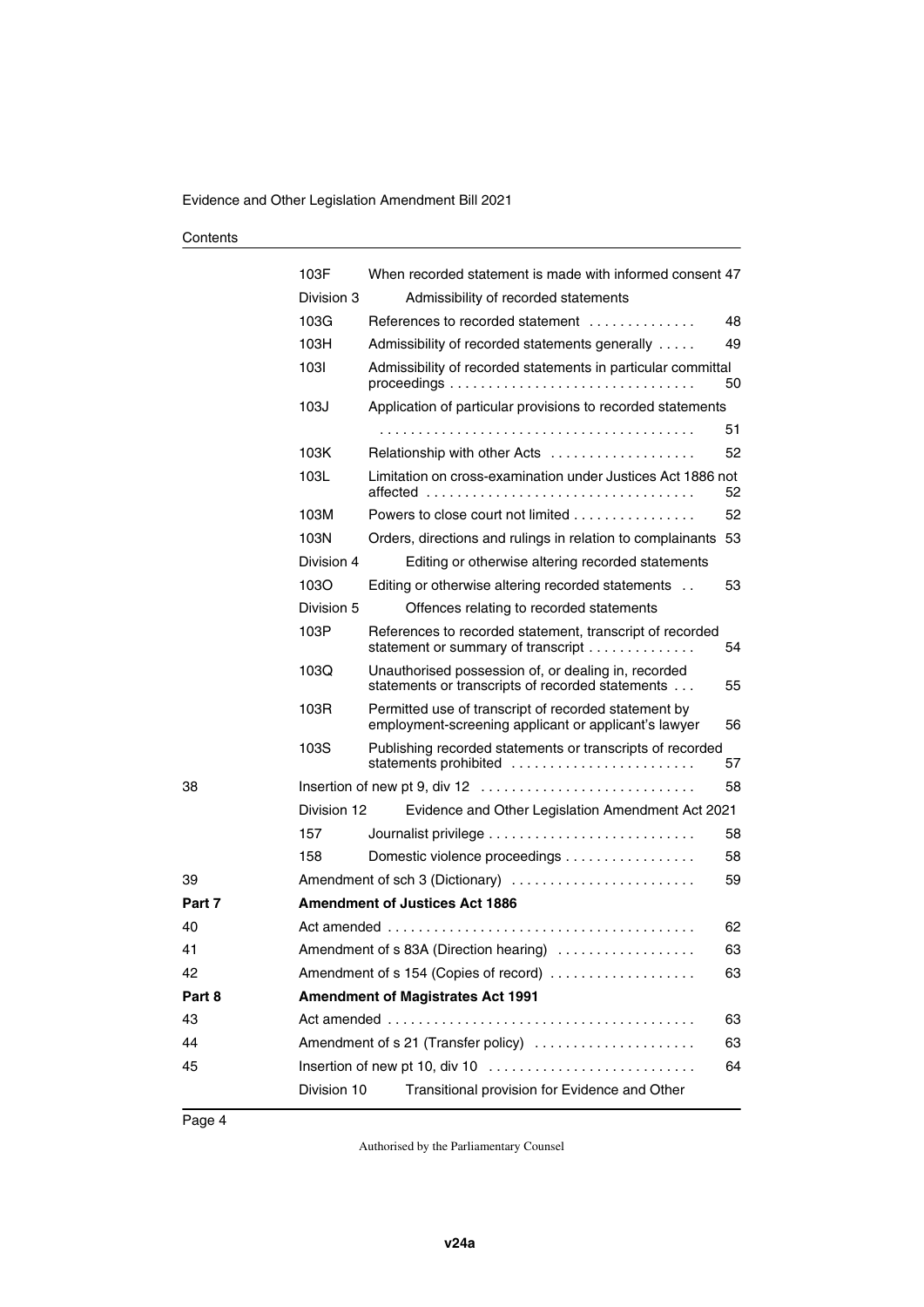|                   |    | Legislation Amendment Act 2021                                                        |    |
|-------------------|----|---------------------------------------------------------------------------------------|----|
|                   | 73 | Prescribed regional experience before commencement                                    | 64 |
| Part 9            |    | Amendment of Working with Children (Risk Management and<br><b>Screening) Act 2000</b> |    |
| 46                |    |                                                                                       | 64 |
| 47                |    | Amendment of s 311 (Chief executive may ask police commissioner for                   | 64 |
| 48                |    | Amendment of s 318 (Obtaining information from director of public                     | 65 |
| 49                |    | Amendment of s 344 (Giving information to chief executive (disability                 | 65 |
| 50                |    | Amendment of s 384 (Confidentiality of protected information).                        | 65 |
| 51                |    | Amendment of sch 7 (Dictionary)                                                       | 65 |
| Part 10           |    | <b>Acts amended</b>                                                                   |    |
| 52                |    | Acts amended $\ldots \ldots \ldots \ldots \ldots \ldots \ldots \ldots \ldots \ldots$  | 66 |
| Schedule 1        |    |                                                                                       | 67 |
| Part 1            |    | Amendments commencing on assent                                                       |    |
|                   |    | Domestic and Family Violence Protection Act 2012                                      | 67 |
|                   |    |                                                                                       | 67 |
|                   |    |                                                                                       | 69 |
| Part <sub>2</sub> |    | Amendments commencing by proclamation                                                 |    |
|                   |    | Domestic and Family Violence Protection Act 2012                                      | 69 |
|                   |    |                                                                                       | 70 |
|                   |    |                                                                                       |    |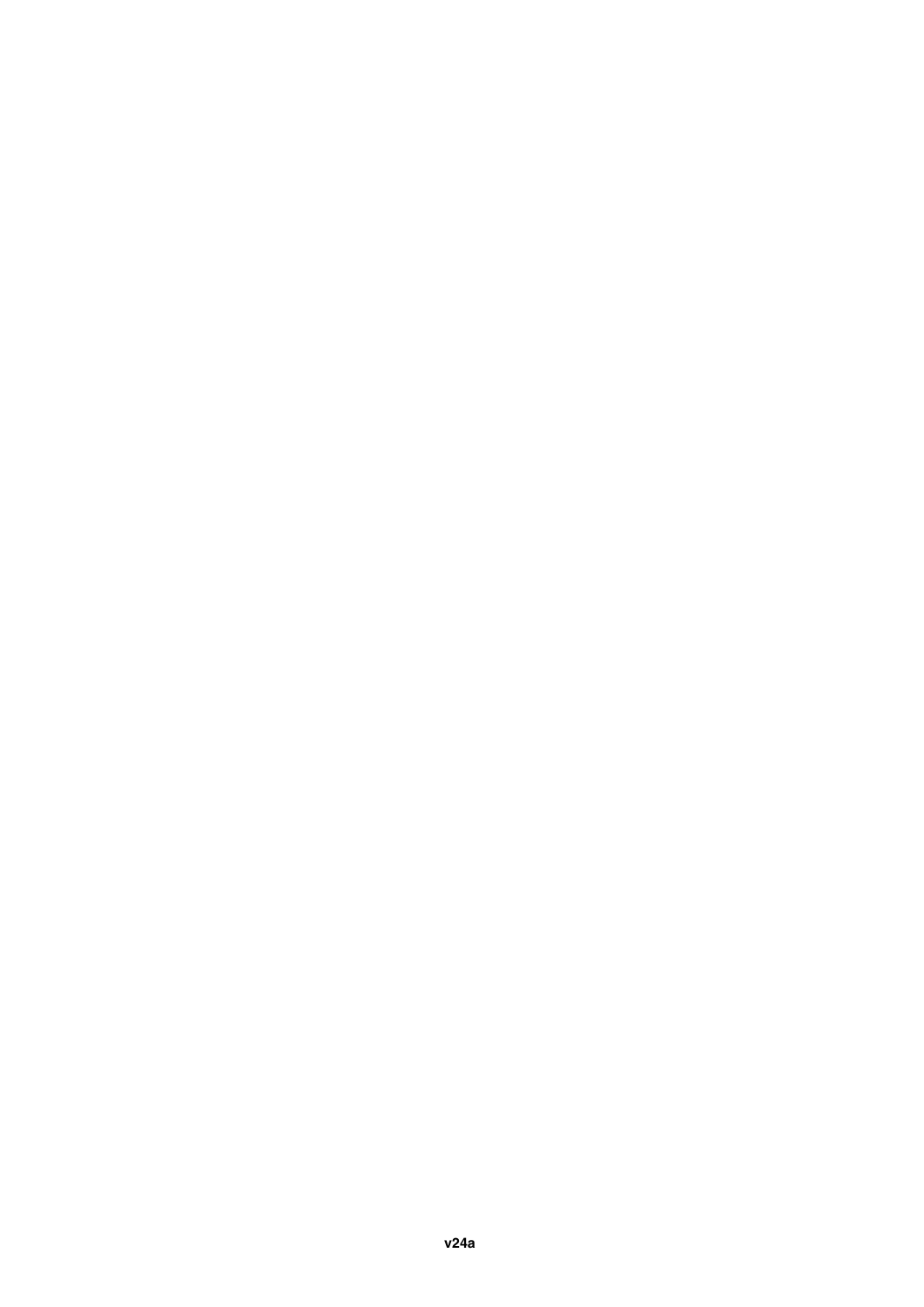## **2021**

# **A Bill**

for

**An Act to amend the** *Bail Act 1980***, the Criminal Code, the** *Disability Services Act 2006***, the** *Domestic and Family Violence Protection Act 2012***, the** *Evidence Act 1977***, the** *Justices Act 1886***, the** *Magistrates Act 1991***, the** *Working with Children (Risk Management and Screening) Act 2000* **and the Acts mentioned in schedule 1 for particular purposes**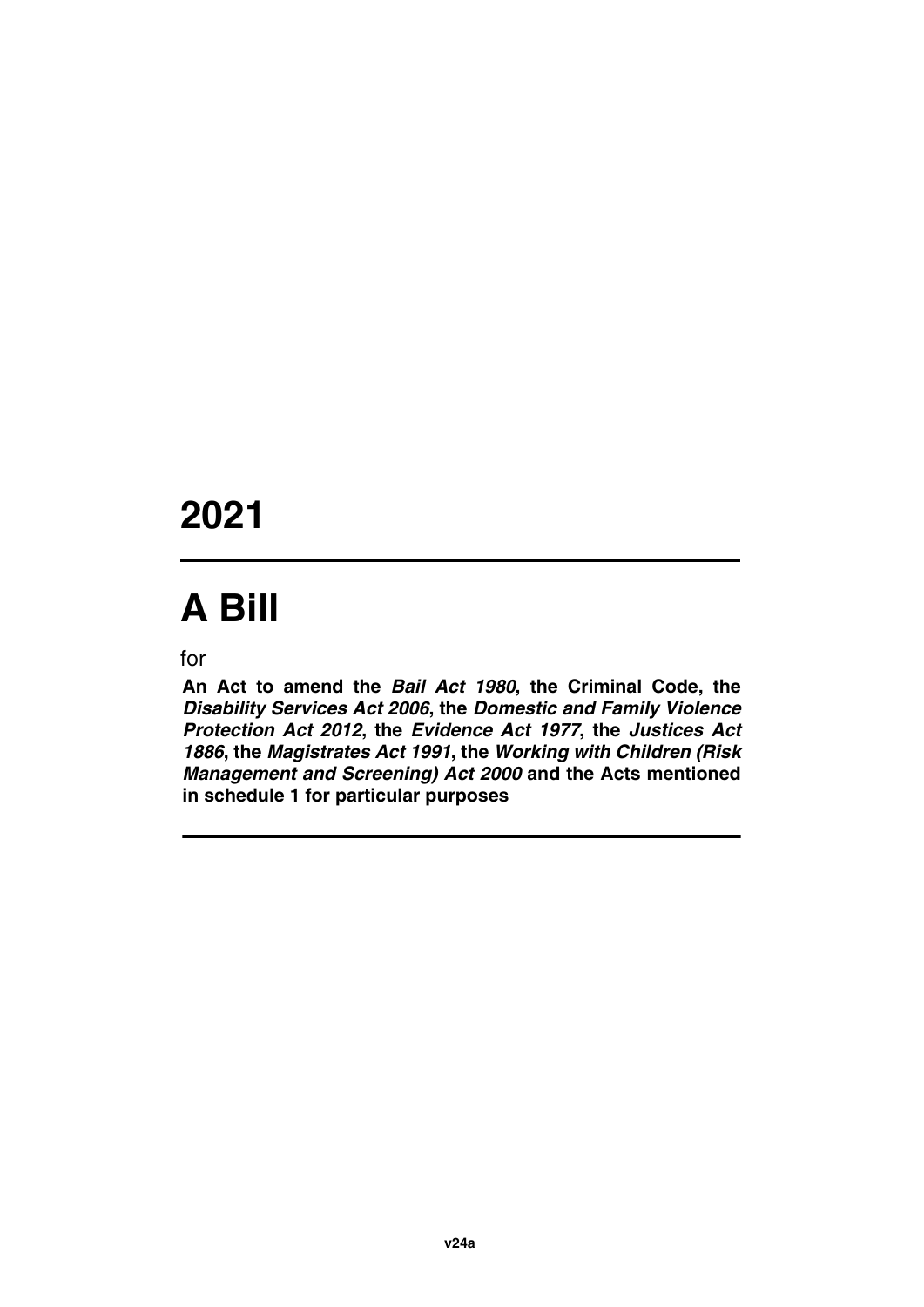<span id="page-9-7"></span><span id="page-9-5"></span><span id="page-9-3"></span><span id="page-9-1"></span>

[s 1]

<span id="page-9-11"></span><span id="page-9-10"></span><span id="page-9-9"></span><span id="page-9-8"></span><span id="page-9-6"></span><span id="page-9-4"></span><span id="page-9-2"></span><span id="page-9-0"></span>

|               |              | The Parliament of Queensland enacts-                                                      | $\mathbf{1}$        |
|---------------|--------------|-------------------------------------------------------------------------------------------|---------------------|
|               | Part 1       | <b>Preliminary</b>                                                                        | $\overline{2}$      |
| <b>Clause</b> | -1           | <b>Short title</b>                                                                        | 3                   |
|               |              | This Act may be cited as the <i>Evidence and Other Legislation</i><br>Amendment Act 2021. | $\overline{4}$<br>5 |
| <b>Clause</b> | $\mathbf{2}$ | Commencement                                                                              | 6                   |
|               |              | The following provisions commence on a day to be fixed by<br>proclamation-                | 7<br>8              |
|               |              | part 3, division 3;<br>(a)                                                                | 9                   |
|               |              | parts 4 to 7 and 9;<br>(b)                                                                | 10                  |
|               |              | schedule 1, part 2.<br>(c)                                                                | 11                  |
|               | Part 2       | <b>Amendment of Bail Act 1980</b>                                                         | 12                  |
| Clause 3      |              | <b>Act amended</b>                                                                        | 13                  |
|               |              | This part amends the <i>Bail Act 1980</i> .                                               | 14                  |
| <b>Clause</b> | 4            | Amendment of s 16 (Refusal of bail generally)                                             | 15                  |
|               |              | Section 16(3)(d), note, 'section $33(6)$ '—                                               | 16                  |
|               |              | omit, insert-                                                                             | 17                  |
|               |              | section $33(7)$                                                                           | 18                  |
|               |              |                                                                                           |                     |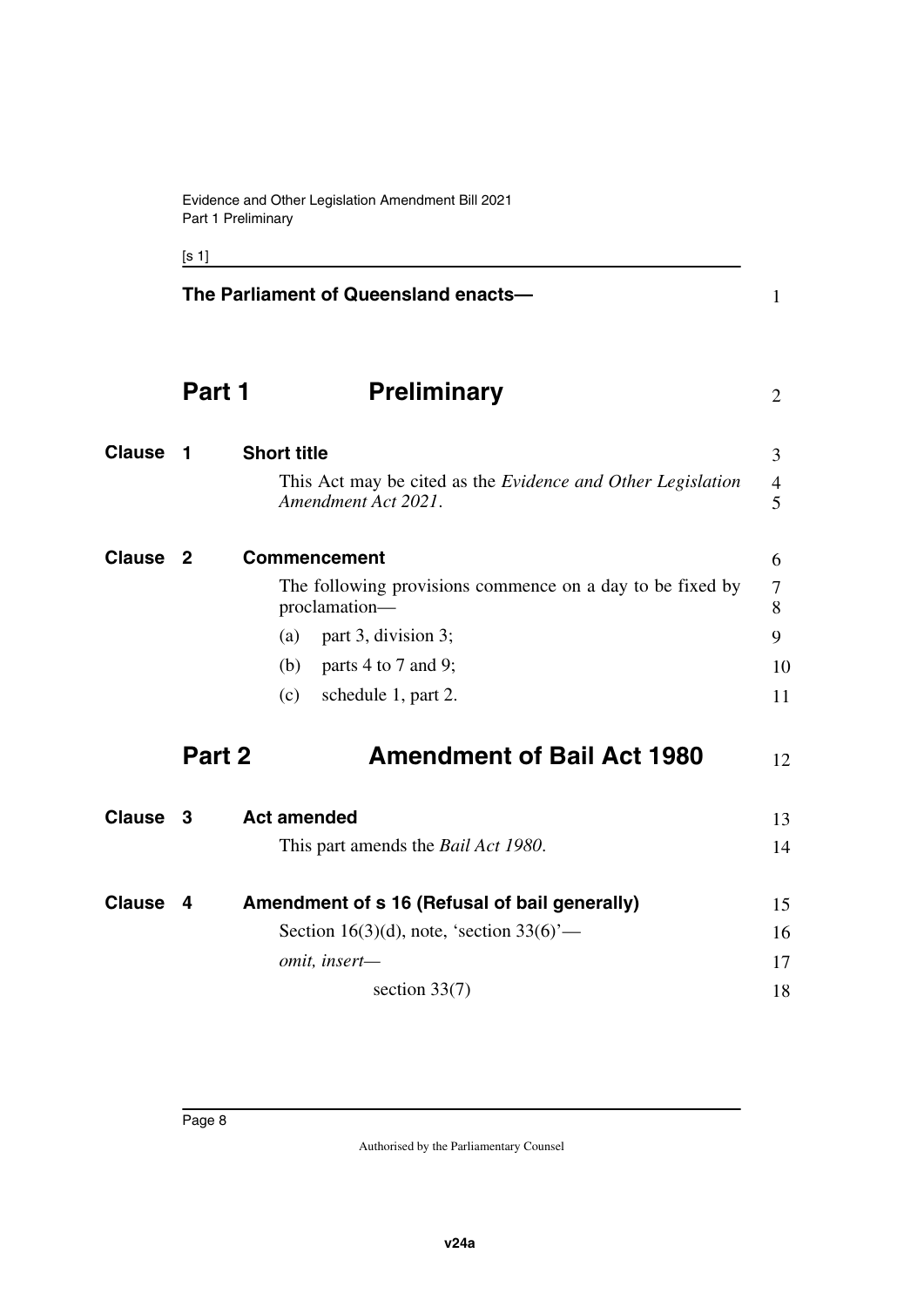[s 5]

<span id="page-10-5"></span><span id="page-10-4"></span><span id="page-10-3"></span><span id="page-10-2"></span><span id="page-10-1"></span><span id="page-10-0"></span>

| <b>Clause</b> | 5  |     | Amendment of s 33 (Failure to appear in accordance with<br>undertaking)                                   | $\bf{l}$<br>$\overline{2}$ |
|---------------|----|-----|-----------------------------------------------------------------------------------------------------------|----------------------------|
|               |    | (1) | Section $33(3)(b)(ii)$ , from 'the signature'—                                                            | 3                          |
|               |    |     | omit, insert-                                                                                             | 4                          |
|               |    |     | the following—                                                                                            | 5                          |
|               |    |     | (A) for a warrant other than a computer<br>warrant—the signature of the person who<br>issued the warrant; | 6<br>7<br>8                |
|               |    |     | (B) that the person who issued the warrant was<br>duly authorised to do so.                               | 9<br>10                    |
|               |    | (2) | Section 33(5), 'Subsection $(4)$ '—                                                                       | 11                         |
|               |    |     | omit, insert-                                                                                             | 12                         |
|               |    |     | Subsection (5)                                                                                            | 13                         |
|               |    | (3) | Section 33-                                                                                               | 14                         |
|               |    |     | insert—                                                                                                   | 15                         |
|               |    |     | In this section—<br>(7)                                                                                   | 16                         |
|               |    |     | computer warrant see the Justices Act 1886,<br>section $67(1)$ .                                          | 17<br>18                   |
|               |    | (4) | Section 33(3A) to $(7)$ —                                                                                 | 19                         |
|               |    |     | <i>renumber</i> as section 33(4) to $(8)$ .                                                               | 20                         |
| <b>Clause</b> | -6 |     | Amendment of pt 5, hdg (Transitional provisions)                                                          | 21                         |
|               |    |     | Part 5, heading, after 'Transitional'—                                                                    | 22                         |
|               |    |     | insert—                                                                                                   | 23                         |
|               |    |     | and validation                                                                                            | 24                         |
| <b>Clause</b> | 7  |     | Insertion of new s 49                                                                                     | 25                         |
|               |    |     | After section 48-                                                                                         | 26                         |
|               |    |     | insert—                                                                                                   | 27                         |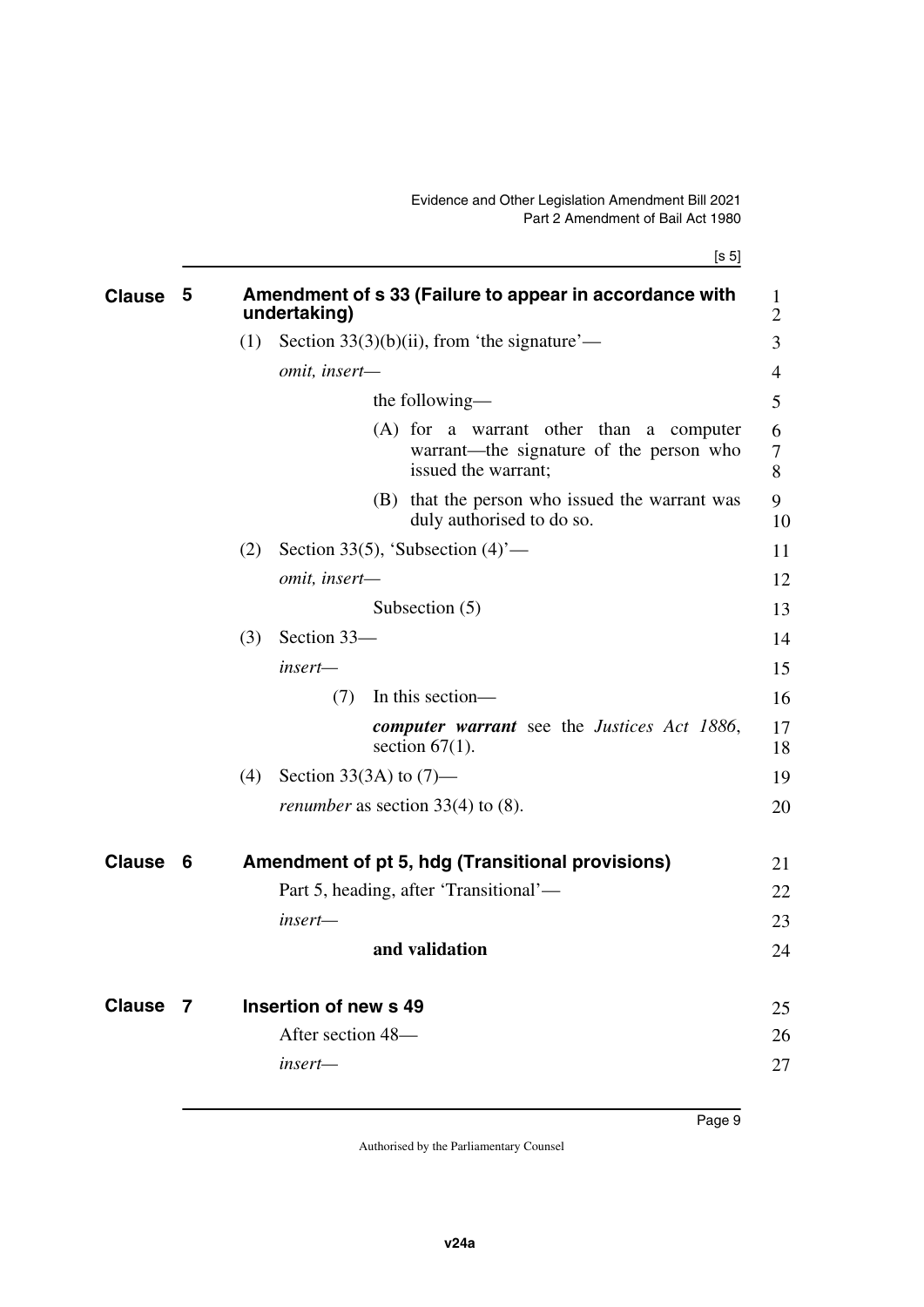<span id="page-11-1"></span><span id="page-11-0"></span>[s 8]

<span id="page-11-7"></span><span id="page-11-6"></span><span id="page-11-5"></span><span id="page-11-4"></span><span id="page-11-3"></span><span id="page-11-2"></span>

|               | 49                |     | <b>Transitional and validation provision for</b><br><b>Evidence and Other Legislation Amendment</b><br><b>Act 2021</b>                                                                                                                                                    | 1<br>$\overline{2}$<br>3         |
|---------------|-------------------|-----|---------------------------------------------------------------------------------------------------------------------------------------------------------------------------------------------------------------------------------------------------------------------------|----------------------------------|
|               |                   | (1) | Section 33, as in force from the commencement,<br>applies in relation to a proceeding for an offence<br>against section 33(1) started, but not decided,<br>before the commencement.                                                                                       | 4<br>5<br>6<br>7                 |
|               |                   | (2) | Subsection $(3)$ applies in relation to a proceeding<br>for an offence against section $33(1)$ if—                                                                                                                                                                        | 8<br>9                           |
|               |                   |     | (a) the proceeding was decided before the<br>commencement; and                                                                                                                                                                                                            | 10<br>11                         |
|               |                   |     | the defendant was apprehended under a<br>(b)<br>warrant mentioned in section $33(1)(b)$ that is<br>a computer warrant.                                                                                                                                                    | 12<br>13<br>14                   |
|               |                   | (3) | The proceeding, and any order made in the<br>proceeding, is not invalid merely because the<br>court hearing the proceeding did not take judicial<br>notice of the signature of the person who issued<br>the warrant in accordance with former section<br>$33(3)(b)(ii)$ . | 15<br>16<br>17<br>18<br>19<br>20 |
|               |                   | (4) | In this section—                                                                                                                                                                                                                                                          | 21                               |
|               |                   |     | <b>computer warrant</b> see the <i>Justices Act 1886</i> ,<br>section $67(1)$ .                                                                                                                                                                                           | 22<br>23                         |
|               |                   |     | former section $33(3)(b)(ii)$<br>section<br>means<br>$33(3)(b)(ii)$ as in force from time to time before<br>the commencement.                                                                                                                                             | 24<br>25<br>26                   |
|               | Part 3            |     | <b>Amendment of Criminal Code</b>                                                                                                                                                                                                                                         | 27                               |
|               | <b>Division 1</b> |     | <b>Preliminary</b>                                                                                                                                                                                                                                                        | 28                               |
| <b>Clause</b> | Code amended<br>8 |     |                                                                                                                                                                                                                                                                           | 29                               |
|               |                   |     | This part amends the Criminal Code.                                                                                                                                                                                                                                       | 30                               |
|               |                   |     |                                                                                                                                                                                                                                                                           |                                  |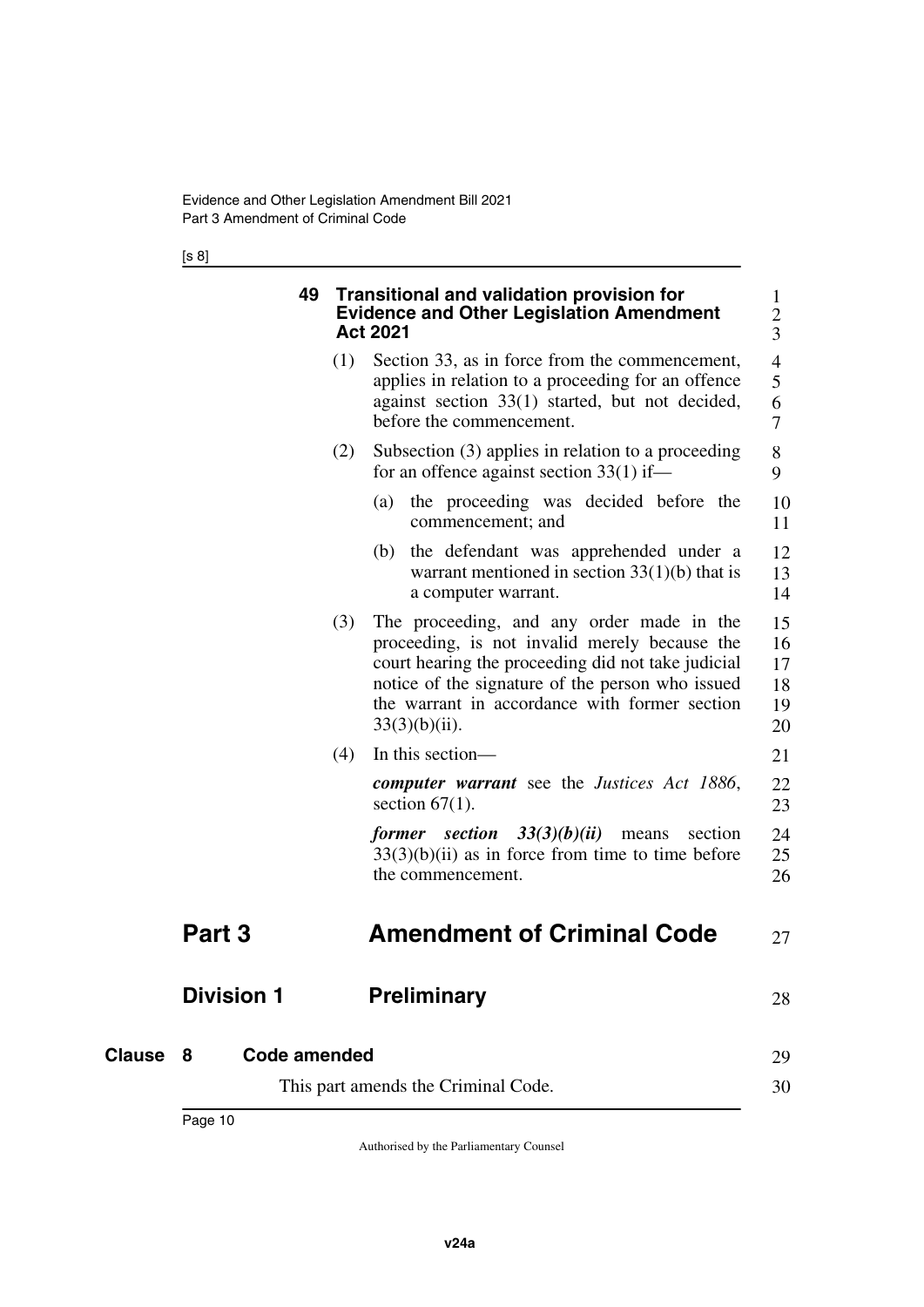<span id="page-12-5"></span><span id="page-12-4"></span><span id="page-12-3"></span><span id="page-12-2"></span><span id="page-12-1"></span><span id="page-12-0"></span>

|               |                   |     | [s 9]                                                                                                             |                     |
|---------------|-------------------|-----|-------------------------------------------------------------------------------------------------------------------|---------------------|
|               | <b>Division 2</b> |     | <b>Amendments commencing on</b><br>assent                                                                         | 1<br>$\overline{2}$ |
| <b>Clause</b> | 9                 |     | Amendment of s 590AS (Viewing particular evidence)                                                                | 3                   |
|               |                   | (1) | Section 590AS, heading, 'evidence'—                                                                               | 4                   |
|               |                   |     | omit, insert-                                                                                                     | 5                   |
|               |                   |     | original evidence-generally                                                                                       | 6                   |
|               |                   | (2) | Section 590AS $(1)$ , 'evidence and that is not'—                                                                 | 7                   |
|               |                   |     | omit, insert-                                                                                                     | 8                   |
|               |                   |     | evidence, and is not the body of a deceased<br>person,                                                            | 9<br>10             |
|               |                   | (3) | Section 590AS(1), 'statement'—                                                                                    | 11                  |
|               |                   |     | omit, insert-                                                                                                     | 12                  |
|               |                   |     | statement,                                                                                                        | 13                  |
|               |                   | (4) | Section $590AS(1)$ , note—                                                                                        | 14                  |
|               |                   |     | omit, insert-                                                                                                     | 15                  |
|               |                   |     | Notes-                                                                                                            | 16                  |
|               |                   |     | For the viewing of original evidence that is the body<br>1<br>of a deceased person, see section 590ASA.           | 17<br>18            |
|               |                   |     | For the viewing of original evidence that is sensitive<br>2<br>evidence, see section $590AO(2)(f)$ , (3) and (4). | 19<br>20            |
|               |                   | (5) | Section $590AS(6)$ —                                                                                              | 21                  |
|               |                   |     | insert—                                                                                                           | 22                  |
|               |                   |     | <b>body</b> see the <i>Coroners Act 2003</i> , schedule 2.                                                        | 23                  |
| <b>Clause</b> | 10                |     | Insertion of new s 590ASA                                                                                         | 24                  |
|               |                   |     | After section 590AS—                                                                                              | 25                  |
|               |                   |     | insert—                                                                                                           | 26                  |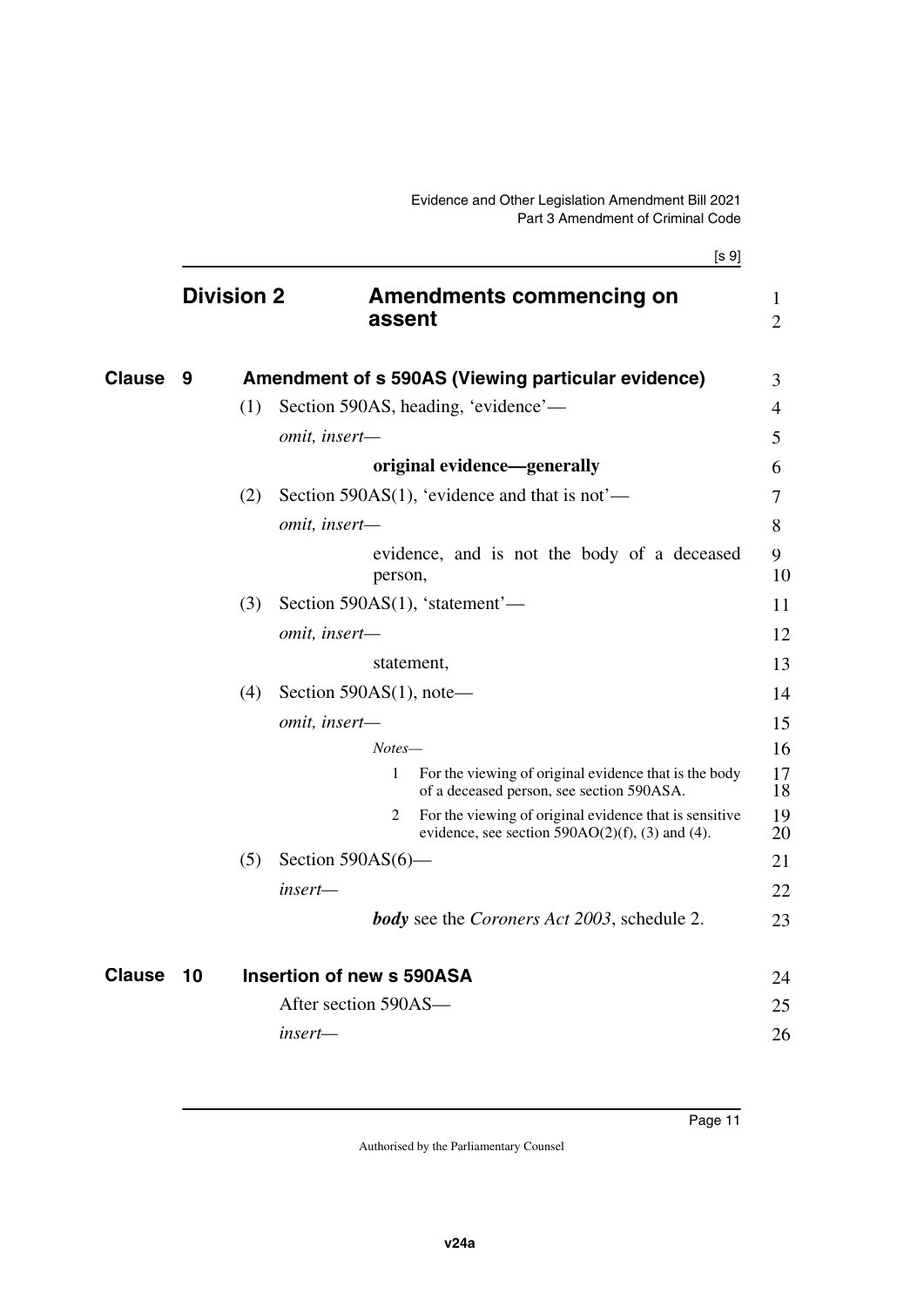[s 10]

<span id="page-13-1"></span><span id="page-13-0"></span>

|     | 590ASA Viewing bodies of deceased persons                                                                                                                                                                                                            | 1                                                    |
|-----|------------------------------------------------------------------------------------------------------------------------------------------------------------------------------------------------------------------------------------------------------|------------------------------------------------------|
| (1) | This section applies if the body of a deceased<br>person that is original evidence is disclosed to an<br>accused person under section $590AH(2)(i)$ or<br>590AJ.                                                                                     | $\overline{2}$<br>3<br>$\overline{\mathcal{L}}$<br>5 |
| (2) | The prosecution is not required to allow the<br>accused person to view or examine the body for<br>the relevant proceeding other than as required<br>under this section.                                                                              | 6<br>$\overline{7}$<br>8<br>9                        |
| (3) | The prosecution<br>allow<br>may, on request,<br>- a<br>permitted person to view, or an appropriate<br>person to view or examine, the body for the<br>purposes of the relevant proceeding-                                                            | 10<br>11<br>12<br>13                                 |
|     | under the supervision of the prosecution;<br>(a)<br>and                                                                                                                                                                                              | 14<br>15                                             |
|     | other<br>the<br>(b)<br>subject to<br>conditions<br>any<br>prosecution considers appropriate—                                                                                                                                                         | 16<br>17                                             |
|     | to protect the integrity of the body; and<br>(i)                                                                                                                                                                                                     | 18                                                   |
|     | (ii)<br>to ensure the release of the body for<br>burial under the Coroners Act 2003,<br>section 26 is not unnecessarily delayed.                                                                                                                     | 19<br>20<br>21                                       |
| (4) | The court may direct that the prosecution allow a<br>permitted person to view, or an appropriate<br>person to view or examine, the body for the<br>purposes of the relevant proceeding subject to the<br>conditions the court considers appropriate— | 22<br>23<br>24<br>25<br>26                           |
|     | to protect the integrity of the body; and<br>(a)                                                                                                                                                                                                     | 27                                                   |
|     | to ensure the release of the body for burial<br>(b)<br>under the Coroners Act 2003, section 26 is<br>not unnecessarily delayed.                                                                                                                      | 28<br>29<br>30                                       |
| (5) | The court may make the direction only if satisfied<br>the terms of the direction can ensure—                                                                                                                                                         | 31<br>32                                             |
|     | (a) the integrity of the body is protected; and                                                                                                                                                                                                      | 33                                                   |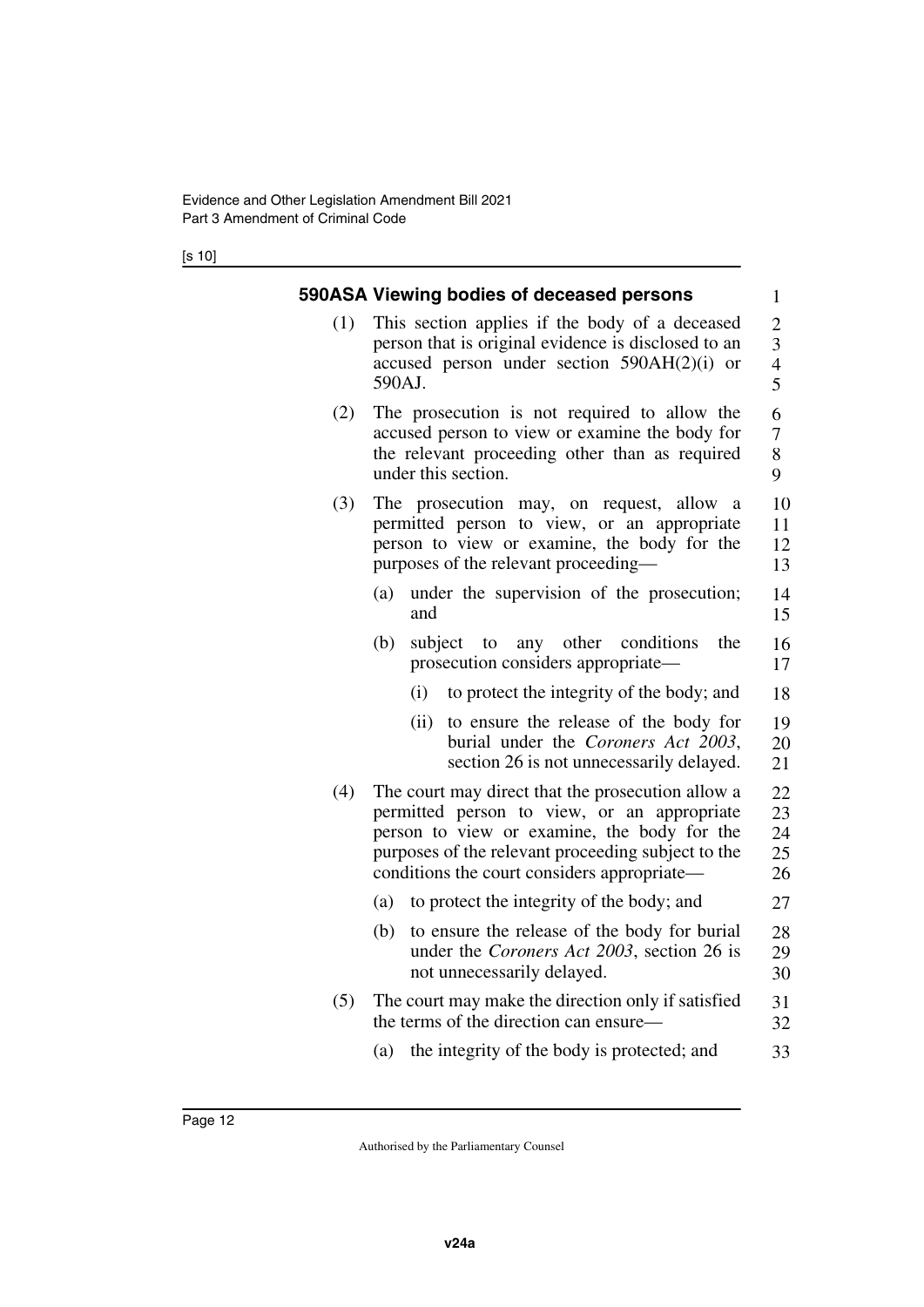<span id="page-14-3"></span><span id="page-14-2"></span><span id="page-14-1"></span><span id="page-14-0"></span>

|               |    | (b) the release of the body for burial under the<br>Coroners Act 2003, section 26 is not<br>unnecessarily delayed.                                                                                                                         | $\mathbf{1}$<br>$\overline{2}$<br>3 |
|---------------|----|--------------------------------------------------------------------------------------------------------------------------------------------------------------------------------------------------------------------------------------------|-------------------------------------|
|               |    | (6)<br>In this section—                                                                                                                                                                                                                    | 4                                   |
|               |    | <i>appropriate person</i> means a person engaged by<br>the accused person, other than a lawyer acting for<br>the accused person, if the prosecution or court<br>considers it is appropriate for the person to view<br>or examine the body. | 5<br>6<br>7<br>8<br>9               |
|               |    | Examples of an appropriate person-                                                                                                                                                                                                         | 10                                  |
|               |    | a person appointed as a DNA analyst under the<br>٠<br>Evidence Act 1977, section 133A                                                                                                                                                      | 11<br>12                            |
|               |    | a person employed by an accredited laboratory, as<br>the<br>Police<br>defined<br>under<br>Powers<br>and<br>Responsibilities Act 2000, section 488B, who has<br>appropriate qualifications and experience in DNA<br>analysis                | 13<br>14<br>15<br>16<br>17          |
|               |    | <b>body</b> see the <i>Coroners Act 2003</i> , schedule 2.                                                                                                                                                                                 | 18                                  |
|               |    | <i>permitted person</i> means—                                                                                                                                                                                                             | 19                                  |
|               |    | if a lawyer is acting for the accused<br>(a)<br>person—the lawyer; or                                                                                                                                                                      | 20<br>21                            |
|               |    | otherwise—the accused person.<br>(b)                                                                                                                                                                                                       | 22                                  |
| Clause        | 11 | Amendment of s 590AV (Disclosure directions under<br>particular provisions)                                                                                                                                                                | 23<br>24                            |
|               |    | Section 590AV(4), definition <i>disclosure</i> direction, 'or<br>590AS'                                                                                                                                                                    | 25<br>26                            |
|               |    | omit, insert-                                                                                                                                                                                                                              | 27                                  |
|               |    | 590AS or 590ASA                                                                                                                                                                                                                            | 28                                  |
| <b>Clause</b> | 12 | Insertion of new pt 9, ch 105                                                                                                                                                                                                              | 29                                  |
|               |    | Part 9-                                                                                                                                                                                                                                    | 30                                  |
|               |    | $insert-$                                                                                                                                                                                                                                  | 31                                  |
|               |    |                                                                                                                                                                                                                                            |                                     |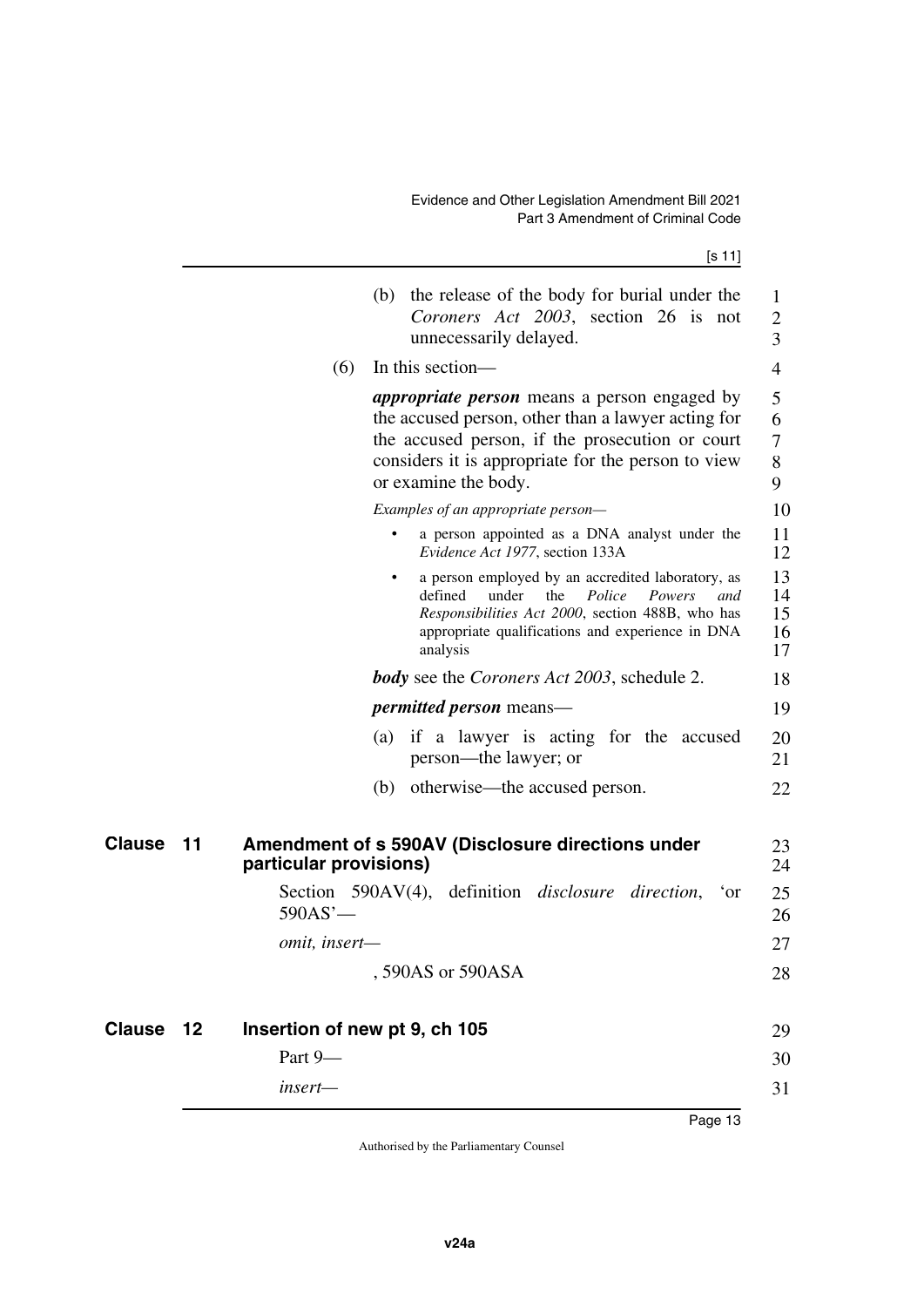[s 12]

<span id="page-15-1"></span><span id="page-15-0"></span>

| <b>Chapter 105 Transitional provision</b> |               |
|-------------------------------------------|---------------|
| for Evidence and Other                    | $\mathcal{D}$ |
| Legislation                               | $\mathcal{E}$ |
| <b>Amendment Act 2021</b>                 | 4             |

#### <span id="page-15-3"></span><span id="page-15-2"></span>**755 Existing relevant proceedings** (1) This section applies in relation to a relevant proceeding started, but not finally decided, before the commencement. (2) Subsection (3) applies in relation to the relevant proceeding if, before the commencement— (a) a request was made to the prosecution under section 590AS(3) to allow an appropriate person to view or examine original evidence that is the body of a deceased person; or (b) the court hearing the proceeding made a direction under section 590AS(4) in relation 5 6 7 8 9 10 11 12 13 14 15 16

(c) the accused person applied to the court for a direction mentioned in paragraph (b). 19 20

to viewing and examining original evidence that is the body of a deceased person; or

17 18

- (3) Section 590AS, as in force from time to time before the commencement, continues to apply in relation to the relevant proceeding as if the *Evidence and Other Legislation Amendment Act 2021* had not been enacted. 21 22 23 24 25
- (4) If subsection (3) does not apply in relation to the relevant proceeding, section 590ASA applies in relation to the proceeding. 26 27 28

| $(5)$ In this section—                                     | 29 |
|------------------------------------------------------------|----|
| <i>appropriate person</i> see section $590AS(6)$ .         | 30 |
| <b>body</b> see the <i>Coroners Act 2003</i> , schedule 2. | 31 |
| <i>original evidence</i> see section 590AD.                | 32 |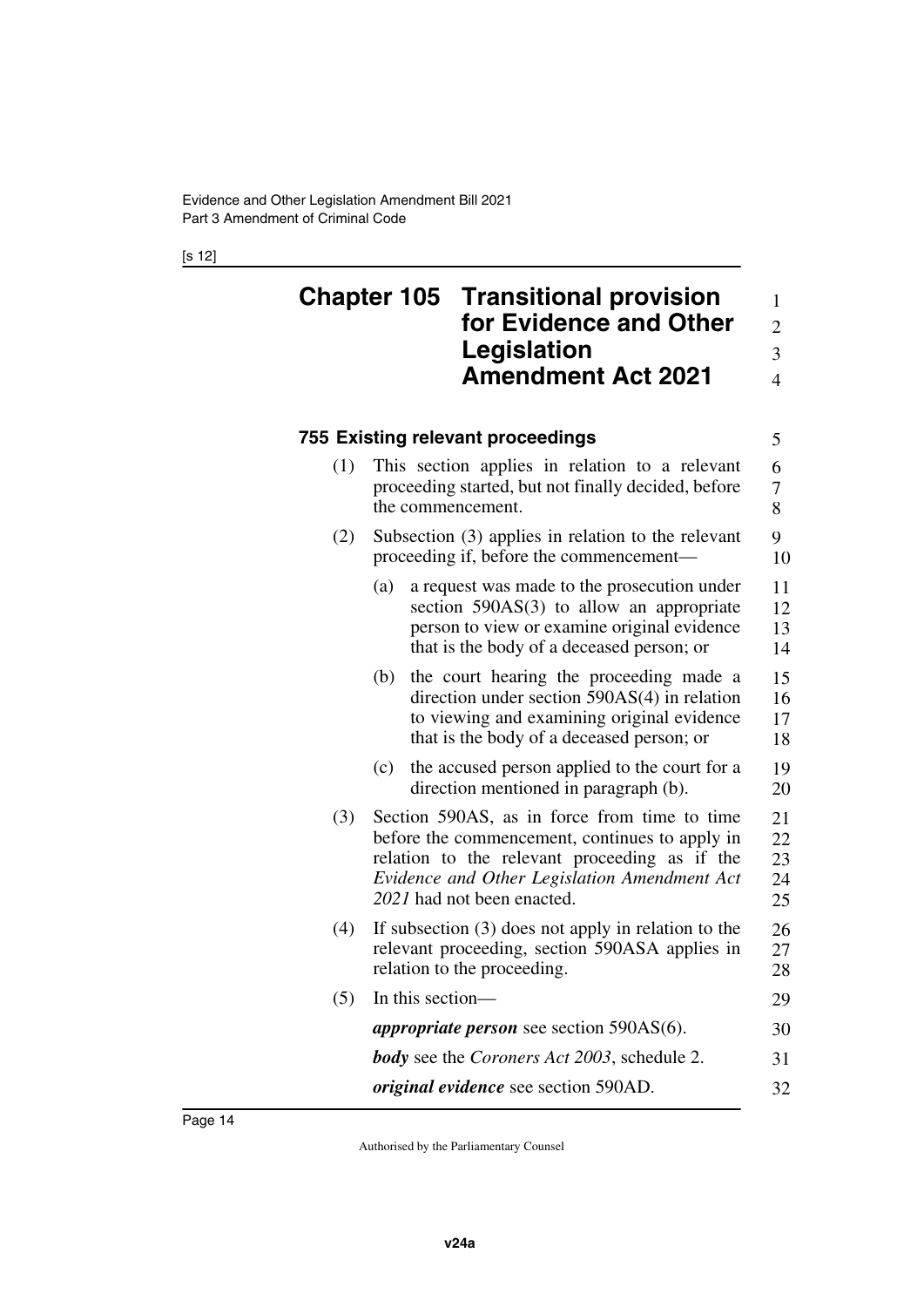<span id="page-16-7"></span><span id="page-16-6"></span><span id="page-16-5"></span><span id="page-16-4"></span><span id="page-16-3"></span><span id="page-16-2"></span><span id="page-16-1"></span><span id="page-16-0"></span>

|               |      |                       | [s 13]                                                                                                                                                                       |                                  |
|---------------|------|-----------------------|------------------------------------------------------------------------------------------------------------------------------------------------------------------------------|----------------------------------|
|               |      |                       | <i>relevant proceeding</i> see section 590AD.                                                                                                                                | $\mathbf{1}$                     |
|               |      | <b>Division 3</b>     | <b>Amendments commencing by</b><br>proclamation                                                                                                                              | $\overline{2}$<br>$\overline{3}$ |
| <b>Clause</b> | 13   |                       | <b>Amendment of s 1 (Definitions)</b>                                                                                                                                        | 4                                |
|               |      | Section 1-            |                                                                                                                                                                              | 5                                |
|               |      | insert—               |                                                                                                                                                                              | 6                                |
|               |      |                       | <b>associate</b> , of a lawyer, for chapter 62, chapter<br>division 3, see section 590AD.                                                                                    | 7<br>8                           |
|               |      |                       | <i>end</i> , of the proceedings for a relevant charge, for<br>chapter 62, chapter division 3, see section 590AD.                                                             | 9<br>10                          |
|               |      |                       | <i>recorded statement</i> , for chapter 62, chapter<br>division 3, see section 590AD.                                                                                        | 11<br>12                         |
|               |      |                       | <i>relevant charge</i> , for chapter 62, chapter division<br>3, see section 590AD.                                                                                           | 13<br>14                         |
| <b>Clause</b> | 14   |                       | Amendment of s 590AA (Pre-trial directions and rulings)                                                                                                                      | 15                               |
|               |      |                       | Section 590AA $(2)(1)$ , after '6'—                                                                                                                                          | 16                               |
|               |      | insert—               |                                                                                                                                                                              | 17                               |
|               |      |                       | or part 6A                                                                                                                                                                   | 18                               |
| <b>Clause</b> | - 15 |                       | Amendment of s 590AD (Definitions for ch div 3)                                                                                                                              | 19                               |
|               |      | Section 590AD-<br>(1) |                                                                                                                                                                              | 20                               |
|               |      | insert—               |                                                                                                                                                                              | 21                               |
|               |      |                       | <i>associate</i> , of a lawyer, means an associate of the<br>law practice of the lawyer as defined under the<br><i>Legal Profession Act 2007</i> , section $7(1)(a)$ or (c). | 22<br>23<br>24                   |
|               |      |                       | <i>end</i> , of the proceedings for a relevant charge,<br>means-                                                                                                             | 25<br>26                         |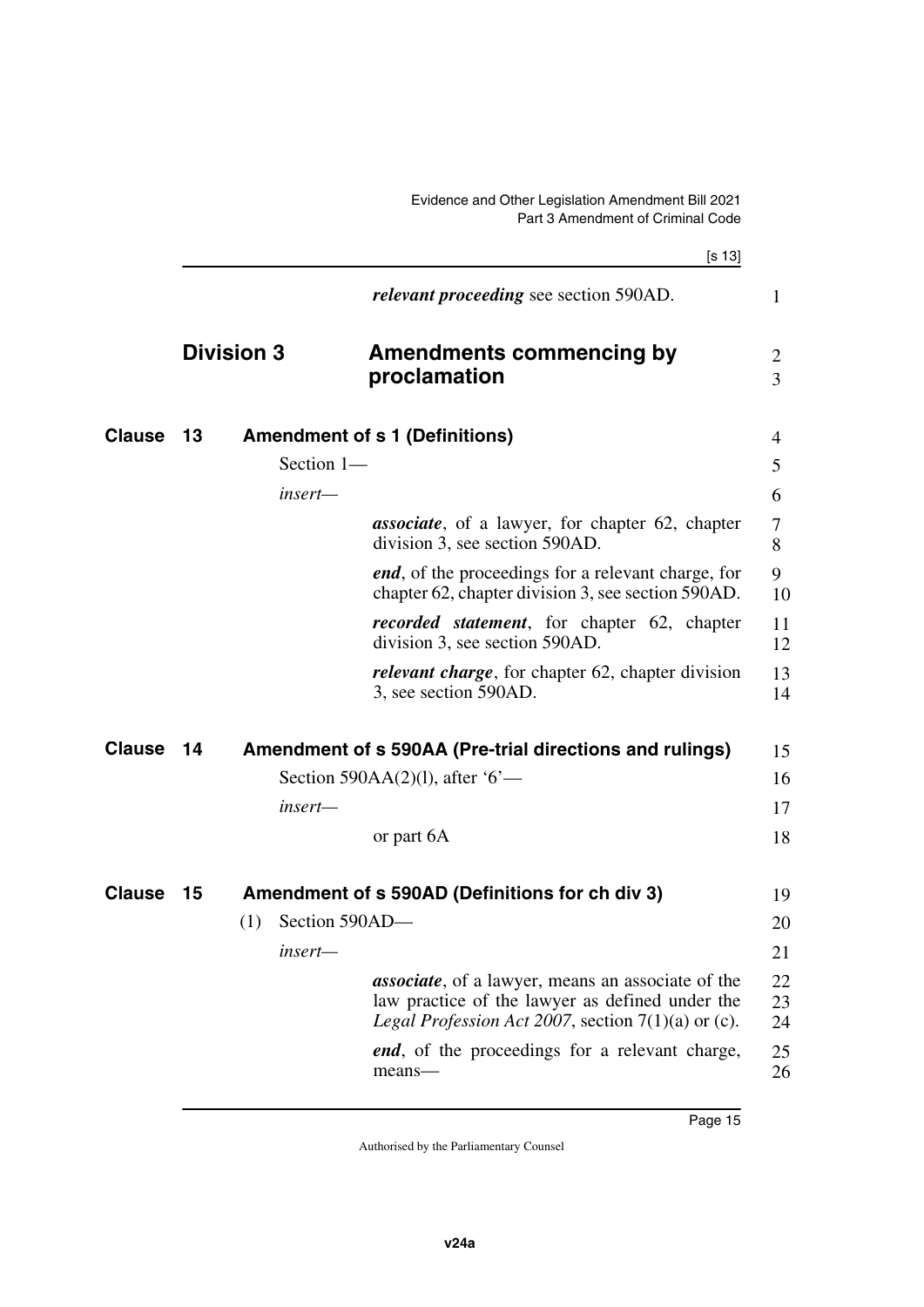[s 15]

|     | (a)                           | if a trial that disposes of the charge is not<br>conducted—the discharge, striking out,<br>entry of nolle prosequi,<br>withdrawal,<br>quashing, staying or other event by which<br>the proceedings end; or                                                  | 1<br>$\overline{c}$<br>$\overline{\mathbf{3}}$<br>$\overline{4}$<br>5 |
|-----|-------------------------------|-------------------------------------------------------------------------------------------------------------------------------------------------------------------------------------------------------------------------------------------------------------|-----------------------------------------------------------------------|
|     | (b)                           | if a trial that disposes of the charge ends<br>without a finding of guilt-the end of the<br>trial; or                                                                                                                                                       | 6<br>7<br>8                                                           |
|     | (c)                           | if a trial that disposes of the charge ends<br>with a finding of guilt and an appeal against<br>the finding is not started during the period<br>allowed for appeal, including an extension<br>of the period granted by a court—the end of<br>the period; or | 9<br>10<br>11<br>12<br>13<br>14                                       |
|     | (d)                           | if a trial that disposes of the charge ends<br>with a finding of guilt and an appeal is<br>started against the finding—the end of the<br>appeal and the end of any further<br>proceedings.                                                                  | 15<br>16<br>17<br>18<br>19                                            |
|     |                               | <b>recorded statement</b> see the <i>Evidence Act 1977</i> ,<br>section 103A.                                                                                                                                                                               | 20<br>21                                                              |
|     |                               | relevant charge means a charge against the<br>accused person in a relevant proceeding, and<br>includes any replacement or further charge arising<br>out of the proceeding or the same, or same set of,<br>circumstances.                                    | 22<br>23<br>24<br>25<br>26                                            |
| (2) |                               | Section 590AD, definition <i>prescribed summary trial—</i>                                                                                                                                                                                                  | 27                                                                    |
|     | insert—                       |                                                                                                                                                                                                                                                             | 28                                                                    |
|     |                               | (da) a charge for a domestic violence offence<br>heard in a domestic violence proceeding<br>within the meaning of the Evidence Act<br>1977, sections 103B and 103C; or                                                                                      | 29<br>30<br>31<br>32                                                  |
| (3) | paragraphs $(da)$ and $(e)$ — | Section 590AD, definition <i>prescribed</i> summary trial,                                                                                                                                                                                                  | 33<br>34                                                              |
|     |                               | <i>renumber</i> as paragraphs (e) and (f).                                                                                                                                                                                                                  | 35                                                                    |
|     |                               |                                                                                                                                                                                                                                                             |                                                                       |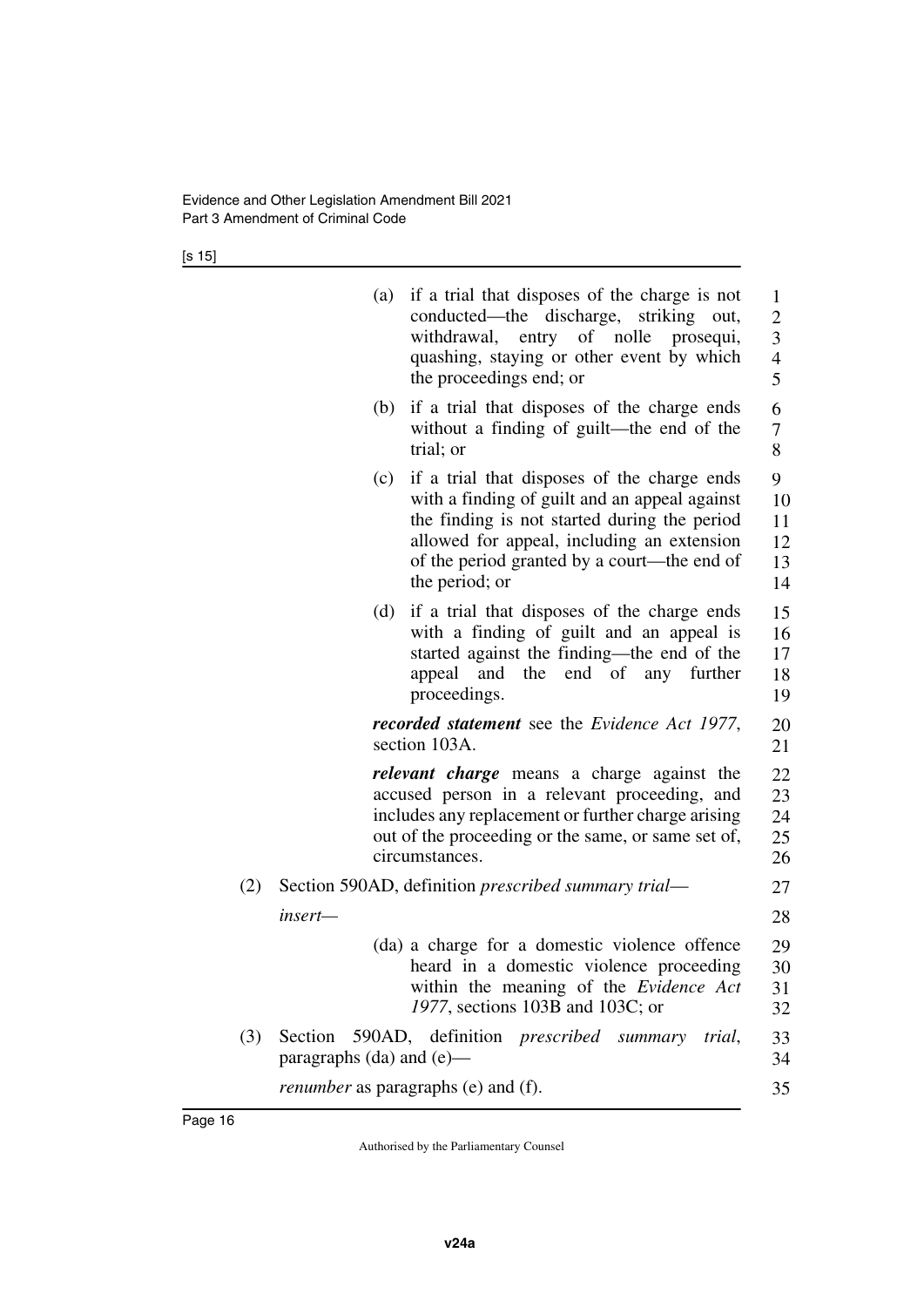[s 16]

<span id="page-18-7"></span><span id="page-18-6"></span><span id="page-18-5"></span><span id="page-18-4"></span><span id="page-18-3"></span><span id="page-18-2"></span><span id="page-18-1"></span><span id="page-18-0"></span>

| <b>Clause</b> | 16  |     | Amendment of s 590AI (When mandatory disclosure                                   | 1              |
|---------------|-----|-----|-----------------------------------------------------------------------------------|----------------|
|               |     |     | must be made)                                                                     | $\overline{2}$ |
|               |     | (1) | Section 590AI(1)(b), 'and, apart from section $590AO'$ —                          | 3              |
|               |     |     | omit, insert-                                                                     | 4              |
|               |     |     | $, 590AOA(2)$ or $590AOB(3)$ and, apart from<br>sections 590AO, 590AOA and 590AOB | 5<br>6         |
|               |     | (2) | Section $590AI(1)(c)$ —                                                           | 7              |
|               |     |     | omit.                                                                             | 8              |
| <b>Clause</b> | 17  |     | Amendment of s 590AJ (Disclosure that must be made on<br>request)                 | 9<br>10        |
|               |     |     | Section $590AJ(2)(f)$ —                                                           | 11             |
|               |     |     | insert—                                                                           | 12             |
|               |     |     | Example of any other thing-                                                       | 13             |
|               |     |     | a transcript of a recorded statement                                              | 14             |
| <b>Clause</b> | 18  |     | Amendment of s 590AK (When requested disclosure<br>must be made)                  | 15<br>16       |
|               |     | (1) | Section 590AK $(1)(b)(ii)$ , 'and, apart from section 590AO'—                     | 17             |
|               |     |     | omit, insert-                                                                     | 18             |
|               |     |     | $, 590AOA(2)$ or $590AOB(3)$ and, apart from<br>sections 590AO, 590AOA and 590AOB | 19<br>20       |
|               |     | (2) | Section $590AK(1)(b)(iii)$ —                                                      | 21             |
|               |     |     | omit.                                                                             | 22             |
| <b>Clause</b> | -19 |     | Amendment of s 590AO (Limit on disclosure of sensitive<br>evidence)               | 23<br>24       |
|               |     |     | Section 590AO(1AA), after 'statement'—                                            | 25             |
|               |     |     | insert—                                                                           | 26             |
|               |     |     | or a recorded statement                                                           | 27             |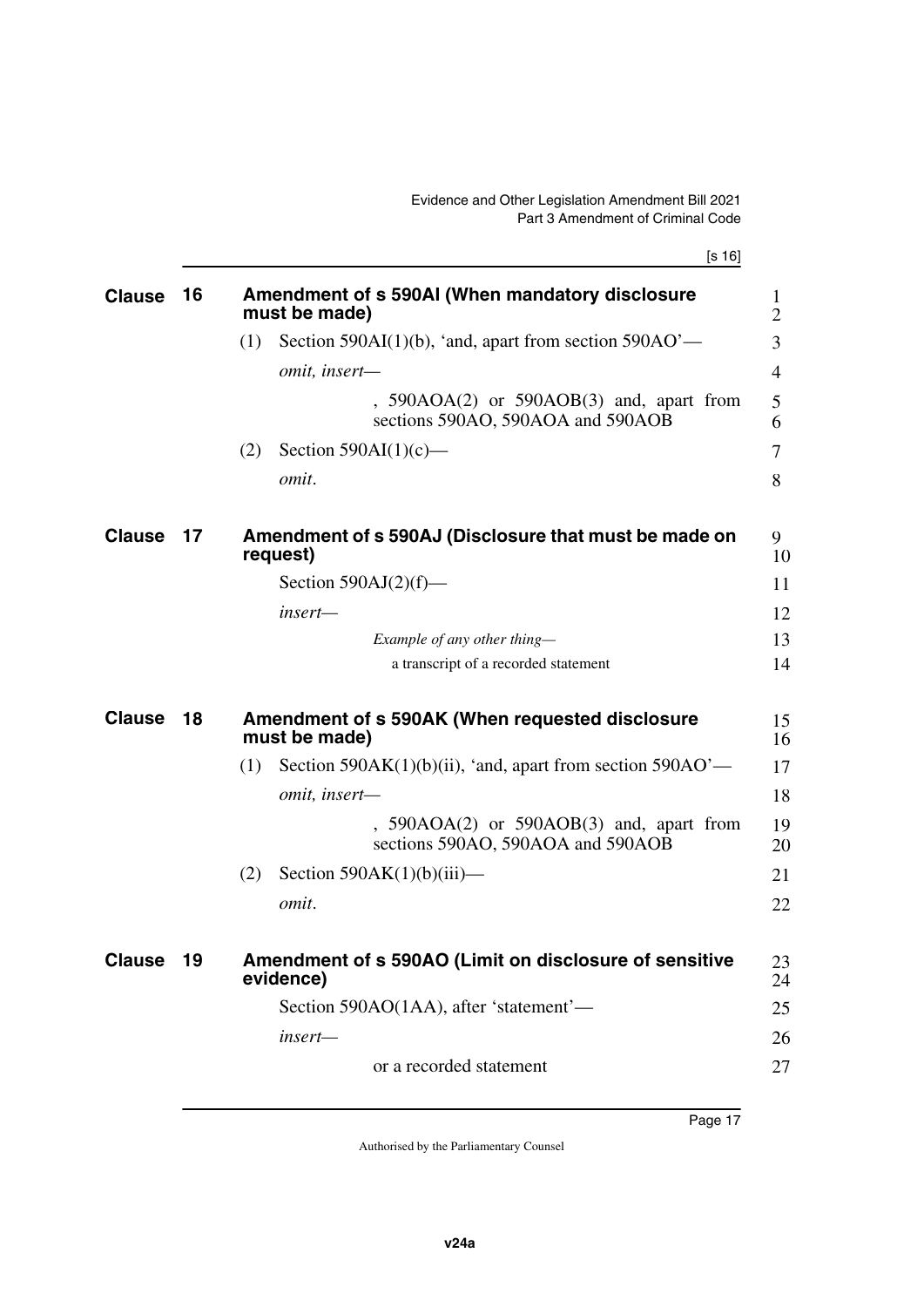<span id="page-19-5"></span><span id="page-19-1"></span><span id="page-19-0"></span>[s 20]

<span id="page-19-4"></span><span id="page-19-3"></span><span id="page-19-2"></span>

| <b>Clause</b> | 20 |     | device statement)         |     | Amendment of s 590AOA (Evidence Act section 93A                                                                                                                                                                                                                                                             | 1<br>$\overline{2}$         |
|---------------|----|-----|---------------------------|-----|-------------------------------------------------------------------------------------------------------------------------------------------------------------------------------------------------------------------------------------------------------------------------------------------------------------|-----------------------------|
|               |    | (1) | Section $590AOA(9)$ —     |     |                                                                                                                                                                                                                                                                                                             | 3                           |
|               |    |     | omit, insert-             |     |                                                                                                                                                                                                                                                                                                             | $\overline{4}$              |
|               |    |     | (9)                       |     | For the <i>Evidence Act 1977</i> , section $93AA(2)(a)$ , it<br>is declared that an act done in contravention of a<br>condition imposed by a notice under subsection<br>$(3)$ or a direction under subsection $(5)$ or $(7)$ is not<br>done for a legitimate purpose related to the<br>relevant proceeding. | 5<br>6<br>7<br>8<br>9<br>10 |
|               |    | (2) | Section                   |     | $590AOA(11)$ , definitions<br>of<br><i>associate</i> ,<br>end<br>proceedings and relevant charge—                                                                                                                                                                                                           | 11<br>12                    |
|               |    |     | omit.                     |     |                                                                                                                                                                                                                                                                                                             | 13                          |
| <b>Clause</b> | 21 |     | Insertion of new s 590AOB |     |                                                                                                                                                                                                                                                                                                             | 14                          |
|               |    |     | After section 590AOA—     |     |                                                                                                                                                                                                                                                                                                             | 15                          |
|               |    |     | insert-                   |     |                                                                                                                                                                                                                                                                                                             | 16                          |
|               |    |     |                           |     | 590AOB Disclosure of recorded statement                                                                                                                                                                                                                                                                     | 17                          |
|               |    |     | (1)                       |     | The prosecution is not, for a relevant proceeding,<br>required under this chapter division to give the<br>accused person a copy of a recorded statement<br>other than as required under this section.                                                                                                       | 18<br>19<br>20<br>21        |
|               |    |     | (2)                       |     | Subsection $(3)$ applies if—                                                                                                                                                                                                                                                                                | 22                          |
|               |    |     |                           | (a) | other than for this section, the prosecution<br>would have to give the accused person a<br>copy of a recorded statement; and                                                                                                                                                                                | 23<br>24<br>25              |
|               |    |     |                           |     | (b) the prosecution does not give the accused<br>person a copy of the statement.                                                                                                                                                                                                                            | 26<br>27                    |
|               |    |     | (3)                       |     | The prosecution must give the accused person a<br>written notice-                                                                                                                                                                                                                                           | 28<br>29                    |
|               |    |     |                           | (a) | describing the recorded statement; and                                                                                                                                                                                                                                                                      | 30                          |
|               |    |     |                           | (b) | stating that the prosecution-                                                                                                                                                                                                                                                                               | 31                          |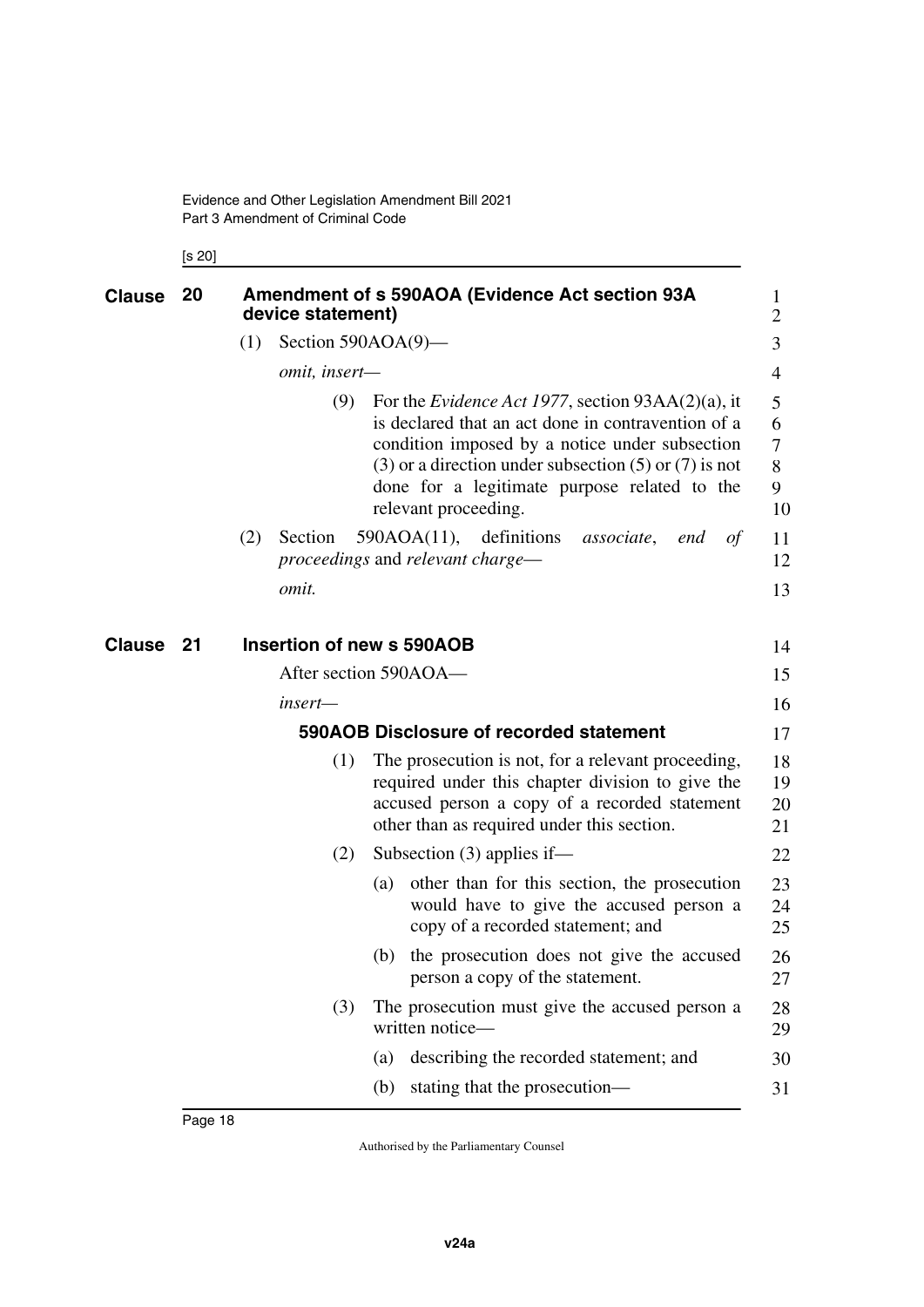|     |     | (i)<br>considers<br>the<br>statement<br>be<br>to<br>a<br>recorded statement; and                                                                                                                                                                             | 1<br>$\overline{c}$              |
|-----|-----|--------------------------------------------------------------------------------------------------------------------------------------------------------------------------------------------------------------------------------------------------------------|----------------------------------|
|     |     | is not required to give the accused<br>(ii)<br>person a copy of the statement other<br>than as required under this section; and                                                                                                                              | 3<br>$\overline{4}$<br>5         |
|     | (c) | stating the matters mentioned in subsection<br>$(4)$ or $(5)$ , whichever is applicable.                                                                                                                                                                     | 6<br>7                           |
| (4) |     | If the accused person has a lawyer acting for the<br>person, the notice must state that the prosecution<br>will give a lawyer acting for the accused person a<br>copy of the recorded statement on the following<br>conditions-                              | 8<br>9<br>10<br>11<br>12         |
|     | (a) | that the lawyer must not give the copy to the<br>accused person or anyone else other than the<br>following—                                                                                                                                                  | 13<br>14<br>15                   |
|     |     | (i)<br>a lawyer acting for the accused person<br>or to whom the copy is referred for<br>particular advice;                                                                                                                                                   | 16<br>17<br>18                   |
|     |     | a person, other than a lawyer, to whom<br>(ii)<br>copy is referred for particular<br>the<br>expert advice;                                                                                                                                                   | 19<br>20<br>21                   |
|     |     | an associate of the lawyer to the extent<br>(iii)<br>necessary for work to be done for the<br>relation to the relevant<br>lawyer in<br>proceeding or a proceeding for a<br>relevant charge in the ordinary practice<br>of the law;                           | 22<br>23<br>24<br>25<br>26<br>27 |
|     | (b) | that any lawyer acting for the accused<br>person, other than the lawyer to whom the<br>prosecution gives the copy, must not give<br>the copy to the accused person or anyone<br>else other than the persons mentioned in<br>paragraph $(a)(ii)$ or $(iii)$ ; | 28<br>29<br>30<br>31<br>32<br>33 |
|     | (c) | that a person who is given the copy under<br>paragraph (a) or (b), other than a lawyer<br>mentioned in the paragraph, must not give                                                                                                                          | 34<br>35<br>36                   |

36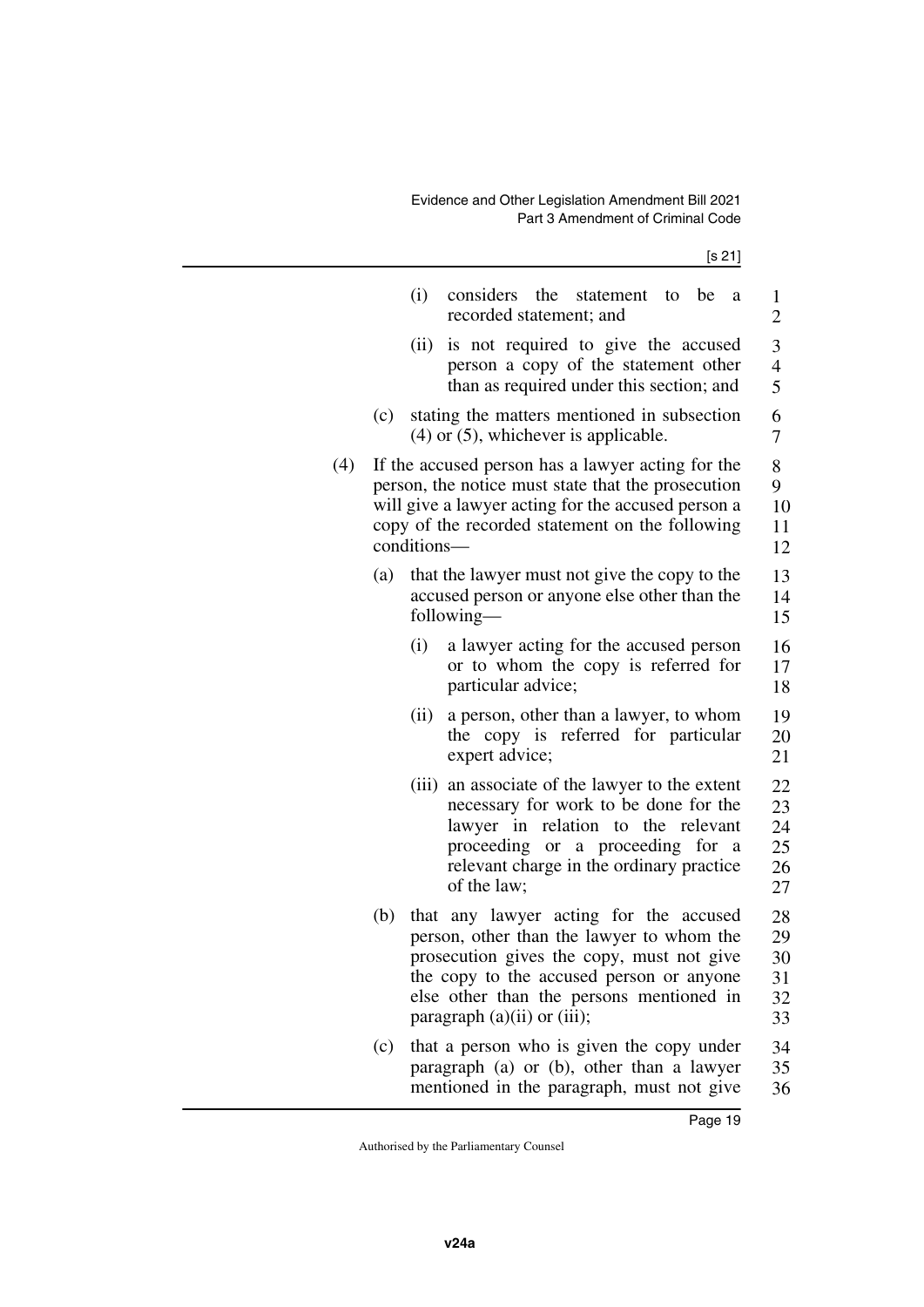[s 21]

|     |     | the copy to the accused person or anyone<br>else who is not a lawyer acting for the<br>accused person;                                                                                                                                       | 1<br>$\overline{c}$<br>3         |
|-----|-----|----------------------------------------------------------------------------------------------------------------------------------------------------------------------------------------------------------------------------------------------|----------------------------------|
|     | (d) | that the copy held by the lawyer to whom it<br>was given by the prosecution, or held by<br>anyone else to whom the copy has been<br>given under this section—                                                                                | 4<br>5<br>6<br>7                 |
|     |     | must not be copied; and<br>(i)                                                                                                                                                                                                               | 8                                |
|     |     | (ii)<br>must be returned to the prosecution<br>within 14 days after-                                                                                                                                                                         | 9<br>10                          |
|     |     | (A) the lawyer or other person stops<br>being someone who may be given<br>the copy under this section; or                                                                                                                                    | 11<br>12<br>13                   |
|     |     | Example-                                                                                                                                                                                                                                     | 14                               |
|     |     | A lawyer may stop acting for the<br>accused person.                                                                                                                                                                                          | 15<br>16                         |
|     |     | the end of the proceedings for the<br>(B)<br>relevant charge;                                                                                                                                                                                | 17<br>18                         |
|     | (e) | that the copy may only be given to another<br>person in accordance with the conditions<br>mentioned in paragraphs (a) to (d) for a<br>legitimate purpose connected with the<br>relevant proceeding or a proceeding for a<br>relevant charge. | 19<br>20<br>21<br>22<br>23<br>24 |
| (5) |     | If the accused person does not have a lawyer<br>acting for the person, the notice must state that—                                                                                                                                           | 25<br>26                         |
|     | (a) | the prosecution will not give the recorded<br>statement (whether the original or a copy) to<br>the accused person; and                                                                                                                       | 27<br>28<br>29                   |
|     | (b) | the prosecution will, on request, allow an<br>appropriate person to view the statement,<br>either the original or a copy as stated in the<br>notice, for the purposes of the relevant<br>proceeding at a stated place; and                   | 30<br>31<br>32<br>33<br>34       |
|     |     |                                                                                                                                                                                                                                              |                                  |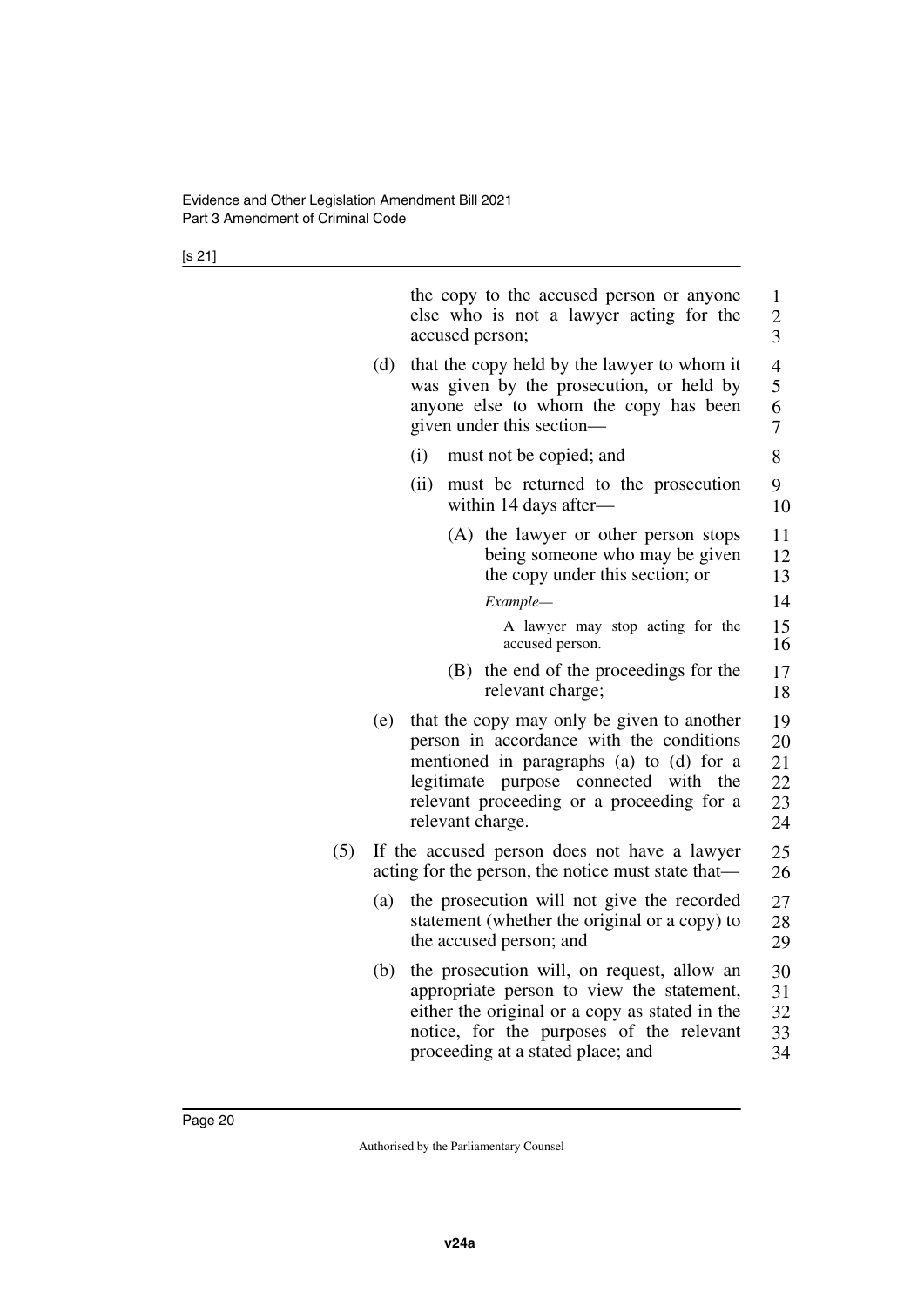[s 21]

|      | (c) | the prosecution must, on request, give the<br>accused person a transcript of the recorded<br>statement that is in the possession of the<br>prosecution.                                                                                                                                                                          | 1<br>$\overline{c}$<br>3<br>$\overline{4}$     |
|------|-----|----------------------------------------------------------------------------------------------------------------------------------------------------------------------------------------------------------------------------------------------------------------------------------------------------------------------------------|------------------------------------------------|
| (6)  |     | If the prosecution refuses to accept a person<br>nominated by the accused person<br>as<br>an<br>appropriate person for subsection $(5)(b)$ , the court<br>may direct the prosecution to accept the person as<br>an appropriate person for subsection $(5)(b)$ ,<br>subject to the conditions the court considers<br>appropriate. | 5<br>6<br>$\overline{7}$<br>8<br>9<br>10<br>11 |
| (7)  | The | court may make the<br>direction<br>under<br>subsection (6) only if the court is satisfied the<br>terms of the direction can ensure—                                                                                                                                                                                              | 12<br>13<br>14                                 |
|      | (a) | the recorded statement will only be viewed<br>for a legitimate purpose connected with the<br>relevant proceeding; and                                                                                                                                                                                                            | 15<br>16<br>17                                 |
|      | (b) | an offence against the Evidence Act 1977,<br>section<br>$103Q$ or<br>103S<br>will<br>not<br>be<br>committed; and                                                                                                                                                                                                                 | 18<br>19<br>20                                 |
|      | (c) | if the original recorded statement is to be<br>viewed—the integrity of the statement is<br>protected.                                                                                                                                                                                                                            | 21<br>22<br>23                                 |
| (8)  |     | For the <i>Evidence Act 1977</i> , section $103Q(2)(a)$ , it<br>is declared that an act done in contravention of a<br>condition imposed by a notice under subsection<br>$(4)$ or a direction under subsection $(6)$ is not done<br>for a legitimate purpose related to the domestic<br>violence proceeding.                      | 24<br>25<br>26<br>27<br>28<br>29               |
| (9)  |     | For subsection $(4)(d)(i)$ or $(7)(b)$ , it is declared<br>that making a transcript of the contents of the<br>recorded statement is not making a copy of the<br>statement for the <i>Evidence Act 1977</i> , section<br>$103Q(1)(c)$ .                                                                                           | 30<br>31<br>32<br>33<br>34                     |
| (10) |     | In this section, a reference to a recorded statement<br>includes, if the context permits, a reference to a                                                                                                                                                                                                                       | 35<br>36                                       |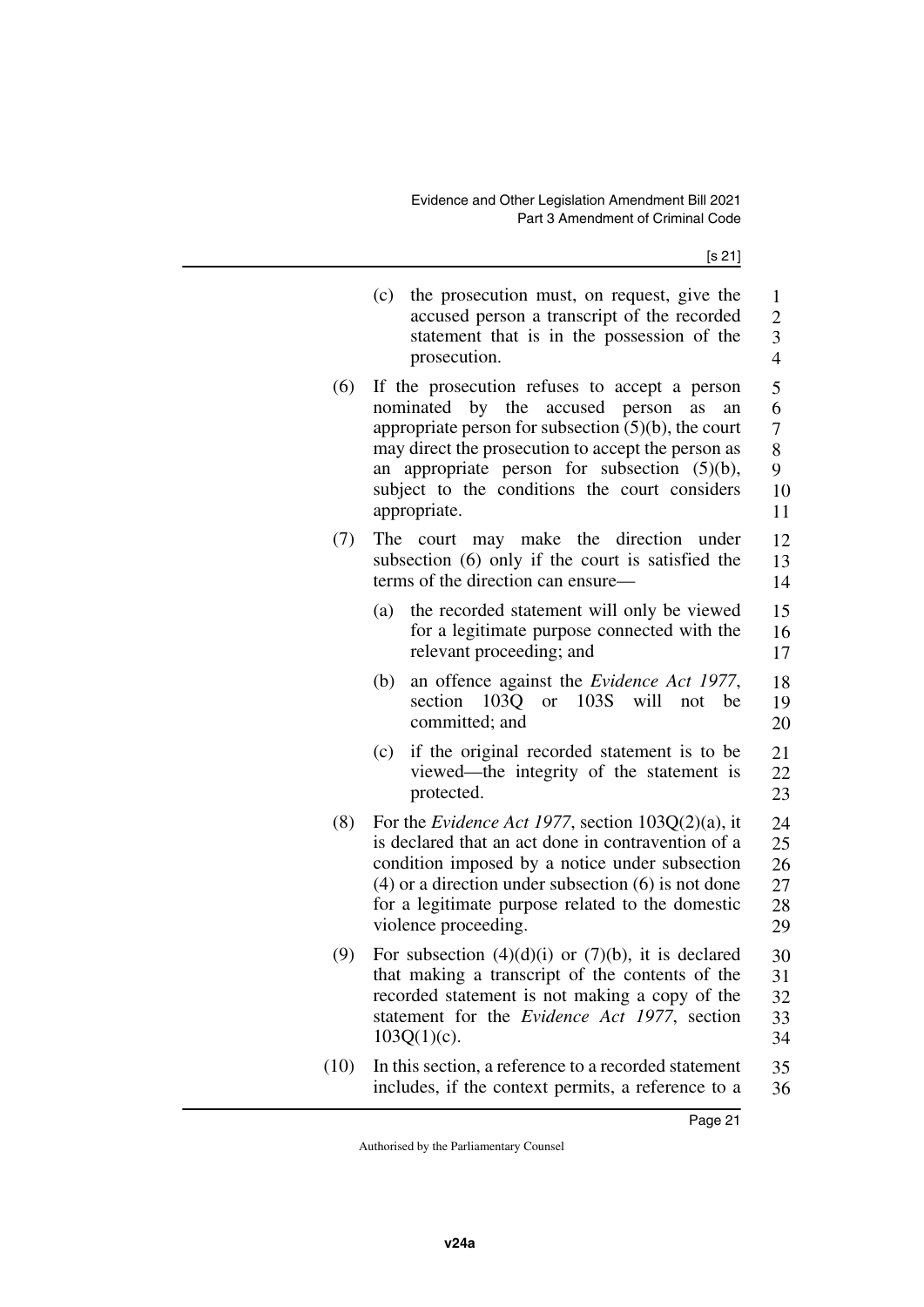#### [s 22]

<span id="page-23-1"></span><span id="page-23-0"></span>

|               |    |                     |     | lawfully edited copy of a recorded statement<br>under the <i>Evidence Act 1977</i> , schedule 3.                                                                               | 1<br>$\overline{2}$  |  |
|---------------|----|---------------------|-----|--------------------------------------------------------------------------------------------------------------------------------------------------------------------------------|----------------------|--|
|               |    | (11)                |     | In this section-                                                                                                                                                               |                      |  |
|               |    |                     |     | <i>appropriate person</i> , to view a recorded statement,<br>means-                                                                                                            | $\overline{4}$<br>5  |  |
|               |    |                     | (a) | the accused person; or                                                                                                                                                         | 6                    |  |
|               |    |                     | (b) | a lawyer mentioned in the Evidence Act<br>1977, section $21O(4)$ or another lawyer who<br>is providing legal advice or assistance to the<br>accused person; or                 | 7<br>8<br>9<br>10    |  |
|               |    |                     | (c) | another person engaged by the accused<br>person if the prosecution or court considers<br>it is appropriate for the other person to view<br>the recorded statement.             | 11<br>12<br>13<br>14 |  |
|               |    |                     |     | Examples of persons the prosecution may consider<br>appropriate—                                                                                                               | 15<br>16             |  |
|               |    |                     |     | an interpreter                                                                                                                                                                 | 17                   |  |
|               |    |                     |     | an expert                                                                                                                                                                      | 18                   |  |
|               |    |                     |     | <i>copy</i> , of a recorded statement, for subsections (4)<br>and $(5)$ —                                                                                                      | 19<br>20             |  |
|               |    |                     | (a) | means a copy of the original recorded<br>statement in the form of a videorecording<br>under the <i>Evidence Act 1977</i> ; and                                                 | 21<br>22<br>23       |  |
|               |    |                     | (b) | includes any additional copy of the recorded<br>statement provided by the prosecution for<br>convenience but does not<br>include<br>a<br>transcript of the recorded statement. | 24<br>25<br>26<br>27 |  |
| <b>Clause</b> | 22 | evidence-generally) |     | Amendment of s 590AS (Viewing particular original                                                                                                                              | 28<br>29             |  |
|               |    | statement'-         |     | Section 590AS(1), 'or an Evidence Act section 93A device                                                                                                                       | 30<br>31             |  |
|               |    | omit, insert-       |     |                                                                                                                                                                                | 32                   |  |
|               |    |                     |     |                                                                                                                                                                                |                      |  |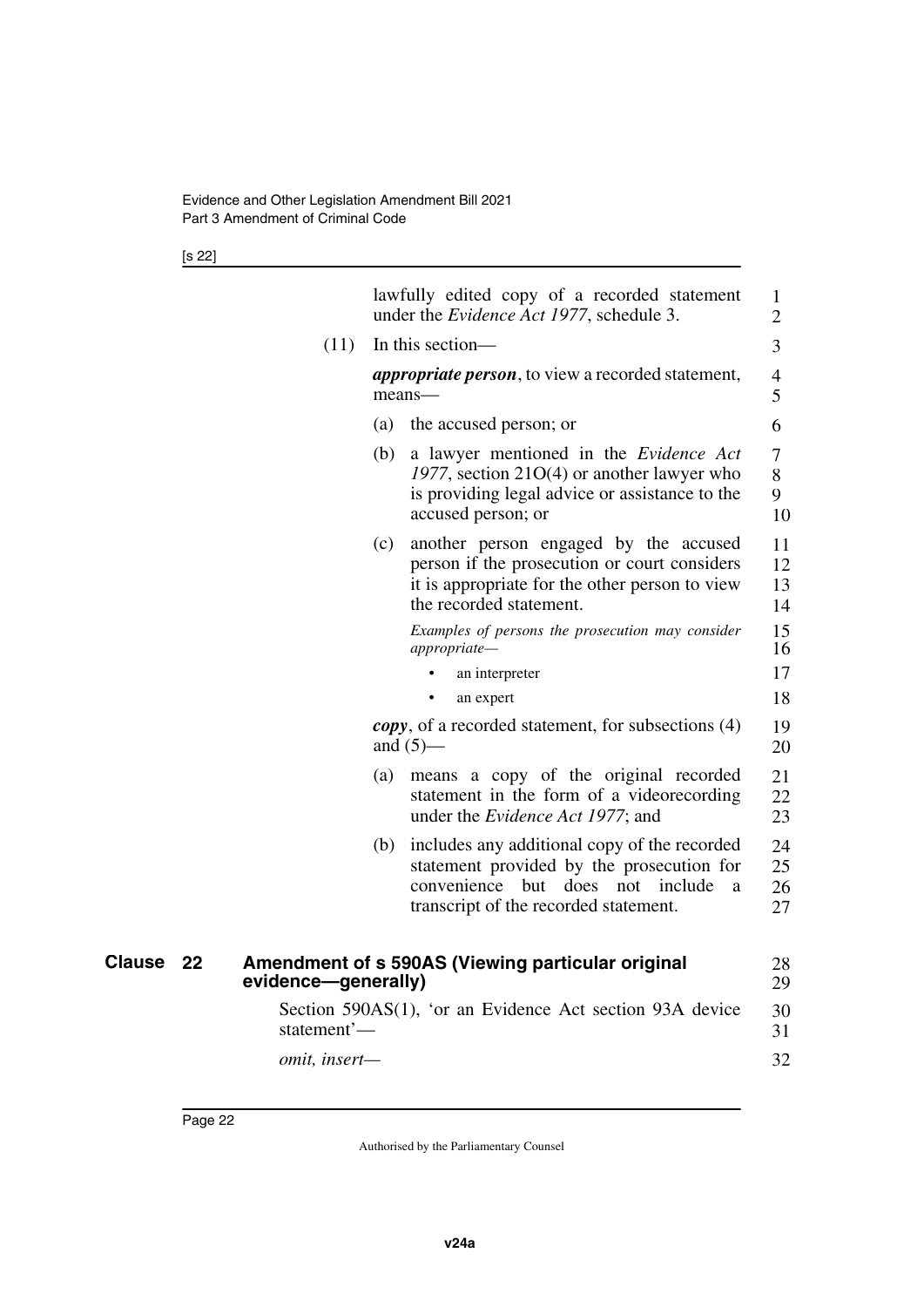<span id="page-24-9"></span><span id="page-24-8"></span><span id="page-24-7"></span><span id="page-24-6"></span><span id="page-24-5"></span><span id="page-24-4"></span><span id="page-24-3"></span><span id="page-24-2"></span><span id="page-24-1"></span><span id="page-24-0"></span>

|           | [s 23]                                                                                          |                                |
|-----------|-------------------------------------------------------------------------------------------------|--------------------------------|
|           | , an Evidence Act section 93A device statement or<br>a recorded statement                       | $\mathbf{1}$<br>$\overline{2}$ |
| - 23      | Amendment of s 590AV (Disclosure directions under<br>particular provisions)                     | 3<br>$\overline{4}$            |
|           | Section 590AV(4), definition <i>disclosure</i> direction, after<br>$'590AOA$ , $'$ —            | 5<br>6                         |
|           | insert—                                                                                         | 7                              |
|           | 590AOB,                                                                                         | 8                              |
|           | <b>Amendment of Disability</b>                                                                  | 9                              |
|           | <b>Services Act 2006</b>                                                                        | 10                             |
| Clause 24 | <b>Act amended</b>                                                                              | 11                             |
|           | This part amends the <i>Disability Services Act 2006</i> .                                      | 12                             |
| - 25      | Amendment of s 138C (Chief executive's request for<br>police information about relevant person) | 13<br>14                       |
|           | Section $138C(3)(b)$ , after 'transcript'—                                                      | 15                             |
|           | insert—                                                                                         | 16                             |
|           | or a transcript of a recorded statement                                                         | 17                             |
| 26        | Amendment of s 138M (Obtaining information from<br>director of public prosecutions)             | 18<br>19                       |
|           | Section 138M(6), definition evidentiary material, paragraph<br>(d), after '93A transcript'—     | 20<br>21                       |
|           | insert—                                                                                         | 22                             |
|           | or a transcript of a recorded statement                                                         | 23                             |
|           |                                                                                                 | Part 4                         |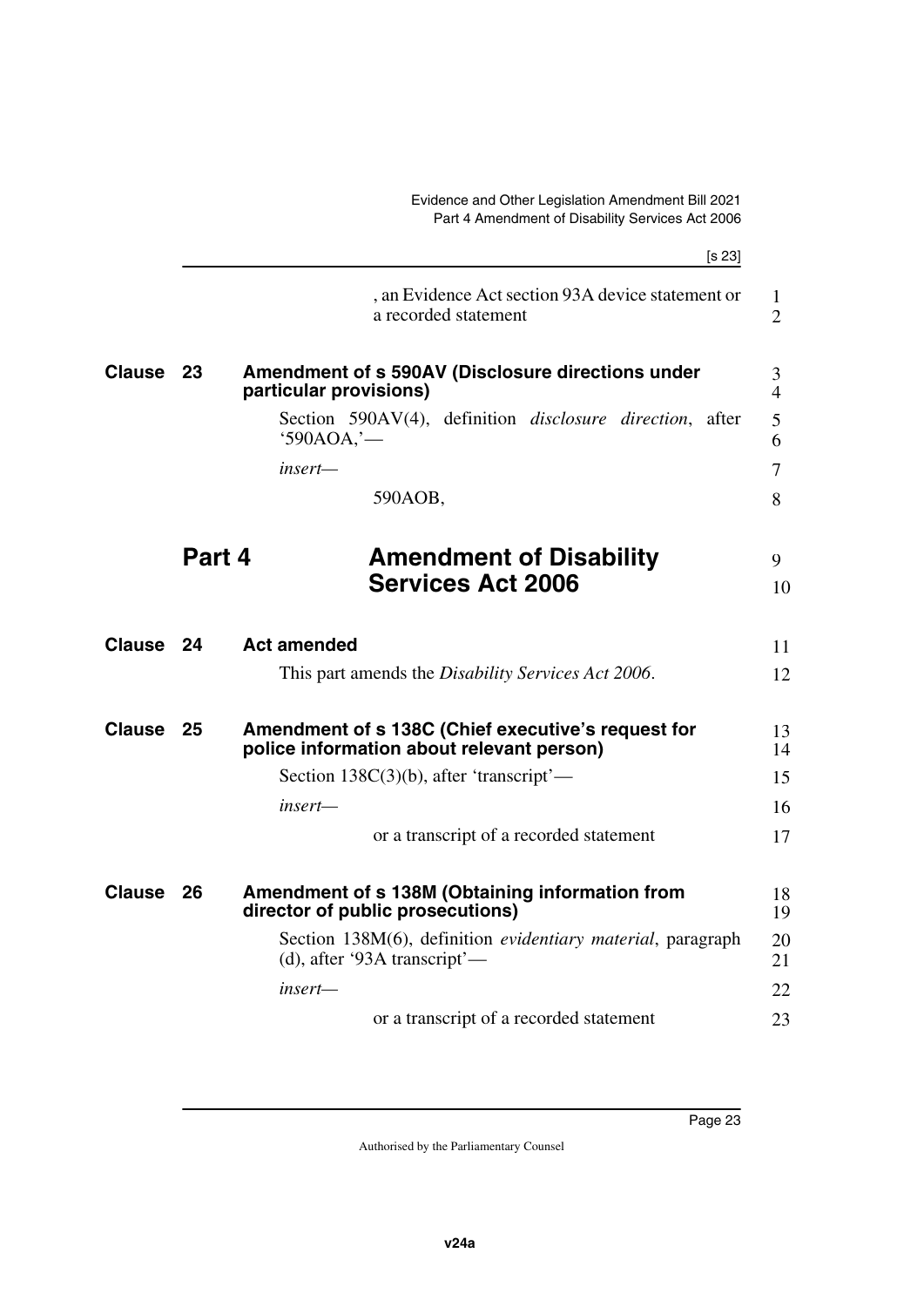<span id="page-25-3"></span><span id="page-25-1"></span><span id="page-25-0"></span>[s 27]

<span id="page-25-5"></span><span id="page-25-4"></span><span id="page-25-2"></span>

| <b>Clause</b> | 27  | Amendment of s 138ZG (Giving information to chief<br>executive (working with children))                                                                  | 1<br>2           |
|---------------|-----|----------------------------------------------------------------------------------------------------------------------------------------------------------|------------------|
|               |     | Section $138ZG(2)$ —<br>(1)                                                                                                                              | 3                |
|               |     | insert—                                                                                                                                                  | $\overline{4}$   |
|               |     | (ca) information related to police information<br>about a person, including a section 93A<br>transcript and a transcript of a recorded<br>statement; and | 5<br>6<br>7<br>8 |
|               |     | Section $138ZG(2)(ca)$ to $(e)$ —<br>(2)                                                                                                                 | 9                |
|               |     | <i>renumber</i> as section $138ZG(2)(d)$ to (f).                                                                                                         | 10               |
| <b>Clause</b> | -28 | Amendment of s 138ZH (Giving information to NDIS<br>worker screening unit or working with children screening<br>unit)                                    | 11<br>12<br>13   |
|               |     | Section $138ZH(4)$ —                                                                                                                                     | 14               |
|               |     | omit, insert-                                                                                                                                            | 15               |
|               |     | However, the chief executive must not give the<br>(4)<br>NDIS worker screening unit or working with<br>children screening unit-                          | 16<br>17<br>18   |
|               |     | a section 93A transcript, or information<br>(a)<br>contained in a section 93A transcript; or                                                             | 19<br>20         |
|               |     | a transcript of a recorded statement or<br>(b)<br>information contained in a transcript of a<br>recorded statement.                                      | 21<br>22<br>23   |
| Clause 29     |     | <b>Amendment of sch 8 (Dictionary)</b>                                                                                                                   | 24               |
|               |     | Schedule 8-<br>(1)                                                                                                                                       | 25               |
|               |     | insert-                                                                                                                                                  | 26               |
|               |     | recorded statement see the Evidence Act 1977,<br>section 103A.                                                                                           | 27<br>28         |
|               |     | Schedule 8, definition section 93A transcript, 'section<br>(2)<br>$93AA(3)$ <sup>'</sup> —                                                               | 29<br>30         |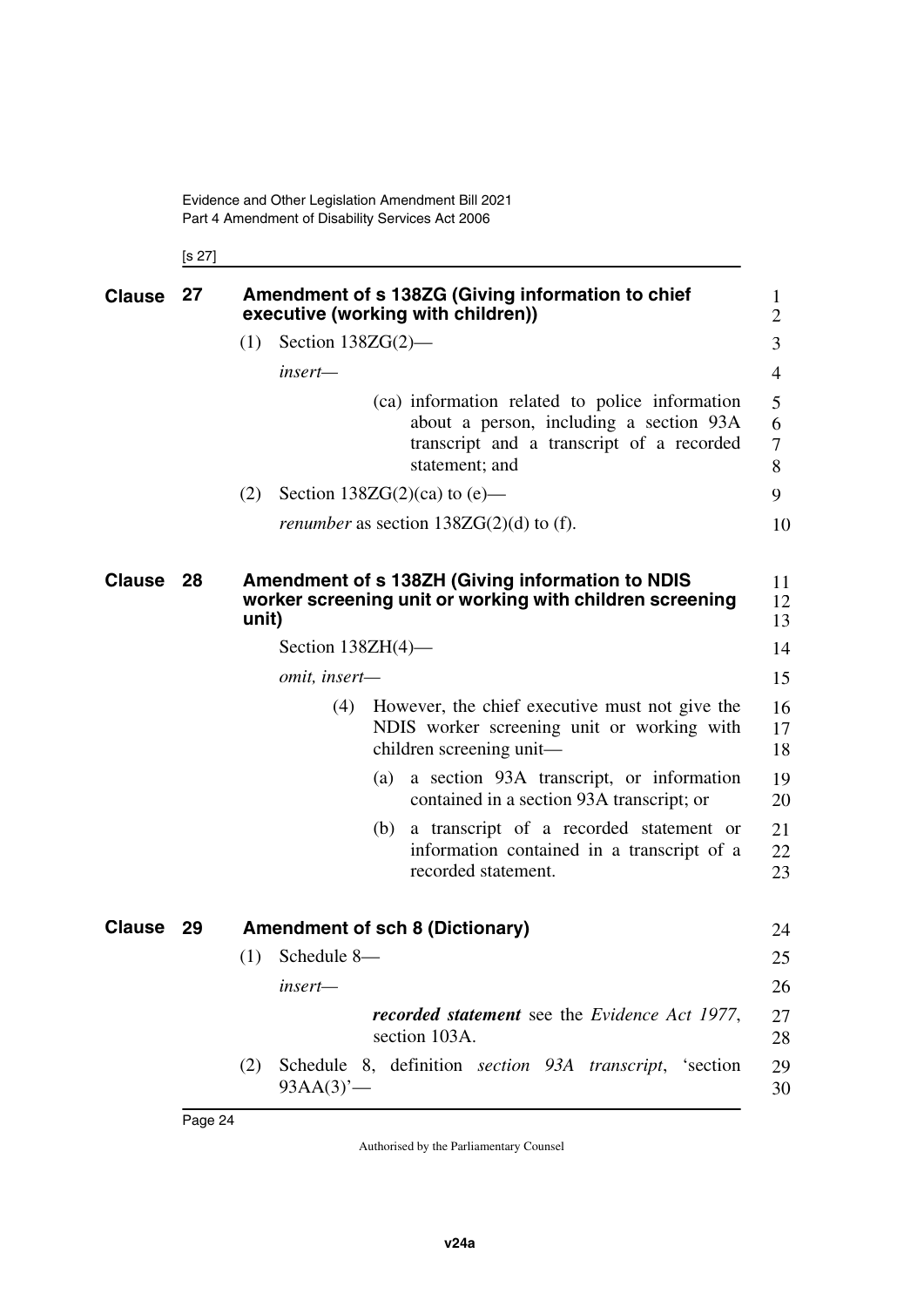<span id="page-26-9"></span><span id="page-26-8"></span><span id="page-26-6"></span><span id="page-26-5"></span><span id="page-26-4"></span><span id="page-26-3"></span><span id="page-26-2"></span><span id="page-26-0"></span>[s 30] Part 5 Amendment of Domestic and Family Violence Protection Act 2012 *omit, insert* schedule 3 **Part 5 Amendment of Domestic and Family Violence Protection Act 2012 Clause 30 Act amended** 6 This part amends the *Domestic and Family Violence Protection Act 2012*. *Note—* See also the amendments in schedule 1. **Clause** 31 Amendment of s 169J (Limits on information that may be 11 **shared)** (1) Section 169J(d)(iii), 'section  $93AA'$  *omit, insert* schedule 3  $(2)$  Section 169J $(d)$  *insert—* (iv) a recorded statement, or a transcript of a recorded statement, within the meaning of the *Evidence Act 1977*, section 103A; or **Part 6 Amendment of Evidence Act 1977 32 Act amended Clause** 23 This part amends the *Evidence Act 1977*. 1  $\mathfrak{D}$ 3 4 5 7 8 9 10 12 13 14 15 16 17 18 19 20 21 22 24

<span id="page-26-7"></span><span id="page-26-1"></span>Evidence and Other Legislation Amendment Bill 2021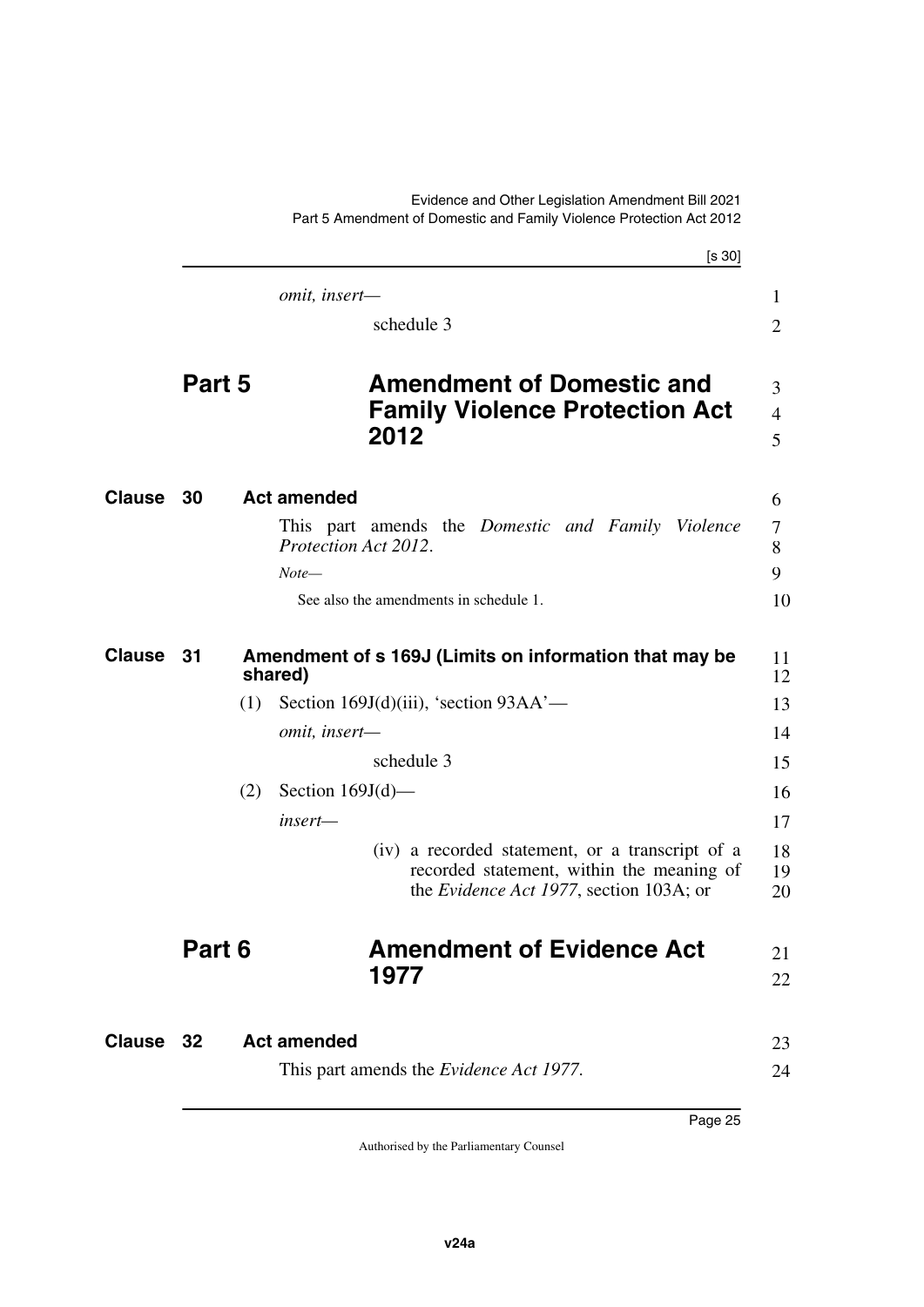<span id="page-27-9"></span><span id="page-27-8"></span><span id="page-27-7"></span><span id="page-27-6"></span><span id="page-27-5"></span><span id="page-27-4"></span><span id="page-27-3"></span><span id="page-27-2"></span><span id="page-27-1"></span><span id="page-27-0"></span>

|           | Note—                                    |                         | See also the amendments in schedule 1.                                                                                                                                                                                                                               | $\mathbf 1$<br>$\overline{2}$    |
|-----------|------------------------------------------|-------------------------|----------------------------------------------------------------------------------------------------------------------------------------------------------------------------------------------------------------------------------------------------------------------|----------------------------------|
| Clause 33 | Insertion of new pt 2, div 2B<br>Part 2- |                         |                                                                                                                                                                                                                                                                      | 3<br>$\overline{4}$              |
|           | insert—<br><b>Division 2B</b>            |                         | Journalist privilege                                                                                                                                                                                                                                                 | 5<br>6                           |
|           |                                          |                         | <b>Subdivision 1 Preliminary</b>                                                                                                                                                                                                                                     | 7                                |
|           |                                          |                         | <b>14Q Application of division</b>                                                                                                                                                                                                                                   | 8                                |
|           | (1)                                      |                         | This division applies if—                                                                                                                                                                                                                                            | 9                                |
|           |                                          | (a)                     | a person (the <i>informant</i> ) gives information<br>(the <i>provided information</i> ) to a journalist, in<br>the normal course of the journalist's<br>activities as a journalist, in the expectation<br>the information may be published in a news<br>medium; and | 10<br>11<br>12<br>13<br>14<br>15 |
|           |                                          |                         | (b) the journalist promises the informant not to<br>disclose the informant's identity as the<br>source of the information.                                                                                                                                           | 16<br>17<br>18                   |
|           | (2)                                      |                         | To remove any doubt, it is declared that this<br>division does not prevent a person from disclosing<br>the informant's identity as the source of the<br>provided information.                                                                                        | 19<br>20<br>21<br>22             |
|           |                                          | 14R Who is a journalist |                                                                                                                                                                                                                                                                      | 23                               |
|           | (1)                                      | and active in-          | A person is a <i>journalist</i> if the person is engaged                                                                                                                                                                                                             | 24<br>25                         |
|           |                                          | (a)                     | gathering and assessing information about<br>matters of public interest; and                                                                                                                                                                                         | 26<br>27                         |
|           |                                          |                         |                                                                                                                                                                                                                                                                      |                                  |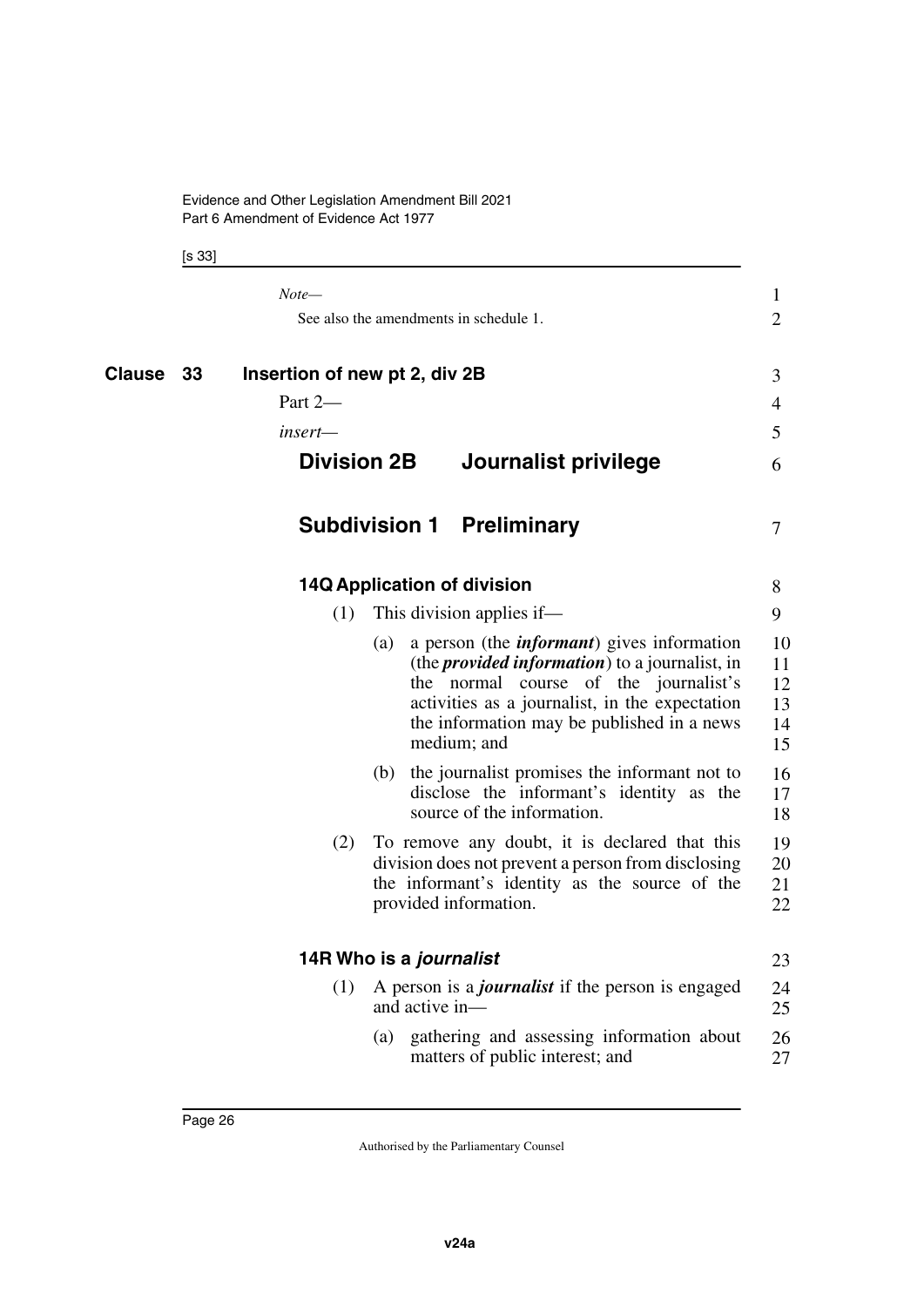<span id="page-28-3"></span><span id="page-28-2"></span><span id="page-28-1"></span><span id="page-28-0"></span>

|     | (b) preparing the information, or providing<br>comment or opinion on or analysis of the<br>information, for publication in a news<br>medium.                                                  | $\mathbf{1}$<br>$\overline{c}$<br>$\overline{\mathbf{3}}$<br>$\overline{4}$ |
|-----|-----------------------------------------------------------------------------------------------------------------------------------------------------------------------------------------------|-----------------------------------------------------------------------------|
| (2) | In determining whether a person is a journalist, a<br>court may consider the following matters-                                                                                               | 5<br>6                                                                      |
|     | whether the person is regularly engaged and<br>(a)<br>active in the<br>activities<br>mentioned in<br>subsection $(1)$ ;                                                                       | 7<br>8<br>9                                                                 |
|     | whether the person<br>complies<br>(b)<br>with<br>a<br>recognised professional standard or code of<br>practice in carrying out the activities;                                                 | 10<br>11<br>12                                                              |
|     | whether the publisher of the news medium<br>(c)<br>complies with a recognised professional<br>standard or code of practice in publishing<br>information in the news medium;                   | 13<br>14<br>15<br>16                                                        |
|     | any other<br>matter the<br>(d)<br>court<br>considers<br>relevant.                                                                                                                             | 17<br>18                                                                    |
|     | 14S Meaning of relevant proceeding                                                                                                                                                            | 19                                                                          |
| (1) | In this division, a proceeding is a <i>relevant</i><br><i>proceeding</i> if the court hearing the proceeding is<br>a court of record.                                                         | 20<br>21<br>22                                                              |
| (2) | However, a proceeding under the Crime and<br>Corruption Act 2001 is not a relevant proceeding.                                                                                                | 23<br>24                                                                    |
| (3) | To remove any doubt, it is declared that a<br>proceeding is a relevant proceeding whether or<br>not the court hearing the proceeding is bound by<br>the rules of evidence for the proceeding. | 25<br>26<br>27<br>28                                                        |
|     | <b>14T Definitions for division</b>                                                                                                                                                           | 29                                                                          |
|     | In this division-                                                                                                                                                                             | 30                                                                          |
|     | <i>authorised officer</i> see section 14ZC.                                                                                                                                                   | 31                                                                          |
|     | Page 27                                                                                                                                                                                       |                                                                             |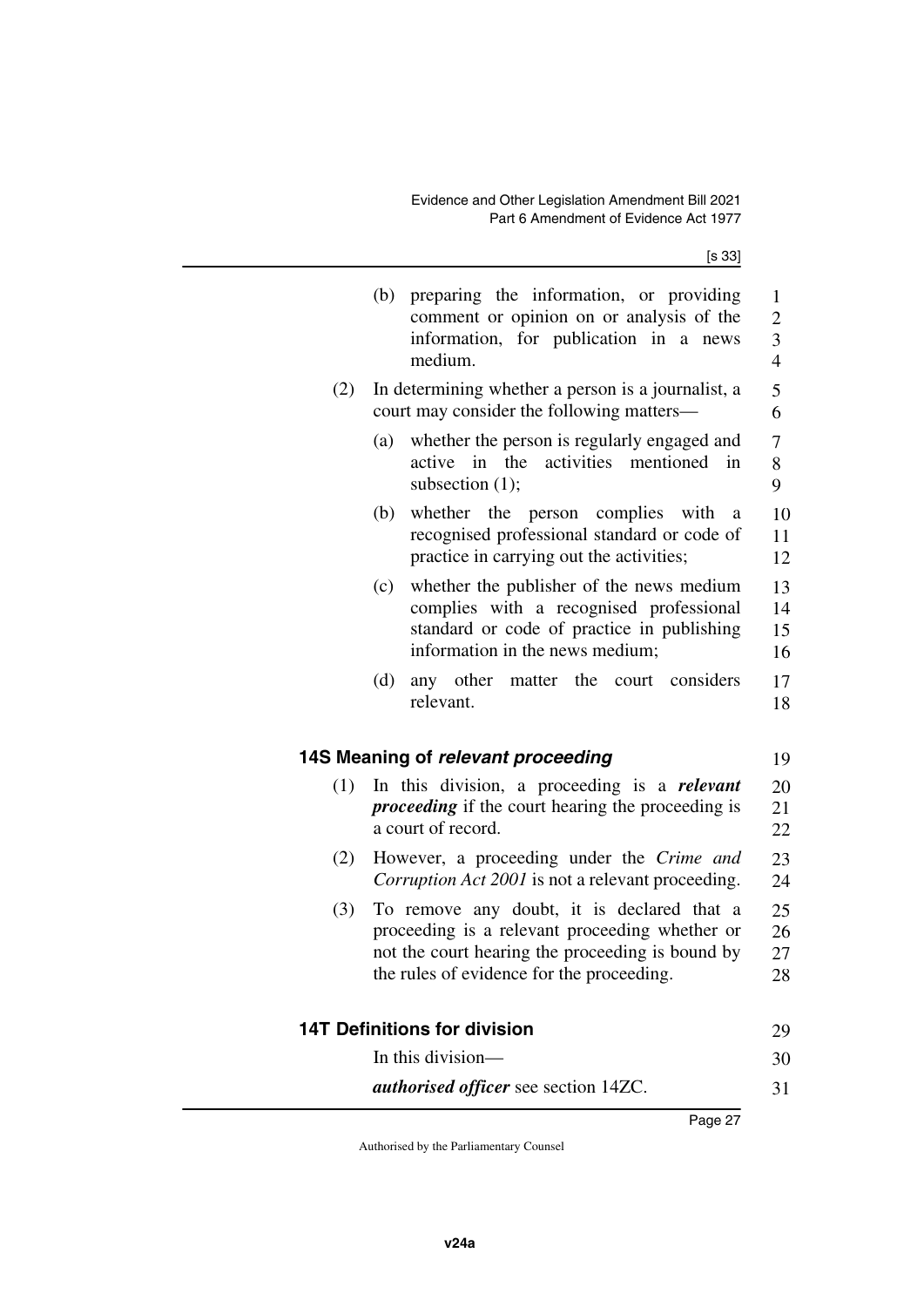|      | disclosure requirement—                                                                                                                                                                                  | 1                                               |
|------|----------------------------------------------------------------------------------------------------------------------------------------------------------------------------------------------------------|-------------------------------------------------|
| (a)  | means a process or order of a court of record<br>for the disclosure of information or the<br>delivery, inspection or production of a<br>thing,<br>including,<br>document<br>for<br><b>or</b><br>example- | $\overline{2}$<br>3<br>$\overline{4}$<br>5<br>6 |
|      | (i) a summons or subpoena; or                                                                                                                                                                            | 7                                               |
|      | a process or order for disclosure or<br>(ii)<br>discovery of documents by a party to a<br>proceeding; or                                                                                                 | 8<br>9<br>10                                    |
|      | (iii) a process or order for non-party<br>disclosure or discovery; or                                                                                                                                    | 11<br>12                                        |
|      | (iv) an interrogatory; or                                                                                                                                                                                | 13                                              |
|      | (v)<br>a notice or request to a party to a<br>proceeding to produce a document; but                                                                                                                      | 14<br>15                                        |
| (b)  | include an<br>obligation<br>does<br>not<br><b>or</b><br>requirement for disclosure by<br>the<br>prosecution in a criminal proceeding.                                                                    | 16<br>17<br>18                                  |
|      | <i>informant</i> see section $14Q(1)(a)$ .                                                                                                                                                               | 19                                              |
|      | <i>journalist</i> see section 14R(1).                                                                                                                                                                    | 20                                              |
| news | medium<br>means a medium<br>for<br>the<br>dissemination of news and observations on news<br>to the public or a section of the public.                                                                    | 21<br>22<br>23                                  |
|      | provided information see section $14Q(1)(a)$ .                                                                                                                                                           | 24                                              |
|      | <i>relevant person</i> , for a journalist, means—                                                                                                                                                        | 25                                              |
| (a)  | a current or previous employer of the<br>journalist; or                                                                                                                                                  | 26<br>27                                        |
| (b)  | a person who has engaged the journalist on a<br>contract for services; or                                                                                                                                | 28<br>29                                        |
| (c)  | a person who-                                                                                                                                                                                            | 30                                              |
|      | or has<br>involved<br>is<br>been<br>in<br>the<br>(i)<br>publication of a news medium; and                                                                                                                | 31<br>32                                        |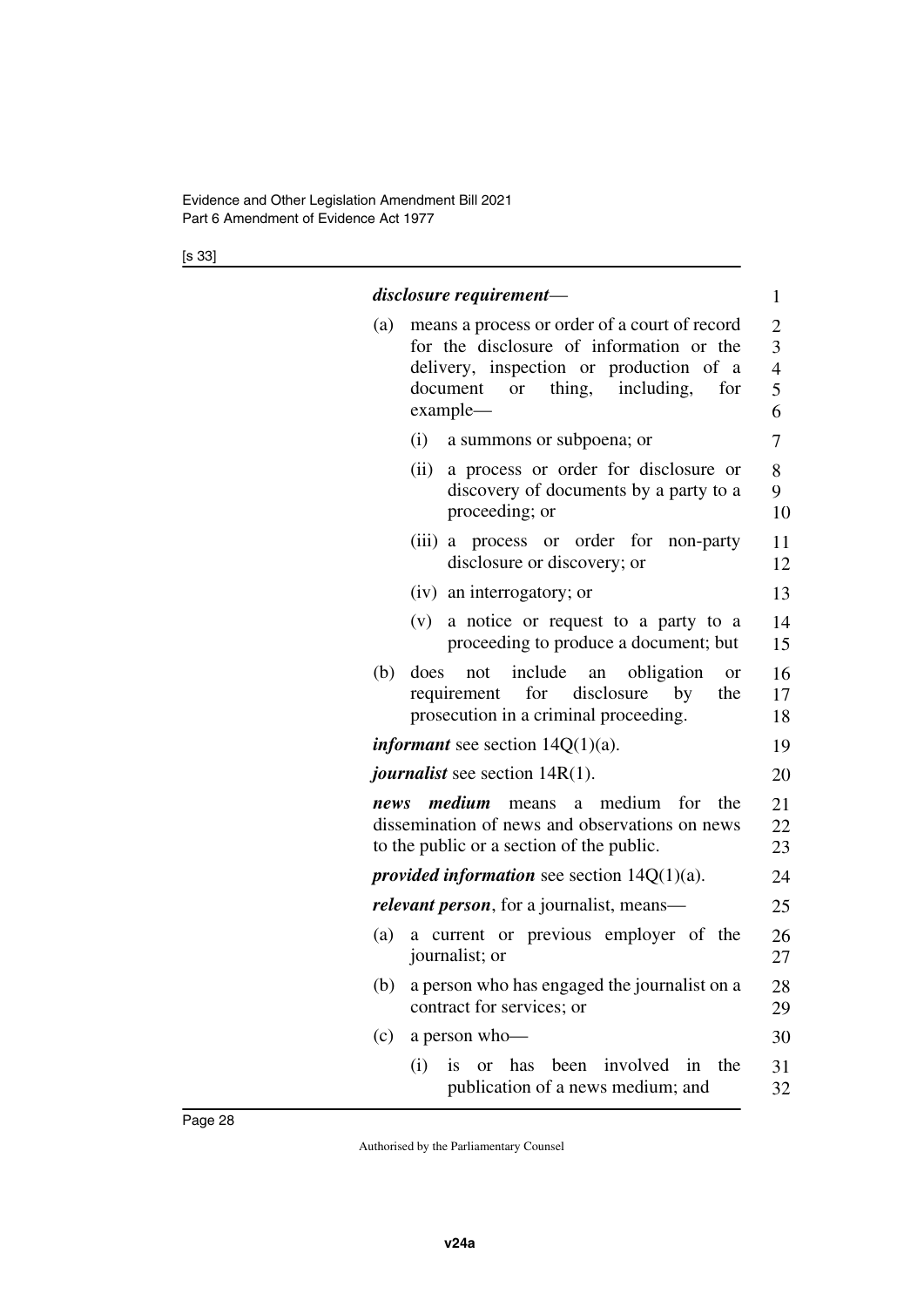<span id="page-30-5"></span><span id="page-30-4"></span><span id="page-30-3"></span><span id="page-30-2"></span><span id="page-30-1"></span><span id="page-30-0"></span>

|     | [s 33]                                                                                                                                                                                                                                                                              |                                     |
|-----|-------------------------------------------------------------------------------------------------------------------------------------------------------------------------------------------------------------------------------------------------------------------------------------|-------------------------------------|
|     | works or has worked with the journalist<br>(ii)<br>in relation to publishing information in<br>the news medium.                                                                                                                                                                     | $\mathbf{1}$<br>$\overline{c}$<br>3 |
|     | <i>relevant proceeding</i> see section $14S(1)$ .                                                                                                                                                                                                                                   | $\overline{4}$                      |
|     | Subdivision 2 Relevant proceedings                                                                                                                                                                                                                                                  | 5                                   |
|     | <b>14U Application of subdivision</b>                                                                                                                                                                                                                                               | 6                                   |
|     | This subdivision applies in relation to a relevant<br>proceeding.                                                                                                                                                                                                                   | 7<br>8                              |
|     | 14V Journalist privilege relating to identity of<br>informants                                                                                                                                                                                                                      | 9<br>10                             |
| (1) | Despite any other Act, the journalist or a relevant<br>person for the journalist can not be compelled, in<br>relation to the relevant proceeding, to give<br>evidence or comply with a disclosure requirement<br>if giving the evidence or complying with the<br>requirement would— | 11<br>12<br>13<br>14<br>15<br>16    |
|     | disclose the identity of the informant as the<br>(a)<br>source of the provided information; or                                                                                                                                                                                      | 17<br>18                            |
|     | enable the identity of the informant as the<br>(b)<br>source of the provided information to be<br>ascertained.                                                                                                                                                                      | 19<br>20<br>21                      |
| (2) | However, this section applies in relation to a<br>relevant person for the journalist only if the<br>relevant person became aware of the identity of<br>the informant as the source of the provided<br>information-                                                                  | 22<br>23<br>24<br>25<br>26          |
|     | in the normal course of the relevant person's<br>(a)<br>work with the journalist; or                                                                                                                                                                                                | 27<br>28                            |
|     | in the course of, or as a result of, a relevant<br>(b)<br>proceeding.                                                                                                                                                                                                               | 29<br>30                            |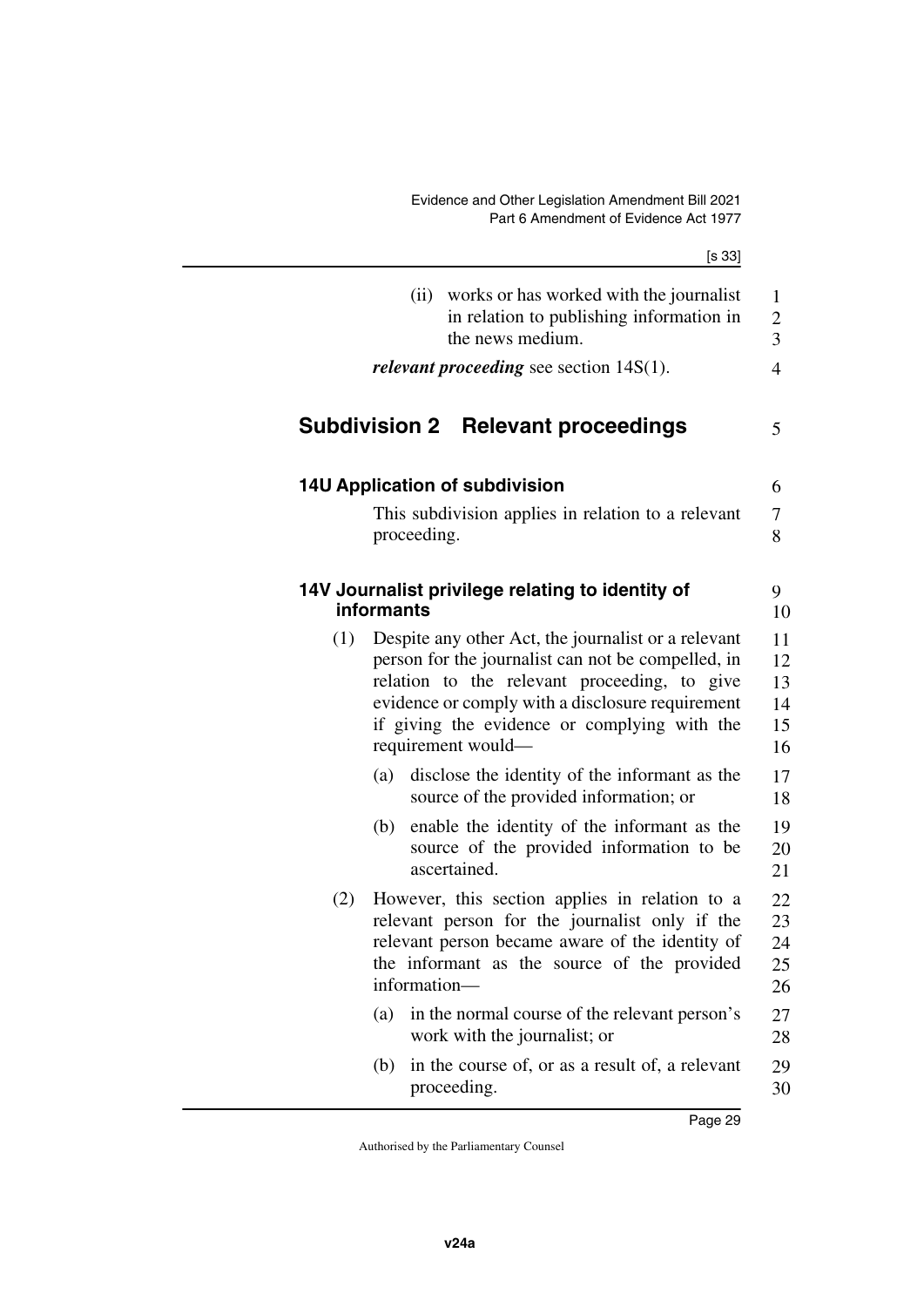<span id="page-31-3"></span><span id="page-31-2"></span><span id="page-31-1"></span><span id="page-31-0"></span>

|     | 14W Claims of journalist privilege at hearings of<br>relevant proceedings                                                                                                                                                                                       | 1<br>$\overline{2}$        |
|-----|-----------------------------------------------------------------------------------------------------------------------------------------------------------------------------------------------------------------------------------------------------------------|----------------------------|
| (1) | This section applies if—                                                                                                                                                                                                                                        | 3                          |
|     | the journalist or a relevant person for the<br>(a)<br>journalist is called to give evidence at a<br>hearing of the relevant proceeding; and                                                                                                                     | 4<br>5<br>6                |
|     | the journalist or relevant person for the<br>(b)<br>journalist claims that section 14V applies in<br>relation to the giving of particular evidence<br>by the journalist or relevant person at the<br>hearing.                                                   | 7<br>8<br>9<br>10<br>11    |
| (2) | The court hearing the relevant proceeding must<br>decide whether the claim is established.                                                                                                                                                                      | 12<br>13                   |
| (3) | The journalist or relevant person for the journalist<br>has the onus of proving the claim is established on<br>the balance of probabilities.                                                                                                                    | 14<br>15<br>16             |
| (4) | If the relevant proceeding is a trial by jury, the<br>court must hear and decide the claim in the<br>absence of the jury.                                                                                                                                       | 17<br>18<br>19             |
| (5) | In hearing the claim, the court may order that all<br>persons other than those specified by the court be<br>excluded from the room in which the court is<br>sitting.                                                                                            | 20<br>21<br>22<br>23       |
| (6) | However, if the relevant proceeding is a criminal<br>proceeding, the court must not exclude the<br>accused person from the room.                                                                                                                                | 24<br>25<br>26             |
|     | 14X Applications for orders requiring giving of<br>evidence despite journalist privilege                                                                                                                                                                        | 27<br>28                   |
|     | (1) If the court decides, under section 14W, the claim<br>is established, a party to the relevant proceeding<br>may apply to the court for an order that the<br>journalist or relevant person for the journalist<br>must give the evidence despite section 14V. | 29<br>30<br>31<br>32<br>33 |
| (2) | The applicant has the onus of proving each of the                                                                                                                                                                                                               | 34                         |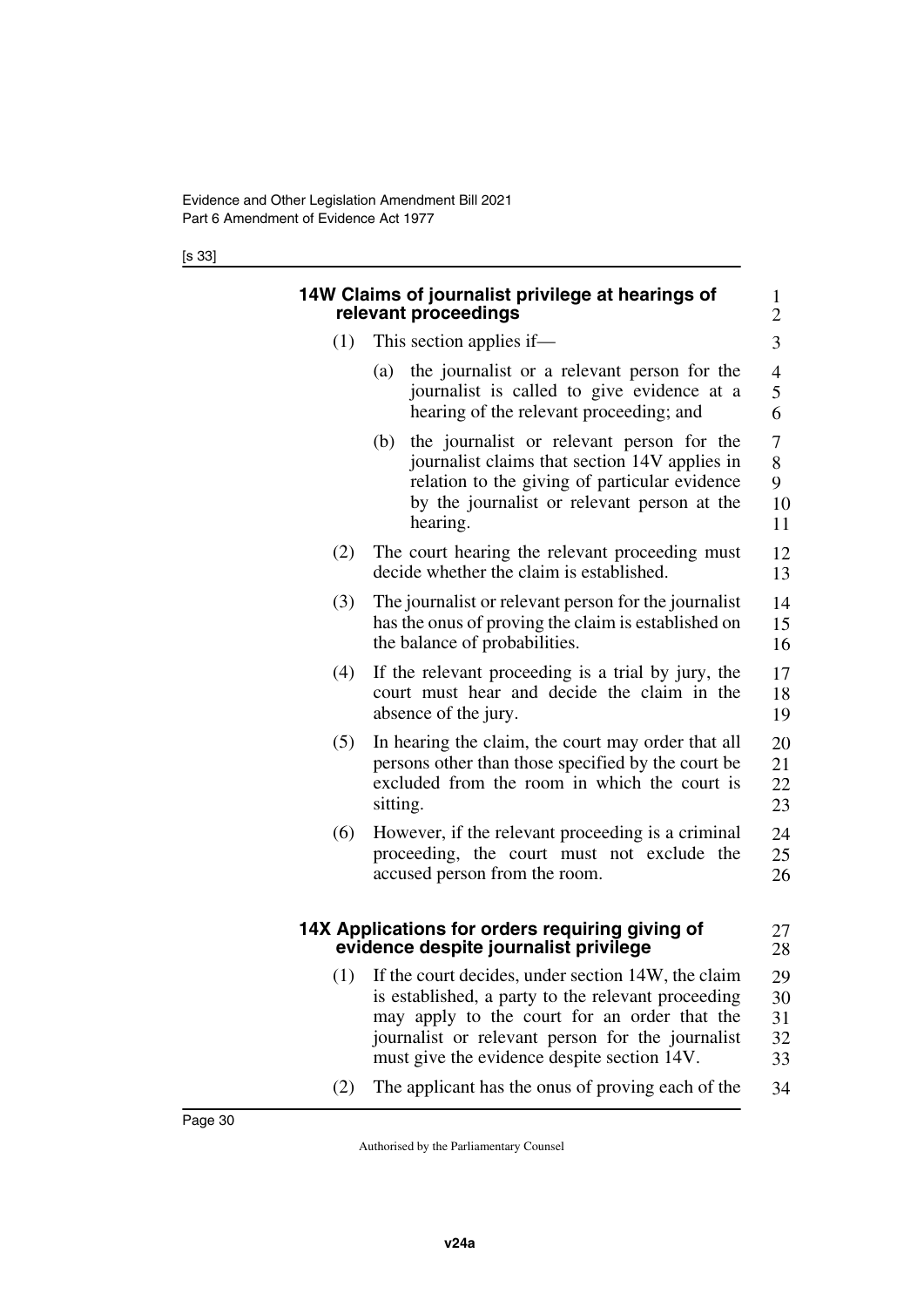<span id="page-32-1"></span><span id="page-32-0"></span>

|     | grounds of the application on the balance of<br>probabilities.                                                                                                                                                                                                   | $\mathbf{1}$<br>$\overline{2}$     |
|-----|------------------------------------------------------------------------------------------------------------------------------------------------------------------------------------------------------------------------------------------------------------------|------------------------------------|
| (3) | If the relevant proceeding is a trial by jury, the<br>court must hear and decide the application in the<br>absence of the jury.                                                                                                                                  | 3<br>$\overline{\mathcal{A}}$<br>5 |
| (4) | In hearing the application, the court may order<br>that all persons other than those specified by the<br>court be excluded from the room in which the<br>court is sitting.                                                                                       | 6<br>7<br>8<br>9                   |
| (5) | However, if the relevant proceeding is a criminal<br>proceeding, the court must not exclude<br>the<br>accused person from the room.                                                                                                                              | 10<br>11<br>12                     |
|     | 14Y Deciding applications under s 14X                                                                                                                                                                                                                            | 13                                 |
| (1) | If an application is made under section $14X(1)$ ,<br>the court may make the order if satisfied that,<br>having regard to the issues to be determined in the<br>relevant proceeding, the public interest<br>in<br>disclosing the informant's identity outweighs— | 14<br>15<br>16<br>17<br>18         |
|     | any likely adverse effect of the disclosure on<br>(a)<br>the informant or another person; and                                                                                                                                                                    | 19<br>20                           |
|     | (b)<br>the public interest in-                                                                                                                                                                                                                                   | 21                                 |
|     | communication<br>of<br>facts<br>(i)<br>the<br>and<br>opinion to the public by the news<br>media; and                                                                                                                                                             | 22<br>23<br>24                     |
|     | the ability of the news media to access<br>(ii)<br>sources of facts.                                                                                                                                                                                             | 25<br>26                           |
| (2) | In deciding whether to make the order, the court<br>may have regard to the following matters—                                                                                                                                                                    | 27<br>28                           |
|     | whether the provided information is a matter<br>(a)<br>of public interest;                                                                                                                                                                                       | 29<br>30                           |
|     | the nature and subject matter of the relevant<br>(b)<br>proceeding;                                                                                                                                                                                              | 31<br>32                           |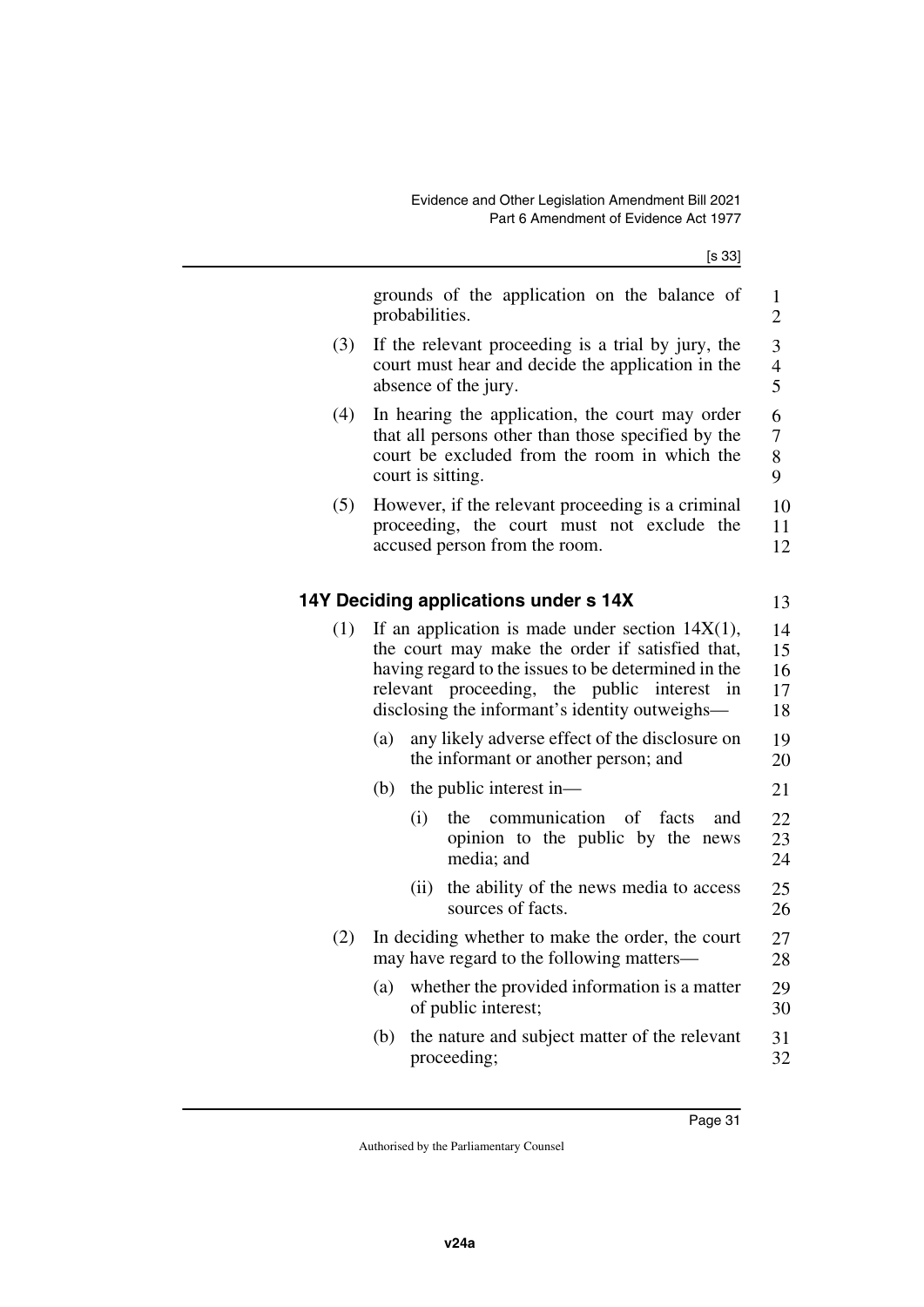| (c) | the importance of the provided information<br>and the informant's identity to the relevant<br>proceeding and the availability of other<br>relation to the provided<br>evidence in<br>information; | $\mathbf{1}$<br>$\overline{c}$<br>3<br>$\overline{\mathcal{L}}$<br>5 |
|-----|---------------------------------------------------------------------------------------------------------------------------------------------------------------------------------------------------|----------------------------------------------------------------------|
| (d) | if the relevant proceeding is a criminal<br>proceeding—the accused person's right to a<br>fair hearing;                                                                                           | 6<br>7<br>8                                                          |
| (e) | any likely adverse effect of disclosing the<br>informant's identity on the informant or<br>another person and whether the effect can be<br>mitigated;                                             | 9<br>10<br>11<br>12                                                  |
| (f) | whether the informant's identity as the<br>source of the provided information is<br>already in the public domain;                                                                                 | 13<br>14<br>15                                                       |
| (g) | any decision previously made by a court<br>under this division about a claim, objection<br>or application in relation to the provided<br>information;                                             | 16<br>17<br>18<br>19                                                 |
| (h) | the way in which the provided information<br>has been used or kept by the journalist,<br>including whether the journalist—                                                                        | 20<br>21<br>22                                                       |
|     | (i)<br>verified the information; or<br>used the information in a way that is<br>(ii)<br>fair and accurate and minimised any<br>likely adverse effect on another person;                           | 23<br>24<br>25<br>26                                                 |
| (i) | whether the journalist complied with a<br>recognised professional standard or code of<br>practice in obtaining, using or receiving the<br>provided information;                                   | 27<br>28<br>29<br>30                                                 |
| (j) | obtaining, using, giving<br>whether<br>or<br>receiving the provided information—                                                                                                                  | 31<br>32                                                             |
|     | involved an offence or misconduct by<br>(i)<br>the informant or journalist; or                                                                                                                    | 33<br>34                                                             |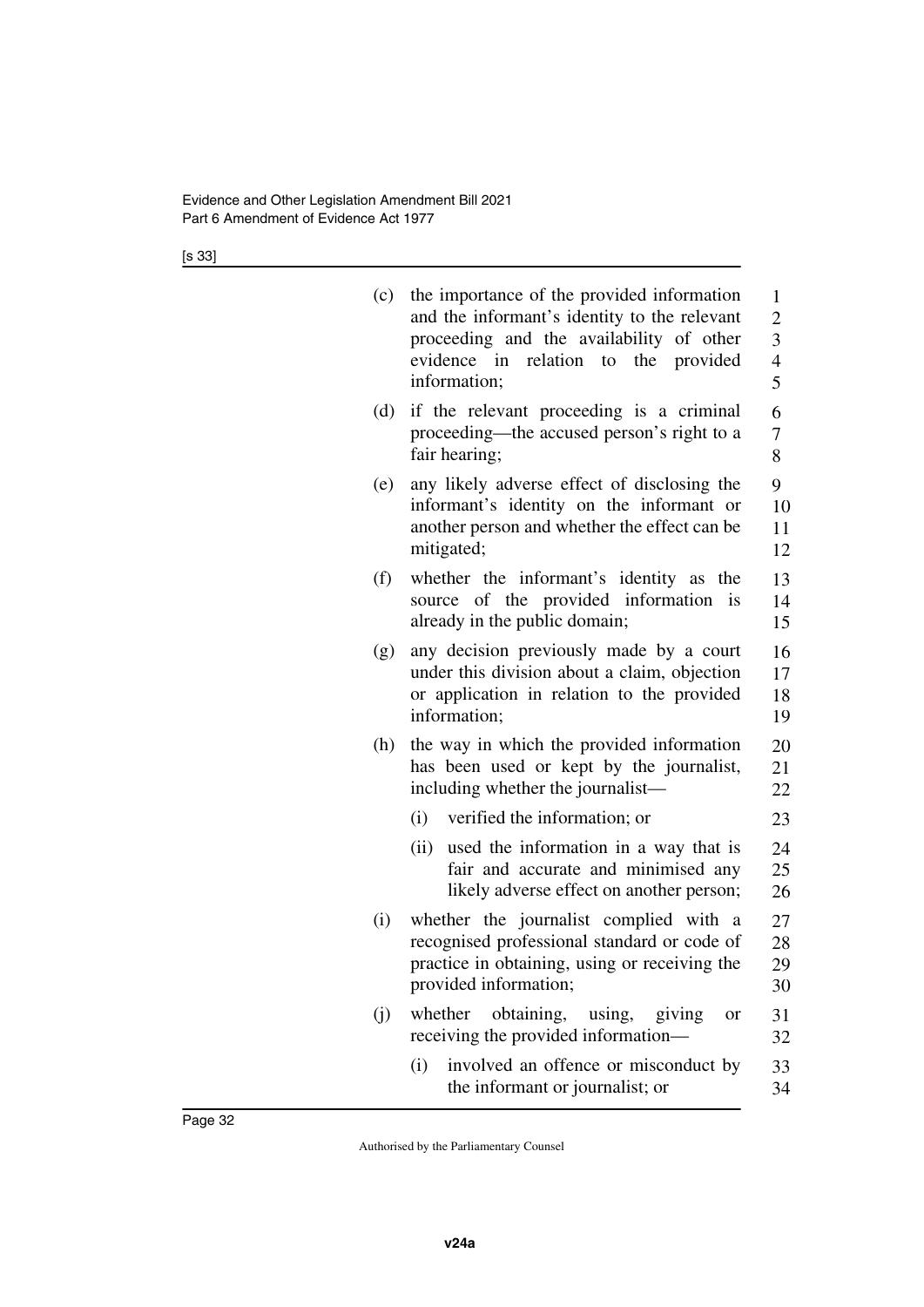<span id="page-34-1"></span><span id="page-34-0"></span>

|     | (ii)<br>poses a risk to national security or the<br>security of the State;                                                                                             | $\mathbf{1}$<br>$\overline{2}$     |
|-----|------------------------------------------------------------------------------------------------------------------------------------------------------------------------|------------------------------------|
|     | the extent to which making the order is<br>(k)<br>likely to deter other persons from giving<br>information to journalists;                                             | 3<br>$\overline{\mathcal{L}}$<br>5 |
|     | (1)<br>any other<br>matter the court considers<br>relevant.                                                                                                            | 6<br>$\overline{7}$                |
| (3) | Also, the court may consider a written or oral<br>statement made by the informant to the court<br>about the matter mentioned in subsection $(1)(a)$ .                  | 8<br>9<br>10                       |
| (4) | The court must state its reasons for making or<br>refusing to make the order.                                                                                          | 11<br>12                           |
| (5) | The order may be subject to the terms<br>and<br>conditions the court considers appropriate.                                                                            | 13<br>14                           |
|     | 14Z Objections to disclosure requirements on<br>grounds of journalist privilege                                                                                        | 15<br>16                           |
| (1) | This section applies if—                                                                                                                                               | 17                                 |
|     | the journalist or a relevant person for the<br>(a)<br>journalist is subject to<br>a disclosure<br>requirement in relation to the relevant<br>proceeding; and           | 18<br>19<br>20<br>21               |
|     | the journalist or relevant person for the<br>(b)<br>journalist objects to complying with the<br>disclosure requirement on the grounds that<br>section 14V applies; and | 22<br>23<br>24<br>25               |
|     | the court hearing the relevant proceeding is<br>(c)<br>required to make a decision in relation to the<br>objection.                                                    | 26<br>27<br>28                     |
| (2) | The court may decide the objection is established<br>only if satisfied that—                                                                                           | 29<br>30                           |
|     | 14V applies<br>(a)<br>section<br>relation<br>in<br>to<br>compliance with the disclosure requirement                                                                    | 31<br>32                           |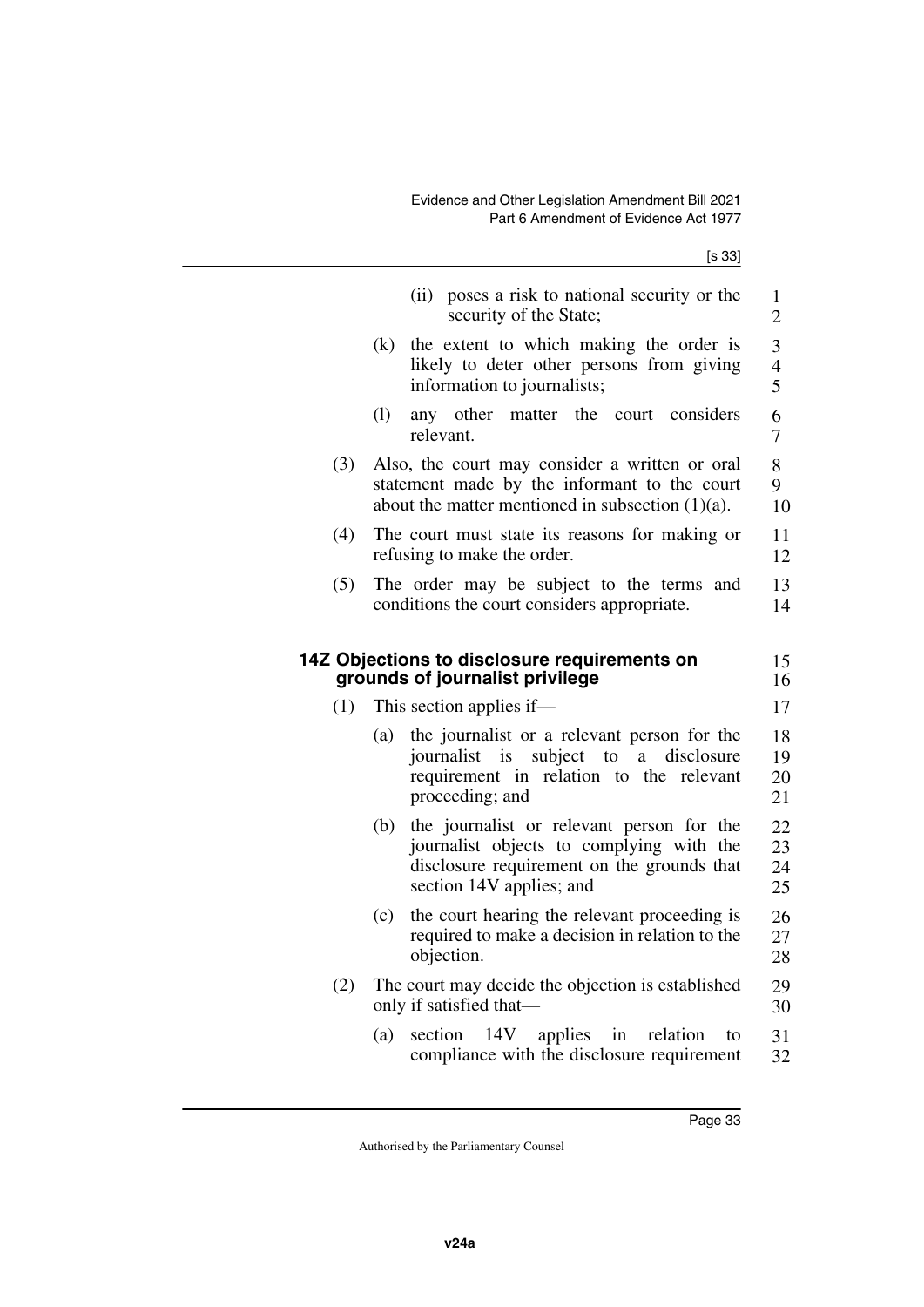<span id="page-35-1"></span><span id="page-35-0"></span>

|     | by the journalist or relevant person for the<br>journalist; and                                                                                                                                                                               | $\mathbf{1}$<br>$\overline{2}$               |
|-----|-----------------------------------------------------------------------------------------------------------------------------------------------------------------------------------------------------------------------------------------------|----------------------------------------------|
|     | having regard to the issues to be determined<br>(b)<br>relevant proceeding, the public<br>the<br>in<br>in disclosing<br>the<br>informant's<br>interest<br>identity does not outweigh the matters<br>mentioned in section $14Y(1)(a)$ and (b). | 3<br>$\overline{\mathcal{L}}$<br>5<br>6<br>7 |
| (3) | In considering the matter mentioned in subsection<br>$(2)(b)$ , the court may—                                                                                                                                                                | 8<br>9                                       |
|     | have regard to the matters mentioned in<br>(a)<br>section $14Y(2)$ ; and                                                                                                                                                                      | 10<br>11                                     |
|     | consider a written or oral statement made by<br>(b)<br>the informant to the court about the matter<br>mentioned in section $14Y(1)(a)$ .                                                                                                      | 12<br>13<br>14                               |
| (4) | In hearing the objection, the court may order that<br>all persons other than those specified by the court<br>be excluded from the room in which the court is<br>sitting.                                                                      | 15<br>16<br>17<br>18                         |
| (5) | However, if the relevant proceeding is a criminal<br>proceeding, the court must not exclude the<br>accused person from the room.                                                                                                              | 19<br>20<br>21                               |
| (6) | If the court decides the objection is<br>not<br>established, the journalist or relevant person for<br>the journalist must comply with the disclosure<br>requirement.                                                                          | 22<br>23<br>24<br>25                         |
|     | 14ZA Other orders court may make                                                                                                                                                                                                              | 26                                           |
| (1) | This section applies in relation to a relevant<br>proceeding if—                                                                                                                                                                              | 27<br>28                                     |
|     | an application is made under section $14X(1)$<br>(a)<br>to the court hearing the proceeding; or                                                                                                                                               | 29<br>30                                     |
|     | the court hearing the proceeding is required<br>(b)<br>make a decision in relation to<br>to<br>an<br>objection mentioned in section $14Z(1)(b)$ .                                                                                             | 31<br>32<br>33                               |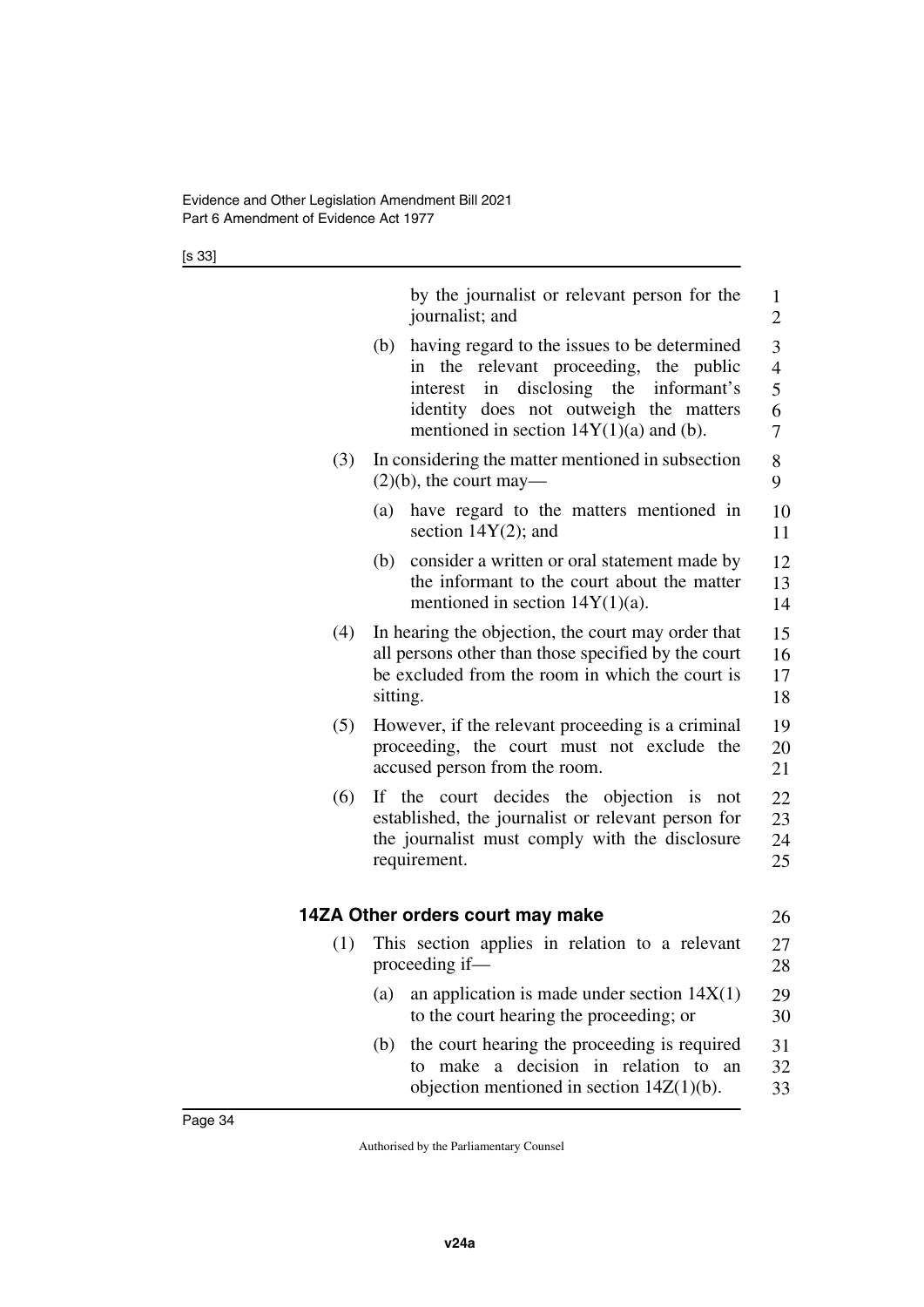| (2) | The court may make the following orders in<br>relation to the relevant proceeding, application or<br>objection-                                                                                                                                                                                                                                                                                                                                               |                                    |  |  |
|-----|---------------------------------------------------------------------------------------------------------------------------------------------------------------------------------------------------------------------------------------------------------------------------------------------------------------------------------------------------------------------------------------------------------------------------------------------------------------|------------------------------------|--|--|
|     | (a)<br>an order restricting access to a document in<br>the<br>relevant<br>relation<br>to<br>proceeding,<br>application or objection if-                                                                                                                                                                                                                                                                                                                       | $\overline{\mathcal{L}}$<br>5<br>6 |  |  |
|     | document would<br>(i)<br>disclose<br>the<br>the<br>identity of the informant as the source<br>of the provided information or enable<br>the identity of the informant as the<br>source of the provided information to<br>be ascertained; or                                                                                                                                                                                                                    | 7<br>8<br>9<br>10<br>11<br>12      |  |  |
|     | the court considers it is in the public<br>(ii)<br>restrict<br>the<br>interest<br>to<br>access<br>to<br>document;                                                                                                                                                                                                                                                                                                                                             | 13<br>14<br>15                     |  |  |
|     | order<br>the<br>considers<br>(b)<br>other<br>court<br>any<br>appropriate in the circumstances.                                                                                                                                                                                                                                                                                                                                                                | 16<br>17                           |  |  |
| (3) | Without limiting subsection $(2)(b)$ , the court may<br>make an order that information or a document<br>provided to the court in relation to the application<br>or objection is not required to be disclosed to any<br>other party to the relevant proceeding, and is not<br>to be publicly accessible, if the court considers it<br>appropriate in the circumstances, including, for<br>example, because disclosure of the information or<br>document would- |                                    |  |  |
|     | prejudice a proceeding, or an investigation<br>(a)<br>operation<br>intelligence<br>of<br>a.<br>law<br><sub>or</sub><br>enforcement agency within the meaning of<br>section 21C; or                                                                                                                                                                                                                                                                            | 27<br>28<br>29<br>30               |  |  |
|     | cause harm or detriment to a person.<br>(b)                                                                                                                                                                                                                                                                                                                                                                                                                   | 31                                 |  |  |
|     | 14ZB Court to inform of particular rights                                                                                                                                                                                                                                                                                                                                                                                                                     | 32                                 |  |  |

(1) This section applies if it appears to the court hearing a relevant proceeding that a person may 33 34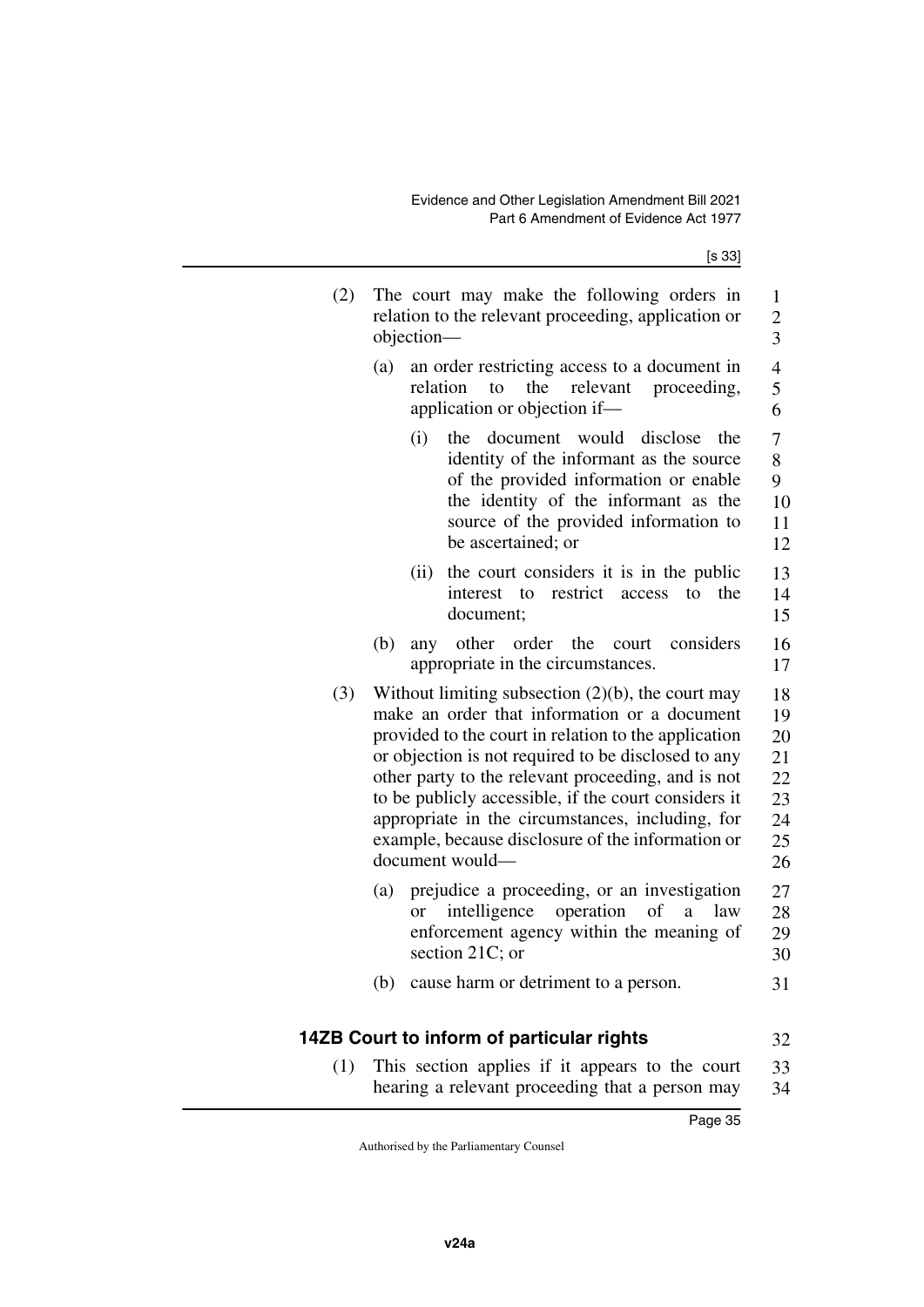|     | have grounds for-                                                                                                                                                                                                                               |
|-----|-------------------------------------------------------------------------------------------------------------------------------------------------------------------------------------------------------------------------------------------------|
|     | claiming that section 14V applies in relation<br>(a)<br>to the giving of evidence by the person; or                                                                                                                                             |
|     | applying for an order under section $14X(1)$ .<br>(b)                                                                                                                                                                                           |
| (2) | The court must satisfy itself that the person is<br>of the relevant provisions of<br>this<br>aware<br>subdivision and has had an opportunity to seek<br>legal advice.                                                                           |
| (3) | If the proceeding is a trial by jury, the court must<br>satisfy itself of the matter under subsection (2) in<br>the absence of the jury.                                                                                                        |
|     | <b>Subdivision 3 Search warrants</b>                                                                                                                                                                                                            |
|     | <b>14ZC Application of subdivision</b>                                                                                                                                                                                                          |
|     | This subdivision applies if a warrant is issued that<br>authorises a person (an <i>authorised officer</i> ) to<br>enter and search a place or search another person<br>and, during the search—                                                  |
|     | the authorised officer wishes to deal with a<br>(a)<br>document or thing in a way authorised under<br>the warrant; and                                                                                                                          |
|     | the journalist or a relevant person for the<br>(b)<br>journalist tells the authorised officer that the<br>journalist or relevant person objects to the<br>dealing on the grounds that the document or<br>thing contains information that would— |
|     | disclose the identity of the informant as<br>(i)<br>the source of the provided information;<br><b>or</b>                                                                                                                                        |
|     |                                                                                                                                                                                                                                                 |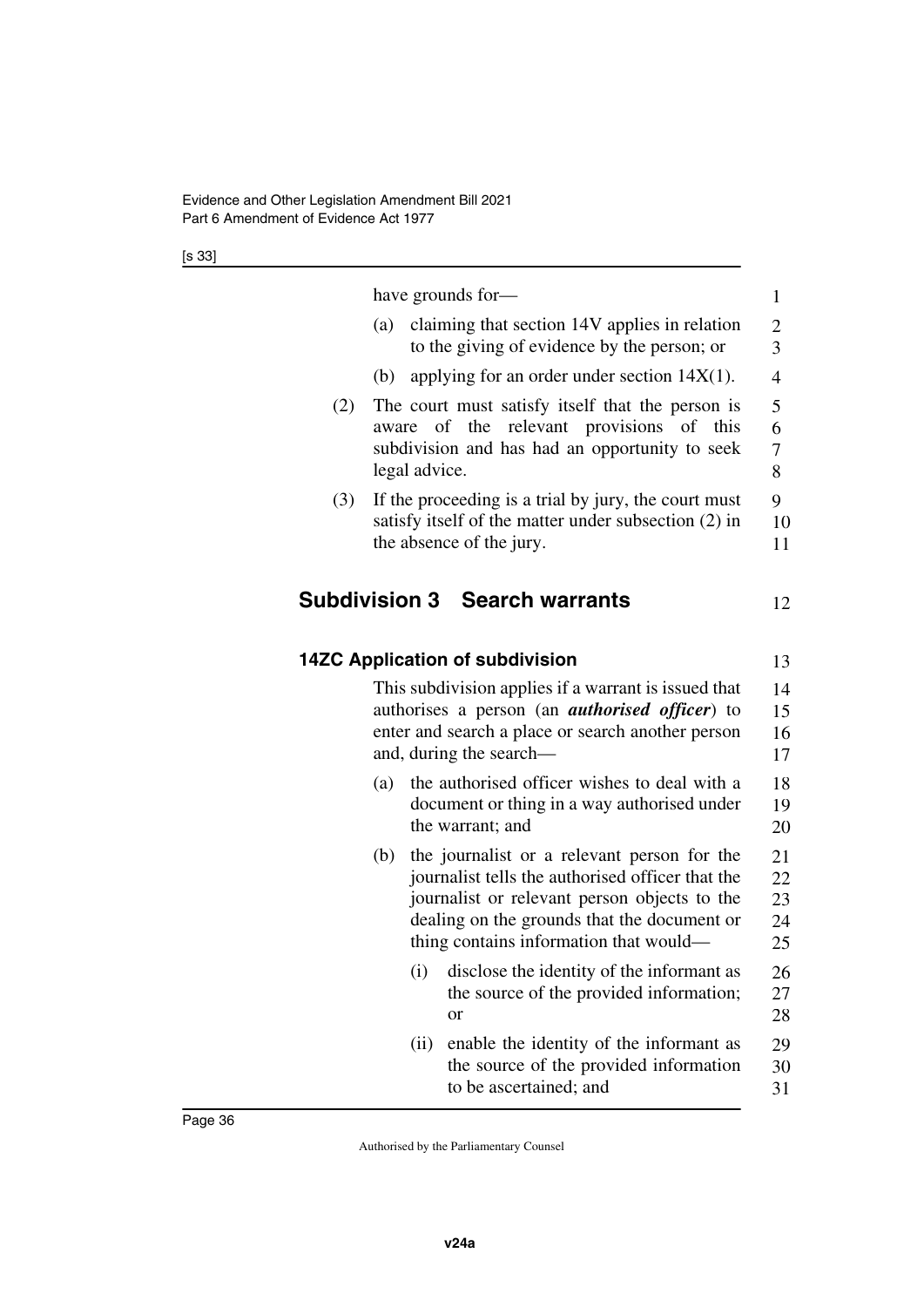|     | the authorised officer tells the journalist or<br>(c)<br>relevant person for the journalist the officer<br>still wishes to deal with the document or<br>thing despite the objection.                                                                                                                           | $\mathbf{1}$<br>$\overline{c}$<br>$\overline{\mathbf{3}}$<br>$\overline{4}$ |
|-----|----------------------------------------------------------------------------------------------------------------------------------------------------------------------------------------------------------------------------------------------------------------------------------------------------------------|-----------------------------------------------------------------------------|
|     | 14ZD Procedures if objections made                                                                                                                                                                                                                                                                             | 5                                                                           |
| (1) | The authorised officer may ask the journalist or<br>relevant person for the journalist to agree to the<br>document or thing being immediately sealed in a<br>container, or stored in another secure way,<br>specified by the officer and held by the officer for<br>safekeeping.                               | 6<br>$\overline{7}$<br>8<br>9<br>10<br>11                                   |
| (2) | If the authorised officer makes a request under<br>subsection (1), the officer must tell the journalist<br>or relevant person for the journalist—                                                                                                                                                              | 12<br>13<br>14                                                              |
|     | about the effect of subsection $(3)$ ; and<br>(a)                                                                                                                                                                                                                                                              | 15                                                                          |
|     | that if the journalist or relevant person<br>(b)<br>agrees as mentioned in subsection $(1)$ , the<br>journalist or relevant person may make an<br>application to the Supreme Court under<br>section $14ZE(2)$ in relation to the document<br>or thing.                                                         | 16<br>17<br>18<br>19<br>20<br>21                                            |
| (3) | If the journalist or relevant person for the<br>journalist does not agree as<br>mentioned in<br>subsection (1), the authorised officer may deal<br>with the document or thing in a way authorised<br>under the warrant.                                                                                        | 22<br>23<br>24<br>25<br>26                                                  |
| (4) | Subsections $(5)$ and $(6)$ apply if the journalist or<br>relevant person for the journalist agrees<br>as<br>mentioned in subsection (1).                                                                                                                                                                      | 27<br>28<br>29                                                              |
| (5) | If an application is made to the Supreme Court<br>under section $14ZE(2)$ in relation to the sealed or<br>stored document or thing, the authorised officer<br>must ensure the sealed or stored document or<br>thing is given to the registrar of the Supreme<br>Court for safekeeping until the application is | 30<br>31<br>32<br>33<br>34<br>35                                            |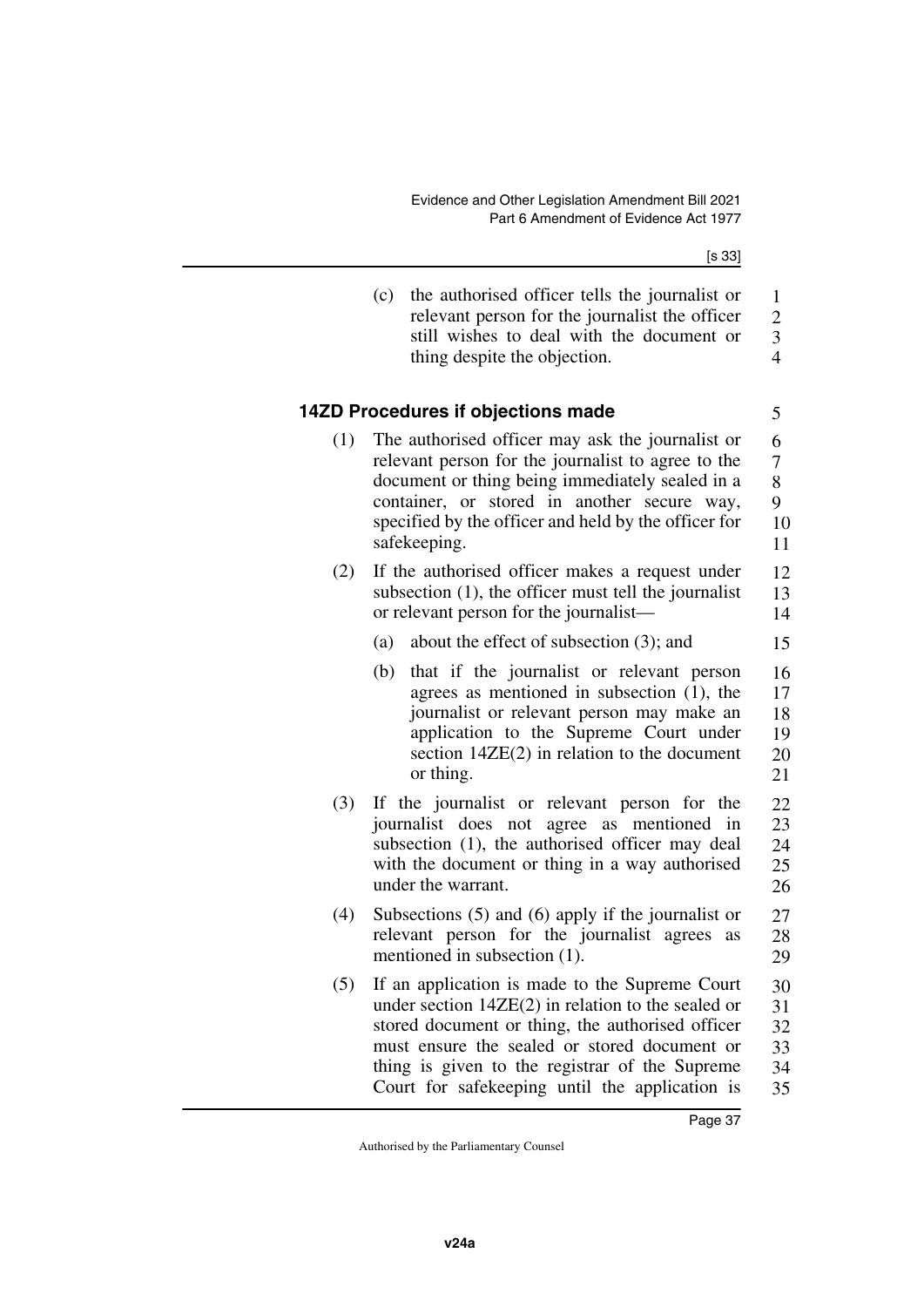| ۰.<br>×<br>۰,<br>× |
|--------------------|
|--------------------|

|     | decided.                                                                                                                                                                              | 1                    |  |
|-----|---------------------------------------------------------------------------------------------------------------------------------------------------------------------------------------|----------------------|--|
| (6) | If an application is not made to the Supreme Court<br>under section $14ZE(2)$ in relation to the sealed or<br>stored document or thing-                                               |                      |  |
|     | the authorised officer must ensure the sealed<br>(a)<br>or stored document or thing is kept in safe<br>custody until the end of the<br>period<br>mentioned in section $14ZE(3)$ ; and | 5<br>6<br>7<br>8     |  |
|     | the sealed or stored document or thing may,<br>(b)<br>after the period has ended, be dealt with in a<br>way authorised under the warrant.                                             | 9<br>10<br>11        |  |
|     | 14ZE Applications to Supreme Court in relation to<br>objections                                                                                                                       | 12<br>13             |  |
| (1) | This section applies if the journalist or relevant<br>person for the journalist agrees as mentioned in<br>section $14ZD(1)$ .                                                         | 14<br>15<br>16       |  |
| (2) | The following persons may apply to the Supreme<br>Court to decide whether the sealed or stored<br>document or thing may be dealt with in a way<br>authorised under the warrant—       | 17<br>18<br>19<br>20 |  |
|     | the journalist or relevant person for the<br>(a)<br>journalist;                                                                                                                       | 21<br>22             |  |
|     | (b) the authorised officer;                                                                                                                                                           | 23                   |  |
|     | the chief executive, however described, of<br>(c)<br>the entity that appointed the authorised<br>officer or a delegate of the chief executive;                                        | 24<br>25<br>26       |  |
|     | another person prescribed by regulation.<br>(d)                                                                                                                                       | 27                   |  |
| (3) | The application must be made within 7 days after<br>the day the request under section $14ZD(1)$ is<br>made.                                                                           | 28<br>29<br>30       |  |
| (4) | In hearing the application, the court may order<br>that all persons other than those specified by the<br>court be excluded from the room in which the                                 | 31<br>32<br>33       |  |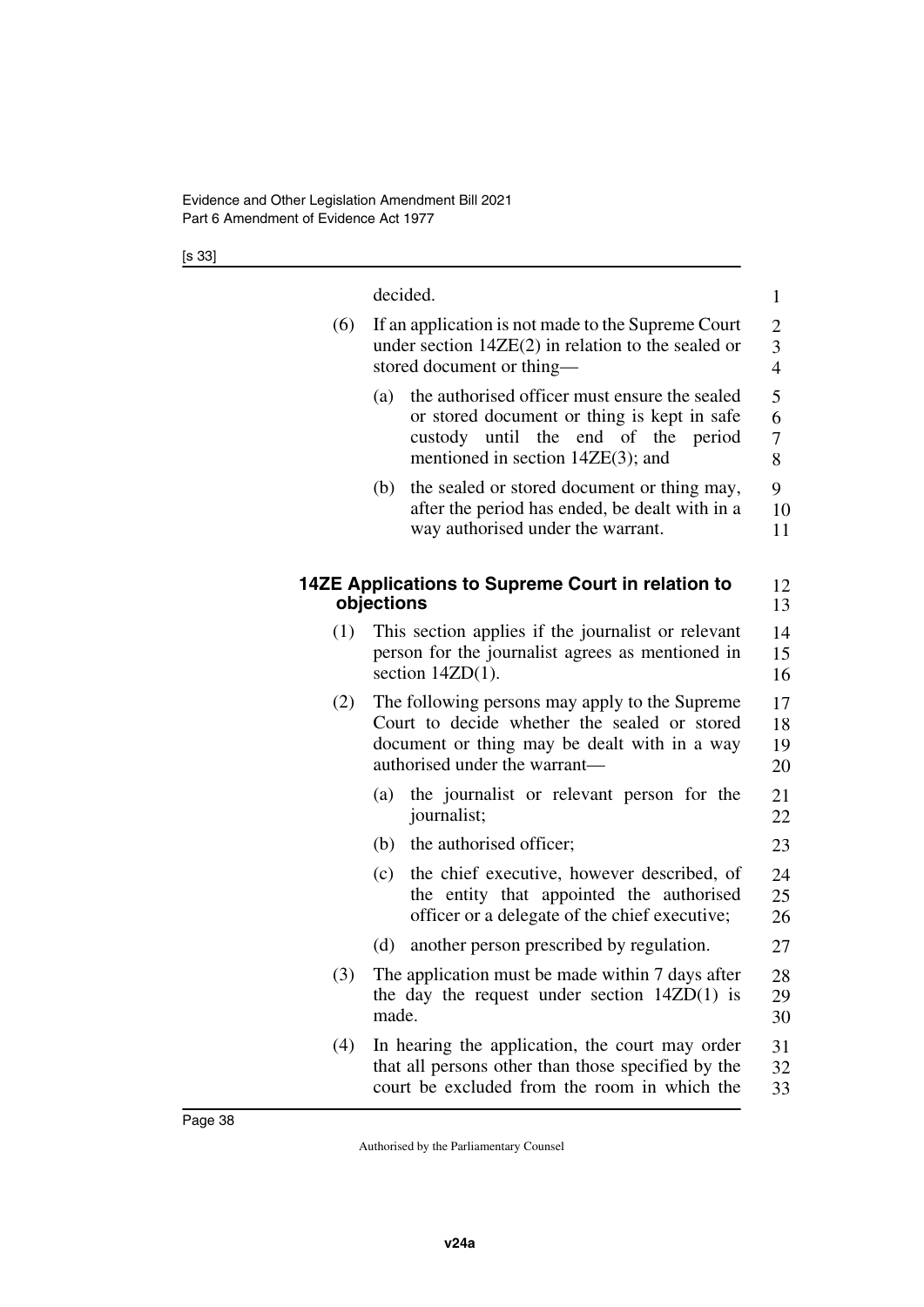|     | [s 33]                                                                                                                                                                                                                                                                                              |                                  |
|-----|-----------------------------------------------------------------------------------------------------------------------------------------------------------------------------------------------------------------------------------------------------------------------------------------------------|----------------------------------|
|     | court is sitting.                                                                                                                                                                                                                                                                                   | 1                                |
|     | <b>14ZF Decisions on applications</b>                                                                                                                                                                                                                                                               | $\overline{c}$                   |
| (1) | If an application is made under section $14ZE(2)$ —                                                                                                                                                                                                                                                 | 3                                |
|     | the court must first decide whether the<br>(a)<br>grounds for the objection mentioned in<br>section 14ZC(b) are established; and                                                                                                                                                                    | $\overline{4}$<br>5<br>6         |
|     | the journalist or relevant person for the<br>(b)<br>journalist has the onus of proving the<br>grounds for the objection on the balance of<br>probabilities.                                                                                                                                         | 7<br>8<br>9<br>10                |
| (2) | Subsection (3) applies if the court decides the<br>grounds for the objection are established.                                                                                                                                                                                                       | 11<br>12                         |
| (3) | The court may decide the sealed or stored<br>document or thing may be dealt with in a way<br>authorised under the warrant despite the objection<br>if satisfied the public interest in disclosing the<br>informant's identity outweighs the<br>matters<br>mentioned in section $14Y(1)(a)$ and (b). | 13<br>14<br>15<br>16<br>17<br>18 |
| (4) | In making the decision, the court may have regard<br>to the following matters—                                                                                                                                                                                                                      | 19<br>20                         |
|     | the matters mentioned in section $14Y(2)(a)$<br>(a)<br>and (e) to $(l)$ ;                                                                                                                                                                                                                           | 21<br>22                         |
|     | the nature of the investigation to which the<br>(b)<br>warrant relates;                                                                                                                                                                                                                             | 23<br>24                         |
|     | the importance of the provided information<br>(c)<br>and the informant's identity to the<br>investigation to which the warrant relates<br>and the availability of other evidence in<br>relation to the provided information;                                                                        | 25<br>26<br>27<br>28<br>29       |
|     | the purposes for which the provided<br>(d)<br>information and the informant's identity are<br>intended to be used.                                                                                                                                                                                  | 30<br>31<br>32                   |
| (5) | Also, the court may consider a written or oral                                                                                                                                                                                                                                                      | 33                               |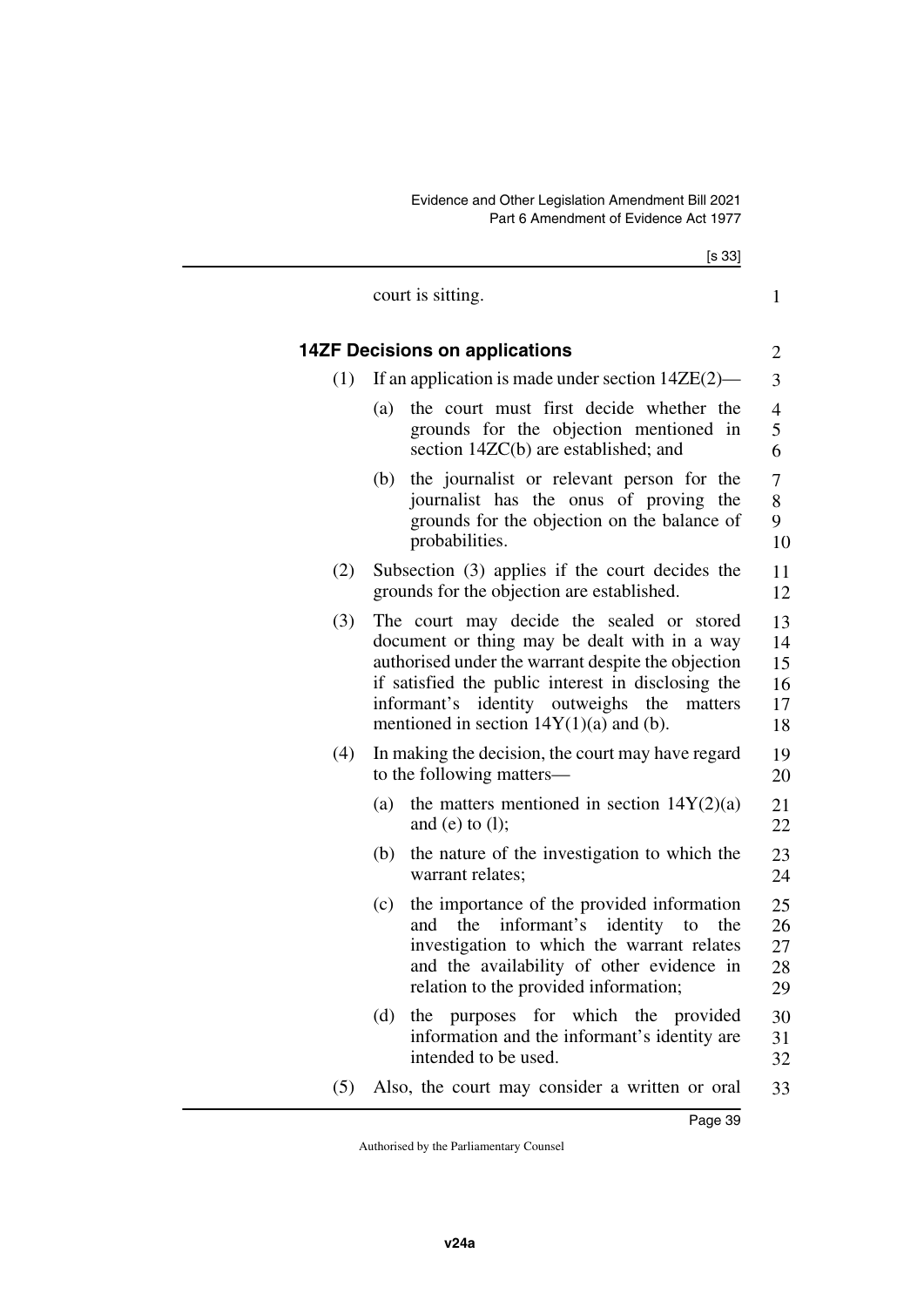|     | statement made by the informant to the court<br>about the matter mentioned in section $14Y(1)(a)$ .                                                                                                                                                                                                                                                                                                                              | $\mathbf{1}$<br>2                                  |
|-----|----------------------------------------------------------------------------------------------------------------------------------------------------------------------------------------------------------------------------------------------------------------------------------------------------------------------------------------------------------------------------------------------------------------------------------|----------------------------------------------------|
| (6) | The court must state the reasons for its decision<br>under subsection $(3)$ .                                                                                                                                                                                                                                                                                                                                                    | 3<br>$\overline{4}$                                |
|     | 14ZG Other orders court may make                                                                                                                                                                                                                                                                                                                                                                                                 | 5                                                  |
| (1) | The court may make the following orders in<br>relation to the application—                                                                                                                                                                                                                                                                                                                                                       | 6<br>7                                             |
|     | an order restricting access to a document in<br>(a)<br>relation to the application if—                                                                                                                                                                                                                                                                                                                                           | 8<br>9                                             |
|     | (i)<br>document would disclose<br>the<br>the<br>identity of the informant as the source<br>of the provided information or enable<br>the identity of the informant as the<br>source of the provided information to<br>be ascertained; or                                                                                                                                                                                          | 10<br>11<br>12<br>13<br>14<br>15                   |
|     | the court considers it is in the public<br>(ii)<br>restrict<br>to<br>interest to<br>access<br>the<br>document;                                                                                                                                                                                                                                                                                                                   | 16<br>17<br>18                                     |
|     | any other order the<br>(b)<br>considers<br>court<br>appropriate in the circumstances.                                                                                                                                                                                                                                                                                                                                            | 19<br>20                                           |
| (2) | Without limiting subsection $(1)(b)$ —                                                                                                                                                                                                                                                                                                                                                                                           | 21                                                 |
|     | may make an<br>(a)<br>the<br>court<br>order<br>that<br>information or a document provided to the<br>court in relation to the application is not<br>required to be disclosed to any other party to<br>the application, and is not to be publicly<br>accessible, if<br>the<br>considers<br>it<br>court<br>appropriate in the circumstances, including,<br>for example, because disclosure of the<br>information or document would— | 22<br>23<br>24<br>25<br>26<br>27<br>28<br>29<br>30 |
|     | prejudice a proceeding,<br>(i)<br>or<br>an<br>investigation or intelligence operation<br>of a law enforcement agency within the<br>meaning of section 21C; or                                                                                                                                                                                                                                                                    | 31<br>32<br>33<br>34                               |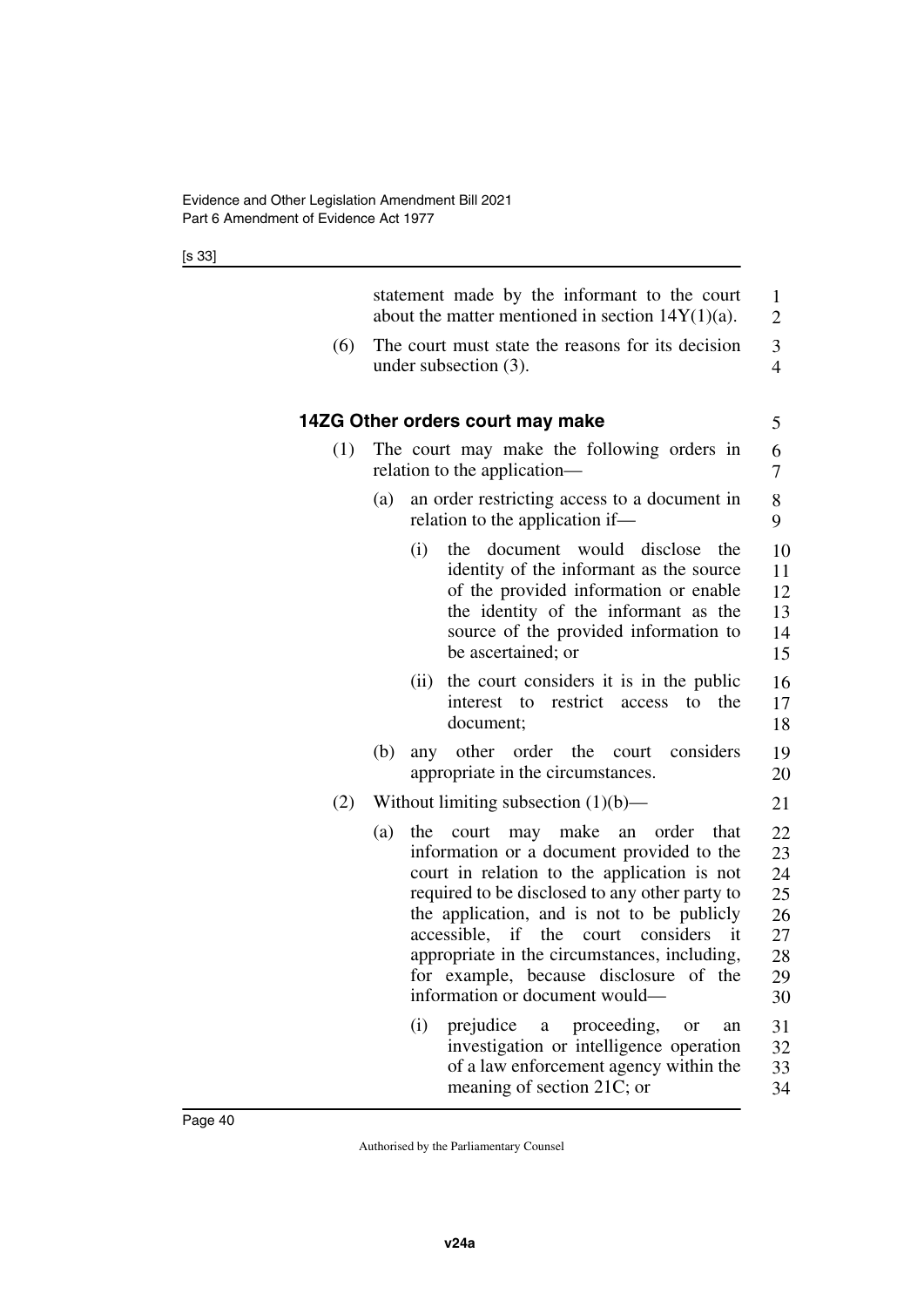|               |    |                      | [s 34]                                                                                                                                                                                                                                                   |                                         |
|---------------|----|----------------------|----------------------------------------------------------------------------------------------------------------------------------------------------------------------------------------------------------------------------------------------------------|-----------------------------------------|
|               |    |                      | (ii) cause harm or detriment to a person;<br>and                                                                                                                                                                                                         | 1<br>$\overline{2}$                     |
|               |    |                      | (b) if the court decides the sealed or stored<br>document or thing may be dealt with in a<br>way authorised under the warrant—the<br>court may make an order about how the<br>sealed or stored document or thing may be<br>dealt with under the warrant. | 3<br>$\overline{4}$<br>5<br>6<br>7<br>8 |
| Clause        | 34 |                      | Amendment of s 21AAA (Exclusion of particular persons<br>while particular evidence is presented)                                                                                                                                                         | 9<br>10                                 |
|               |    | Section $21AAA(1)$ — |                                                                                                                                                                                                                                                          | 11                                      |
|               |    | insert—              |                                                                                                                                                                                                                                                          | 12                                      |
|               |    | (d)                  | a recorded statement, or a lawfully edited<br>copy of the recorded statement, that is<br>admissible as evidence in the proceeding.                                                                                                                       | 13<br>14<br>15                          |
| <b>Clause</b> | 35 |                      | Amendment of s 93A (Statement made before proceeding<br>by child or person with an impairment of the mind)                                                                                                                                               | 16<br>17                                |
|               |    | Section 93A—         |                                                                                                                                                                                                                                                          | 18                                      |
|               |    | insert—              |                                                                                                                                                                                                                                                          | 19                                      |
|               |    | (3B)                 | This section does not affect the application of the<br><i>Justices Act 1886</i> , sections 110A to 110C to a<br>committal proceeding.                                                                                                                    | 20<br>21<br>22                          |
| <b>Clause</b> | 36 |                      | Replacement of s 93AA (Unauthorised possession of, or<br>dealing in, s 93A criminal statements)                                                                                                                                                          | 23<br>24                                |
|               |    | Section 93AA-        |                                                                                                                                                                                                                                                          | 25                                      |
|               |    | omit, insert-        |                                                                                                                                                                                                                                                          | 26                                      |
|               |    | transcripts          | 93AA Unauthorised possession of, or dealing in, s<br>93A criminal statements or section 93A                                                                                                                                                              | 27<br>28<br>29                          |
|               |    | (1)                  | A person commits an offence if the person—                                                                                                                                                                                                               | 30                                      |
|               |    |                      |                                                                                                                                                                                                                                                          |                                         |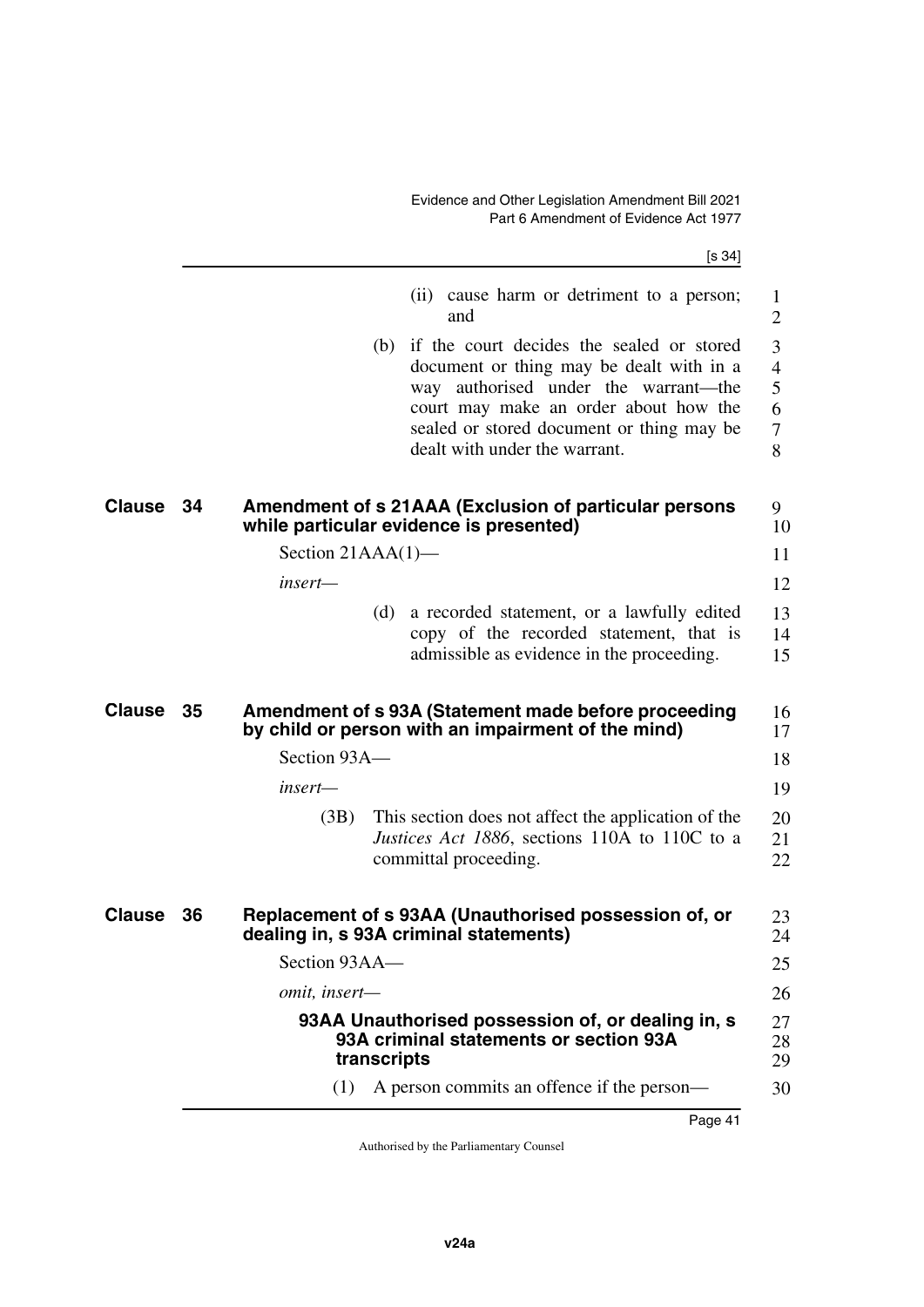[s 36]

|     | (a) | possesses a section 93A criminal statement<br>or section 93A transcript; or                                                                                              | $\mathbf{1}$<br>$\overline{2}$ |
|-----|-----|--------------------------------------------------------------------------------------------------------------------------------------------------------------------------|--------------------------------|
|     | (b) | supplies, or offers to supply, a section 93A<br>criminal statement or section 93A transcript<br>to another person; or                                                    | $\mathfrak{Z}$<br>4<br>5       |
|     | (c) | copies, or permits another person to copy, a<br>section 93A criminal statement or section<br>93A transcript.                                                             | 6<br>7<br>8                    |
|     |     | Maximum penalty—                                                                                                                                                         | 9                              |
|     | (a) | for an individual— $100$ penalty units or 2<br>years imprisonment; or                                                                                                    | 10<br>11                       |
|     | (b) | for a corporation— $1,000$ penalty units.                                                                                                                                | 12                             |
| (2) |     | However, a person may do something mentioned<br>in subsection $(1)$ —                                                                                                    | 13<br>14                       |
|     | (a) | for a legitimate purpose related to the<br>proceeding for which the section<br>93A<br>criminal statement or section 93A transcript<br>was made or another proceeding; or | 15<br>16<br>17<br>18           |
|     | (b) | if the person is required or permitted to do<br>the thing under an employment-screening<br>Act, other than to the extent stated in<br>subsection $(3)$ ; or              | 19<br>20<br>21<br>22           |
|     | (c) | if the person is permitted to do the thing<br>under section 93AB.                                                                                                        | 23<br>24                       |
| (3) |     | For subsection $(2)(b)$ , a person, for the purpose of<br>making an employment-screening decision—                                                                       | 25<br>26                       |
|     | (a) | must not supply, or offer to supply, a section<br>93A transcript to the employment-screening<br>applicant for the decision; but                                          | 27<br>28<br>29                 |
|     | (b) | may supply, or offer to supply, a summary<br>93A<br>of<br>section<br>transcript<br>a<br>to<br>the<br>employment-screening<br>applicant<br>for<br>the<br>decision.        | 30<br>31<br>32<br>33           |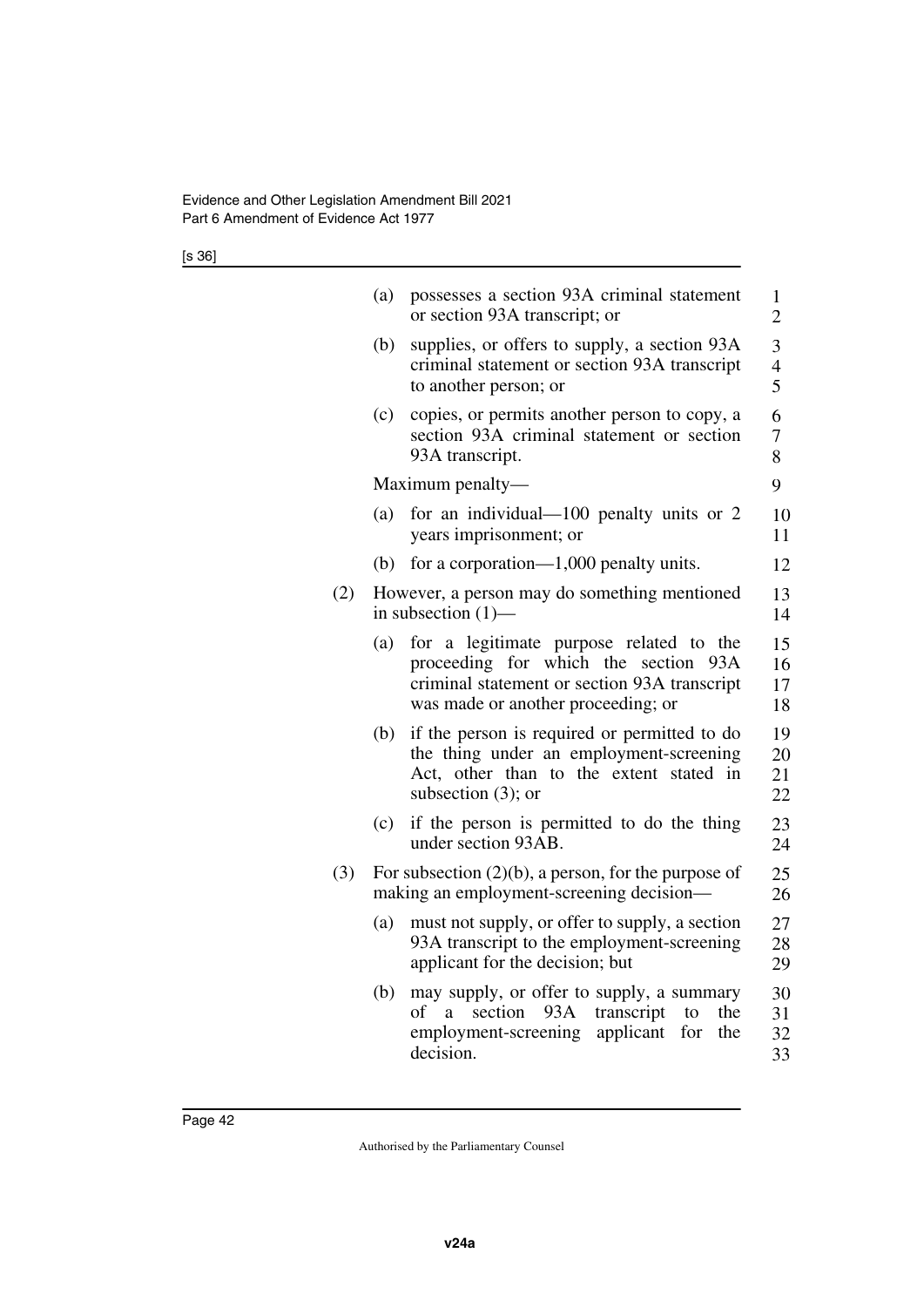[s 36]

|     | 93AB Permitted use of section 93A transcript by<br>employment-screening applicant or<br>applicant's lawyer                                                                                                                   | 1<br>$\frac{2}{3}$                                        |
|-----|------------------------------------------------------------------------------------------------------------------------------------------------------------------------------------------------------------------------------|-----------------------------------------------------------|
| (1) | This section applies if an employment-screening<br>applicant is given a written summary of a section<br>93A transcript because an employment-screening<br>decision has been, or is proposed to be, made<br>about the person. | $\overline{\mathcal{L}}$<br>5<br>6<br>$\overline{7}$<br>8 |
| (2) | The employment-screening applicant may—                                                                                                                                                                                      | 9                                                         |
|     | possess the summary; or<br>(a)                                                                                                                                                                                               | 10                                                        |
|     | (b)<br>supply, or offer to supply, the summary to an<br>Australian lawyer to obtain legal advice in<br>relation<br>the<br>employment-screening<br>to<br>decision; or                                                         | 11<br>12<br>13<br>14                                      |
|     | copy, or permit another person to copy, the<br>(c)<br>summary for the purpose mentioned in<br>paragraph (b).                                                                                                                 | 15<br>16<br>17                                            |
| (3) | The lawyer may possess or copy the summary for<br>the purpose of providing legal advice to the<br>employment-screening applicant in relation to the<br>employment-screening decision.                                        | 18<br>19<br>20<br>21                                      |
|     | 93AC Publishing section 93A criminal statements<br>or section 93A transcripts prohibited                                                                                                                                     | 22<br>23                                                  |
| (1) | A person must not publish all or part of a section<br>93 criminal statement or a section 93A transcript<br>unless the publication-                                                                                           | 24<br>25<br>26                                            |
|     | is approved by the court presiding at the<br>(a)<br>proceeding<br>at which the<br>section<br>93A<br>criminal statement is presented; and                                                                                     | 27<br>28<br>29                                            |
|     | complies with the conditions of the court's<br>(b)<br>approval.                                                                                                                                                              | 30<br>31                                                  |
|     | Maximum penalty—                                                                                                                                                                                                             | 32                                                        |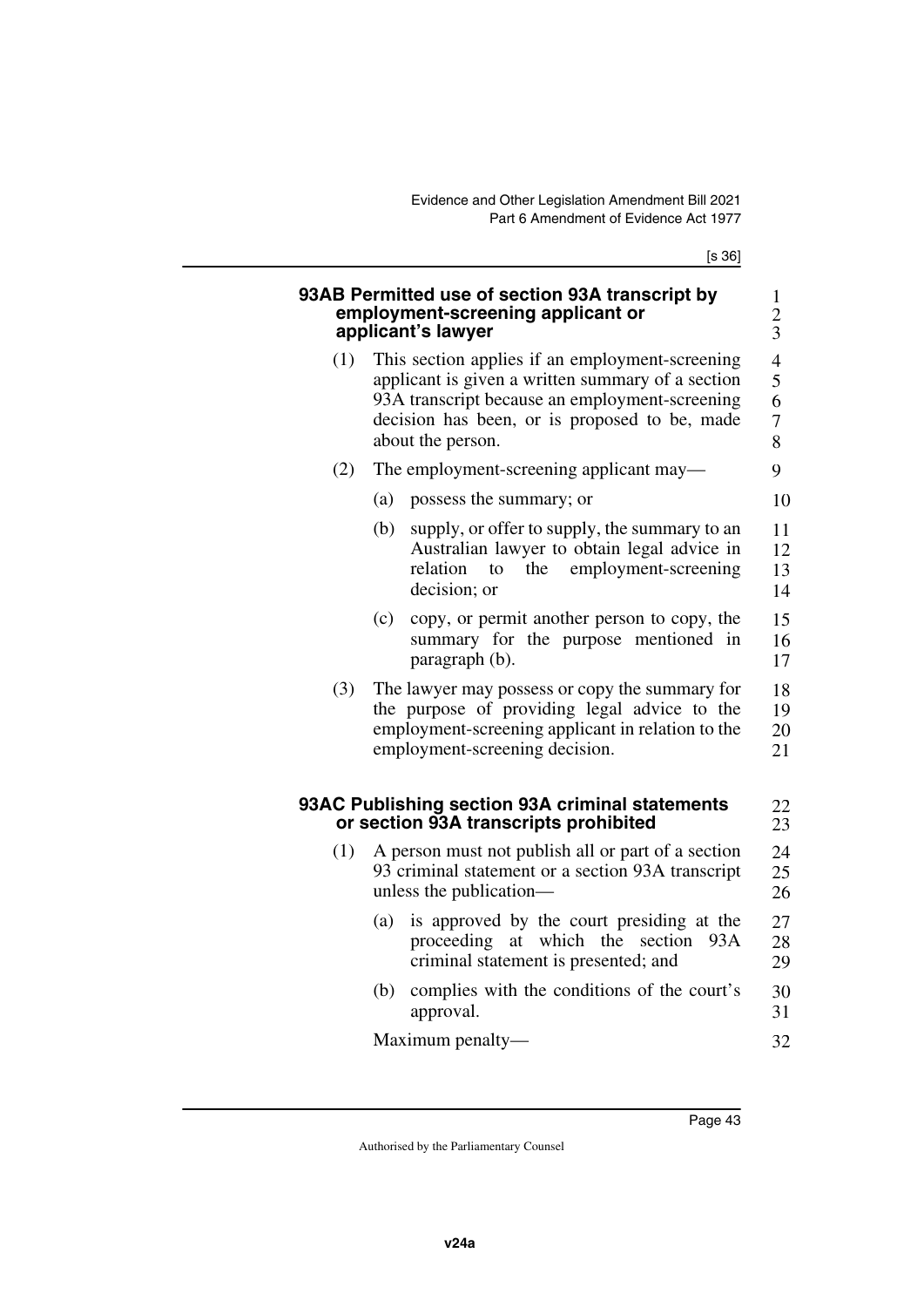|         | for an individual— $100$ penalty units or 2<br>(a)<br>years imprisonment; or                                                                                                                                  | $\bf{l}$<br>$\overline{2}$                                                                                  |
|---------|---------------------------------------------------------------------------------------------------------------------------------------------------------------------------------------------------------------|-------------------------------------------------------------------------------------------------------------|
|         | (b) for a corporation— $1,000$ penalty units.                                                                                                                                                                 | 3                                                                                                           |
| (2)     | The court may approve the publication only in<br>exceptional circumstances.                                                                                                                                   | 4<br>5                                                                                                      |
| (3)     | In this section—                                                                                                                                                                                              | 6                                                                                                           |
|         | <i>publish</i> means disseminate or provide access to<br>the public or a section of the public by any means,<br>including, for example, by television, radio, the<br>internet, newspaper, magazine or notice. | 7<br>8<br>9<br>10                                                                                           |
|         |                                                                                                                                                                                                               | 11                                                                                                          |
|         |                                                                                                                                                                                                               | 12                                                                                                          |
| insert- |                                                                                                                                                                                                               | 13                                                                                                          |
|         | <b>Recorded statements</b>                                                                                                                                                                                    | 14                                                                                                          |
|         | <b>Preliminary</b>                                                                                                                                                                                            | 15                                                                                                          |
|         |                                                                                                                                                                                                               | 16                                                                                                          |
|         | In this part—                                                                                                                                                                                                 | 17                                                                                                          |
|         | <i>complainant</i> means an adult victim of an alleged<br>domestic violence offence.                                                                                                                          | 18<br>19                                                                                                    |
|         | <i>recorded statement</i> means a videorecording or<br>audio recording of a statement made by a<br>complainant in relation to an alleged domestic<br>violence offence.                                        | 20<br>21<br>22<br>23                                                                                        |
|         |                                                                                                                                                                                                               |                                                                                                             |
|         | 103B Meaning of domestic violence offence                                                                                                                                                                     | 24                                                                                                          |
|         | A domestic violence offence is—                                                                                                                                                                               | 25                                                                                                          |
|         |                                                                                                                                                                                                               | Insertion of new pt 6A<br>After part 6—<br>Part 6A<br><b>Division 1</b><br><b>103A Definitions for part</b> |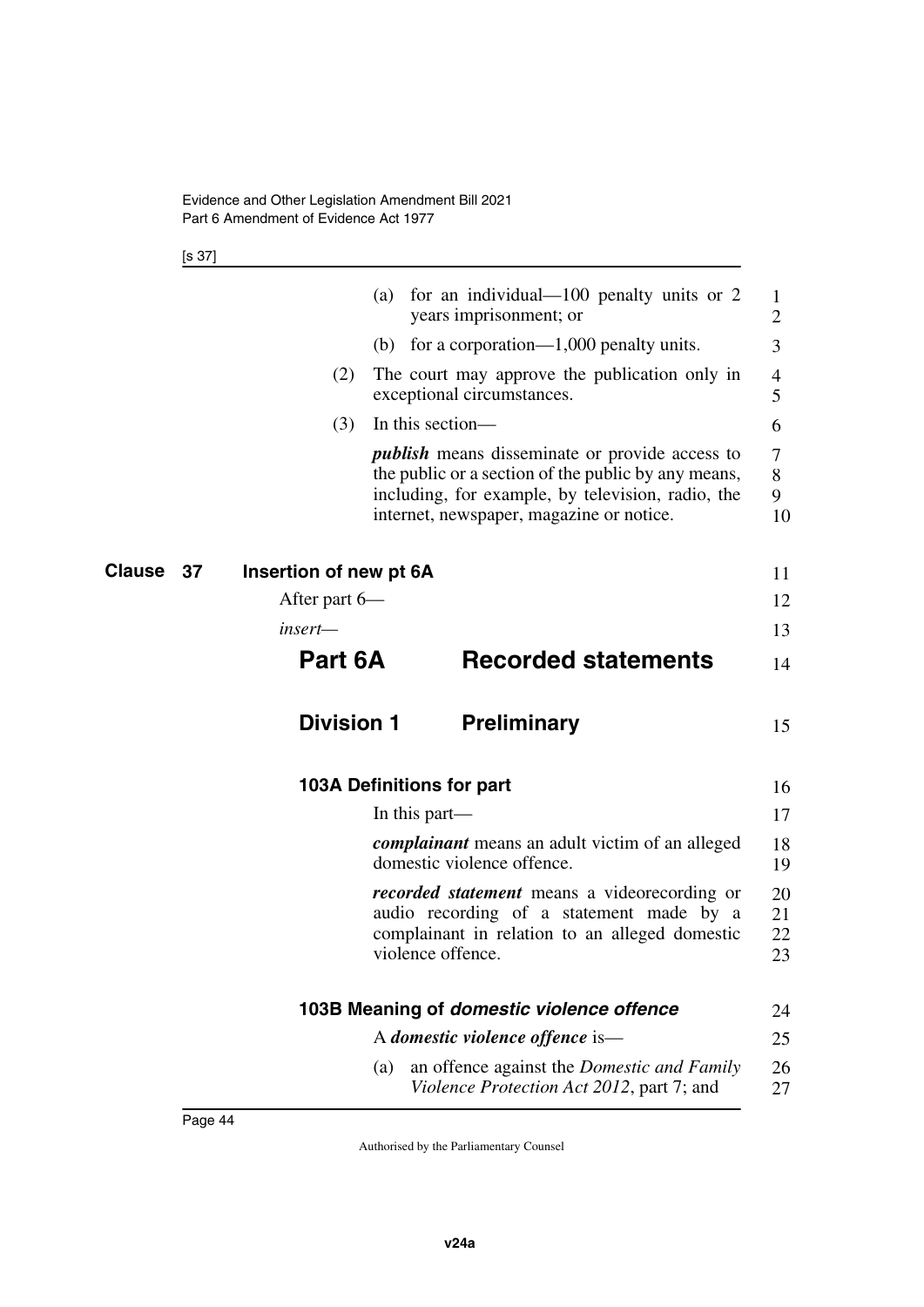Page 45

| (b)               | an offence against another Act committed<br>by a person where the act or omission that<br>constitutes the offence is also-                                                                              | 1<br>$\overline{c}$<br>3      |
|-------------------|---------------------------------------------------------------------------------------------------------------------------------------------------------------------------------------------------------|-------------------------------|
|                   | violence<br>(i)<br>domestic<br>associated<br>$\alpha$<br>domestic violence under the <i>Domestic</i><br>and Family Violence Protection Act<br>2012 committed by the person; or                          | 4<br>5<br>6<br>$\overline{7}$ |
|                   | a contravention of the Domestic and<br>(ii)<br>Family Violence Protection Act 2012,<br>section $177(2)$ .                                                                                               | 8<br>9<br>10                  |
|                   | Note—                                                                                                                                                                                                   | 11                            |
|                   | Under the Domestic and Family Violence Protection Act<br>$2012$ , section 177(2), a respondent against whom a<br>domestic violence order has been made under that Act<br>must not contravene the order. | 12<br>13<br>14<br>15          |
|                   | 103C Meaning of domestic violence proceeding                                                                                                                                                            | 16                            |
|                   | A <i>domestic violence proceeding</i> is a criminal<br>proceeding-                                                                                                                                      | 17<br>18                      |
| (a)               | that relates to a charge for a domestic<br>offence, whether<br>violence<br>not<br>the<br><b>or</b><br>proceeding also relates to other offences;<br>and                                                 | 19<br>20<br>21<br>22          |
|                   | (b) of a type prescribed by regulation; and                                                                                                                                                             | 23                            |
| (c)               | held before a court at a place prescribed by<br>for the type of proceeding<br>regulation<br>mentioned in paragraph (b).                                                                                 | 24<br>25<br>26                |
| <b>Division 2</b> | Use of recorded                                                                                                                                                                                         | 27                            |
|                   | statements                                                                                                                                                                                              | 28                            |
|                   | 103D Use of recorded statement as complainant's<br>evidence-in-chief                                                                                                                                    | 29                            |
|                   |                                                                                                                                                                                                         | 30                            |
| (1)               | The evidence-in-chief of a complainant in a                                                                                                                                                             | 31                            |

Authorised by the Parliamentary Counsel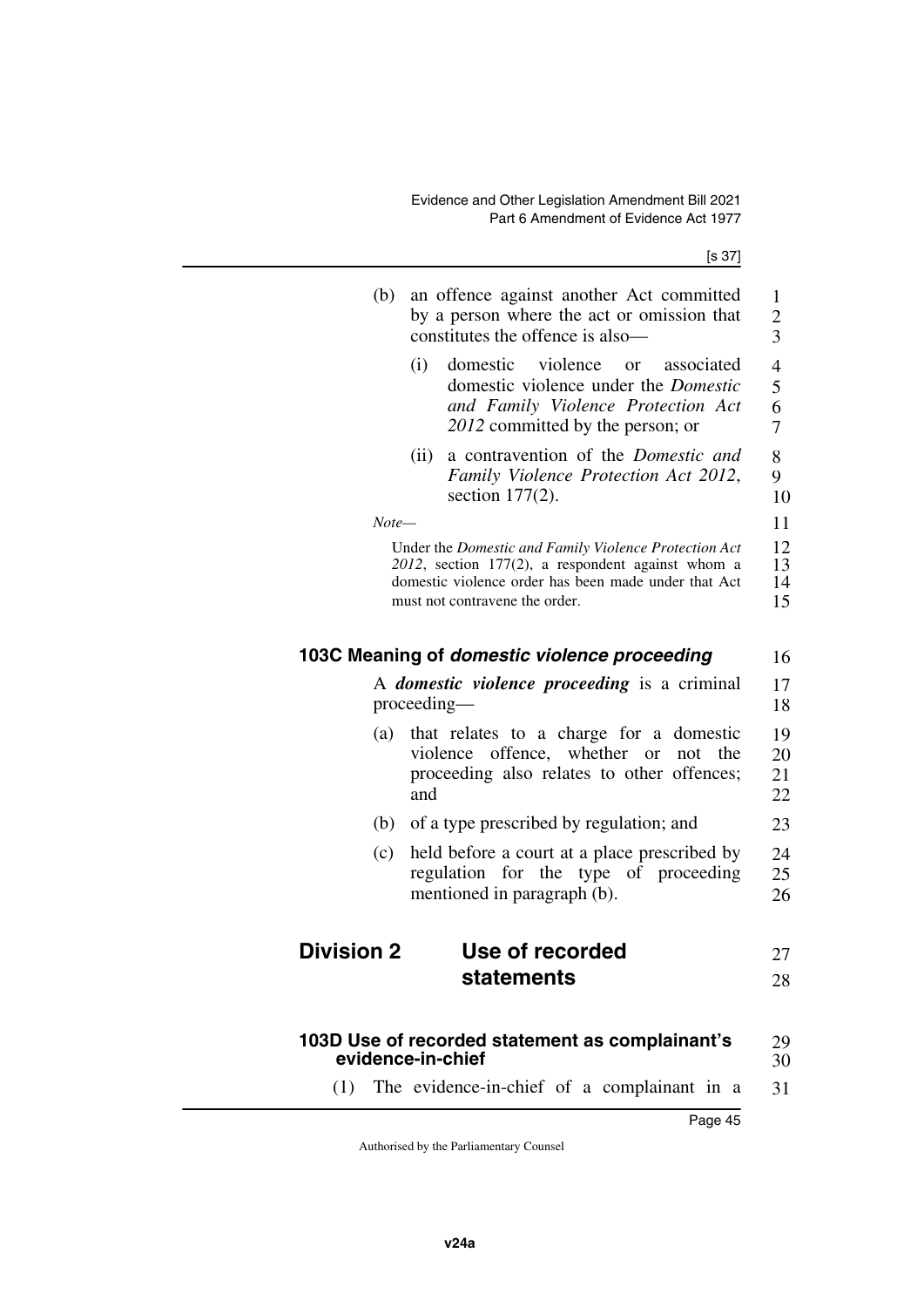|     | domestic violence proceeding may be given,<br>wholly or partly, as a recorded statement under<br>this part.                                                                            | $\mathbf{1}$<br>$\overline{c}$<br>3 |
|-----|----------------------------------------------------------------------------------------------------------------------------------------------------------------------------------------|-------------------------------------|
| (2) | In determining whether to present all or part of a<br>complainant's evidence-in-chief as a recorded<br>statement, the prosecution must consider—                                       | $\overline{\mathcal{L}}$<br>5<br>6  |
|     | the wishes of the complainant; and<br>(a)                                                                                                                                              | 7                                   |
|     | any evidence of intimidation<br>(b)<br>of<br>the<br>complainant by the defendant; and                                                                                                  | 8<br>9                              |
|     | if relevant to the proceeding—the main<br>(c)<br>objects of the Domestic and Family Violence<br>Protection Act 2012 as set out in section 3 of<br>that Act.                            | 10<br>11<br>12<br>13                |
|     | 103E Requirements for making recorded<br>statements                                                                                                                                    | 14<br>15                            |
| (1) | A recorded statement must-                                                                                                                                                             | 16                                  |
|     | be made as soon as practicable after the<br>(a)<br>events happen that constitute the alleged<br>domestic violence offence to which the<br>recorded statement relates; and              | 17<br>18<br>19<br>20                |
|     | (b) be taken by a trained police officer.                                                                                                                                              | 21                                  |
| (2) | However, failure to comply with subsection (1)<br>does not prevent a complainant's evidence being<br>taken or recorded under this part or affect the<br>admissibility of the evidence. | 22<br>23<br>24<br>25                |
| (3) | Also, a recorded statement must-                                                                                                                                                       | 26                                  |
|     | be made with the complainant's informed<br>(a)<br>consent under section 103F; and                                                                                                      | 27<br>28                            |
|     | include<br>the<br>(b)<br>complainant's<br>acknowledgement, or declaration under the<br>Oaths Act 1867, that-                                                                           | 29<br>30<br>31                      |
|     |                                                                                                                                                                                        |                                     |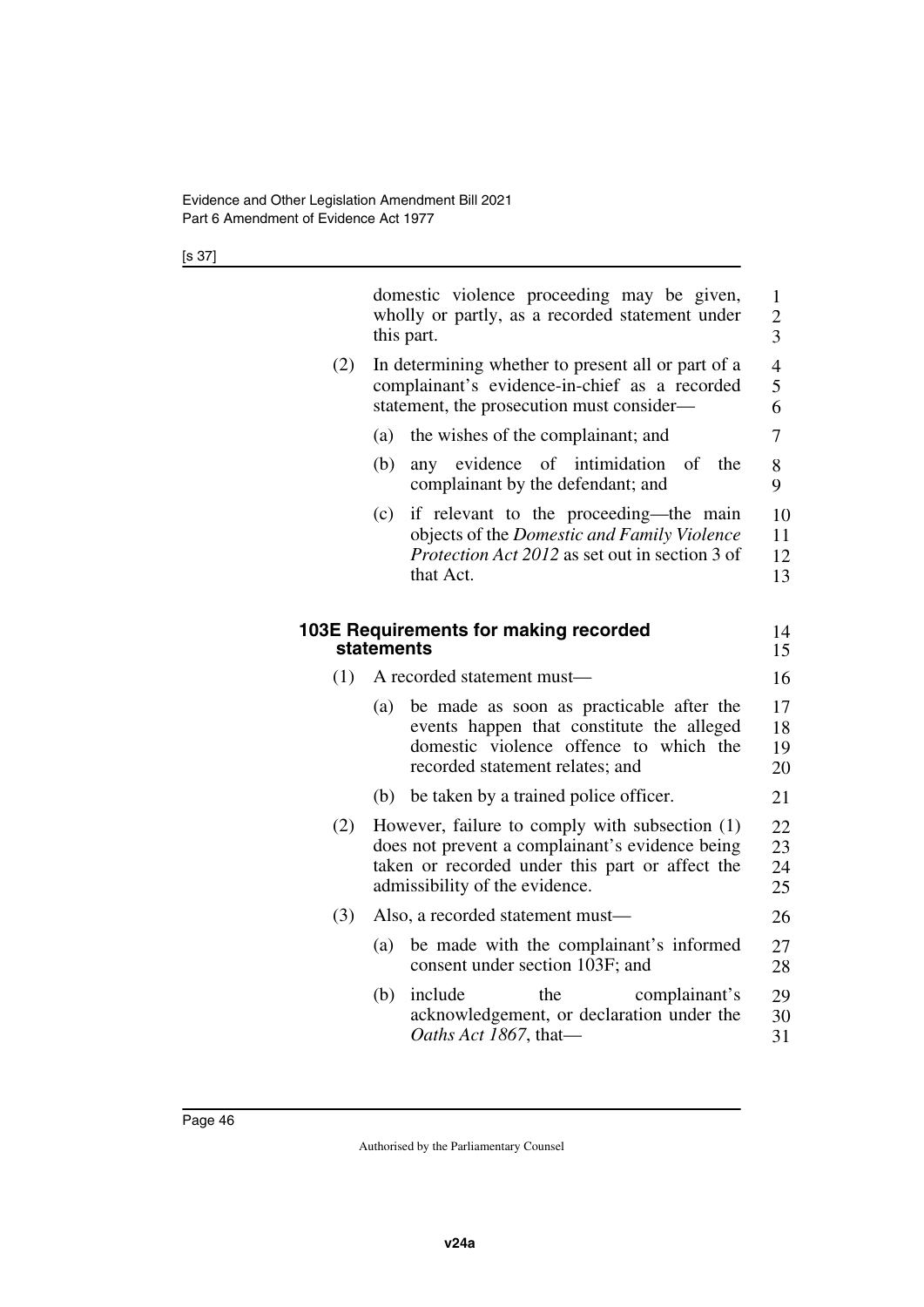|     |     | (i)<br>the recorded statement is true to the<br>best of the complainant's knowledge<br>and belief; and                                                                              | $\mathbf{1}$<br>$\overline{c}$<br>$\overline{3}$ |
|-----|-----|-------------------------------------------------------------------------------------------------------------------------------------------------------------------------------------|--------------------------------------------------|
|     |     | the complainant made the recorded<br>(ii)<br>statement knowing the complainant<br>may be prosecuted for stating in the<br>statement anything the complainant<br>knows is false; and | $\overline{4}$<br>5<br>6<br>$\overline{7}$<br>8  |
|     | (c) | contain an oral translation in English of any<br>part of the recorded statement that is in a<br>language other than English.                                                        | 9<br>10<br>11                                    |
| (4) |     | In this section-                                                                                                                                                                    | 12                                               |
|     |     | <i>trained police officer</i> means a police officer who<br>has successfully completed a training course,                                                                           | 13<br>14                                         |
|     |     | approved by the police commissioner, for the<br>purpose of taking recorded statements.                                                                                              | 15<br>16                                         |
|     |     | 103F When recorded statement is made with<br>informed consent                                                                                                                       | 17<br>18                                         |
| (1) |     | A recorded statement is made with the informed<br>consent of a complainant if the making of the<br>recorded statement complies with this section.                                   | 19<br>20<br>21                                   |
| (2) |     | A police officer taking the recorded statement<br>must, before taking the recorded statement,<br>inform the complainant that—                                                       | 22<br>23<br>24                                   |
|     | (a) | the recorded statement may be presented as<br>the complainant's evidence-in-chief in a<br>court; and                                                                                | 25<br>26<br>27                                   |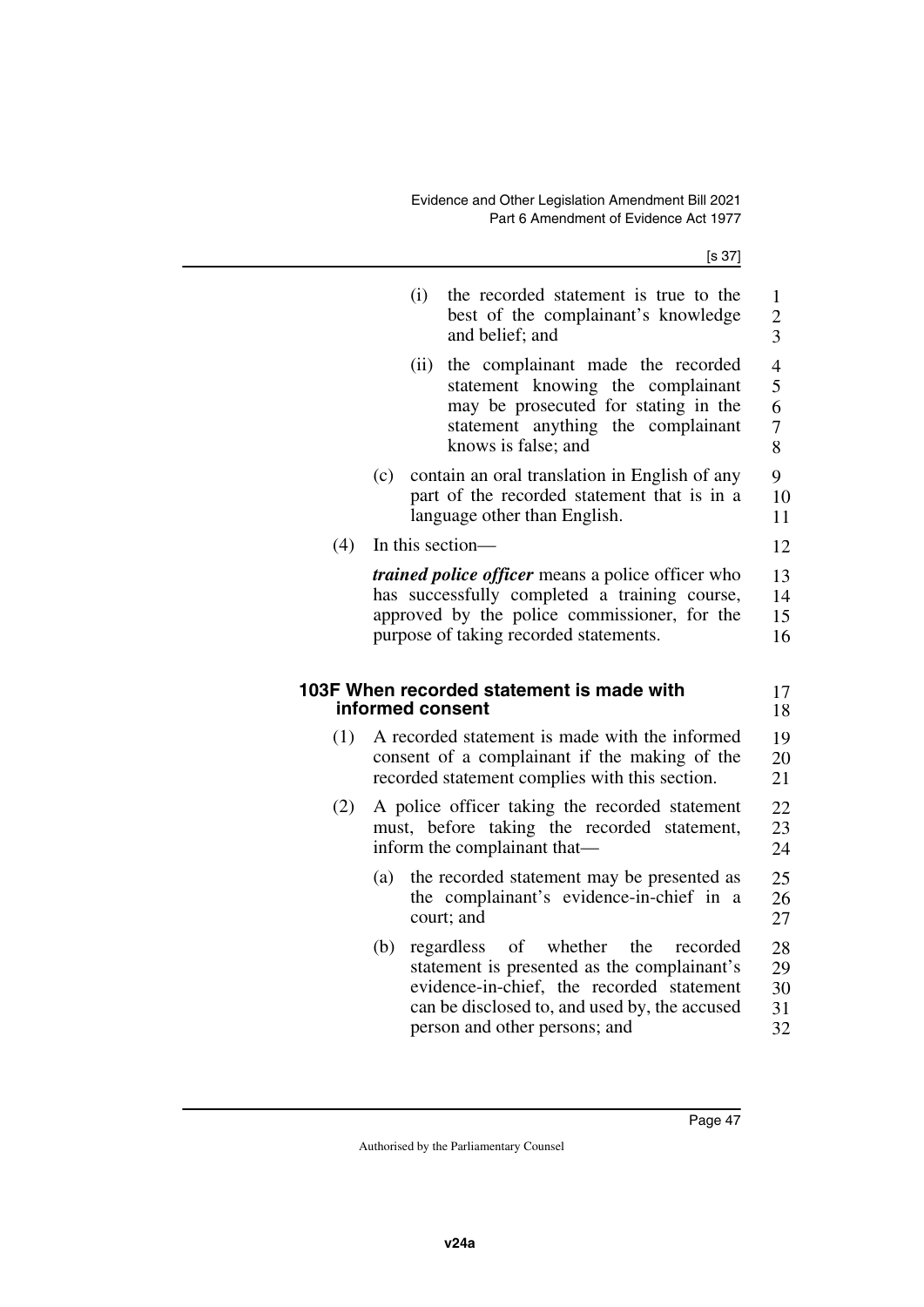|                   | (c)   | if the recorded statement is presented as the<br>complainant's evidence-in-chief in a court,<br>the complainant may be required—                        | $\mathbf{1}$<br>$\overline{c}$<br>$\overline{3}$ |
|-------------------|-------|---------------------------------------------------------------------------------------------------------------------------------------------------------|--------------------------------------------------|
|                   |       | attest to the truthfulness of the<br>(i)<br>to<br>contents of the recorded statement in<br>the court; and                                               | $\overline{4}$<br>5<br>6                         |
|                   |       | to give further evidence in the court;<br>(i)<br>and                                                                                                    | 7<br>8                                           |
|                   | (d)   | the complainant may refuse to consent to the<br>making of the recorded statement.                                                                       | 9<br>10                                          |
| (3)               |       | After being informed of the matters mentioned in<br>subsection $(2)$ , the complainant must indicate in<br>the recorded statement that the complainant— | 11<br>12<br>13                                   |
|                   | (a)   | understands the matters; and                                                                                                                            | 14                                               |
|                   | (b)   | consents to the making of the recorded<br>statement.                                                                                                    | 15<br>16                                         |
| <b>Division 3</b> |       | <b>Admissibility of recorded</b>                                                                                                                        | 17                                               |
|                   |       | statements                                                                                                                                              | 18                                               |
|                   | Note— |                                                                                                                                                         | 19                                               |
|                   |       | See also the Criminal Code, section 590AOB in relation<br>to the disclosure of recorded statements by the<br>prosecution.                               | 20<br>21<br>22                                   |
|                   |       | 103G References to recorded statement                                                                                                                   | 23                                               |

In this division, a reference to a recorded statement includes, if the context permits, a reference to a lawfully edited copy of a recorded statement. 24 25 26 27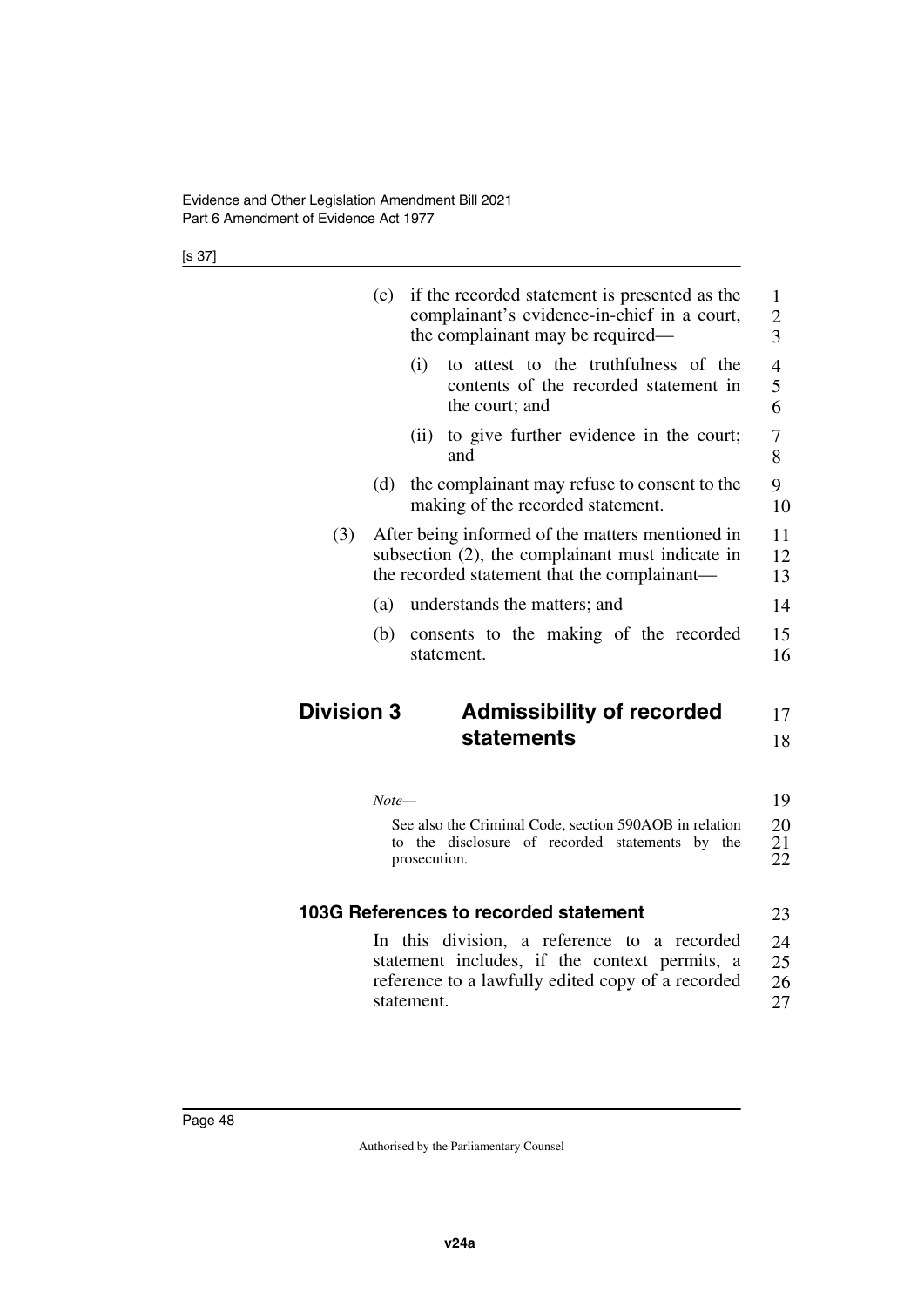|     | 103H Admissibility of recorded statements<br>generally                                                                                                                                                  | 1<br>$\overline{2}$     |
|-----|---------------------------------------------------------------------------------------------------------------------------------------------------------------------------------------------------------|-------------------------|
| (1) | A recorded statement is admissible in a domestic<br>violence proceeding as<br>a complainant's<br>evidence-in-chief if-                                                                                  | $\overline{\mathbf{3}}$ |
|     | (a)<br>the recorded statement complies<br>with<br>section $103E(3)$ ; and                                                                                                                               |                         |
|     | the recorded statement is a videorecording;<br>(b)<br>and                                                                                                                                               | 8<br>9                  |
|     | the Criminal Code, section 590AOB has<br>(c)<br>been complied with for the recorded<br>statement; and                                                                                                   |                         |
|     | at the hearing of the proceeding, the<br>(d)<br>complainant-                                                                                                                                            |                         |
|     | to the truthfulness of<br>(i)<br>attests<br>the<br>contents of the recorded statement; and                                                                                                              |                         |
|     | is available for cross-examination and<br>(ii)<br>re-examination.                                                                                                                                       |                         |
| (2) | However, a court may—                                                                                                                                                                                   |                         |
|     | rule all or any part of the contents of a<br>(a)<br>recorded statement inadmissible; and                                                                                                                |                         |
|     | if part of the recorded statement is ruled<br>(b)<br>inadmissible—direct that the recorded<br>statement be edited or otherwise altered to<br>delete the inadmissible part.                              |                         |
| (3) | Despite subsection $(1)$ , the court hearing a<br>domestic violence proceeding may admit a<br>the<br>complainant's<br>recorded<br>statement<br>$\rm as$<br>evidence-in-chief if the court is satisfied— |                         |
|     | for a recorded statement that does<br>(a)<br>- not<br>comply with section 103E(3)—                                                                                                                      |                         |
|     | (i)<br>the recorded statement substantially<br>complies with section $103E(3)$ ; and                                                                                                                    |                         |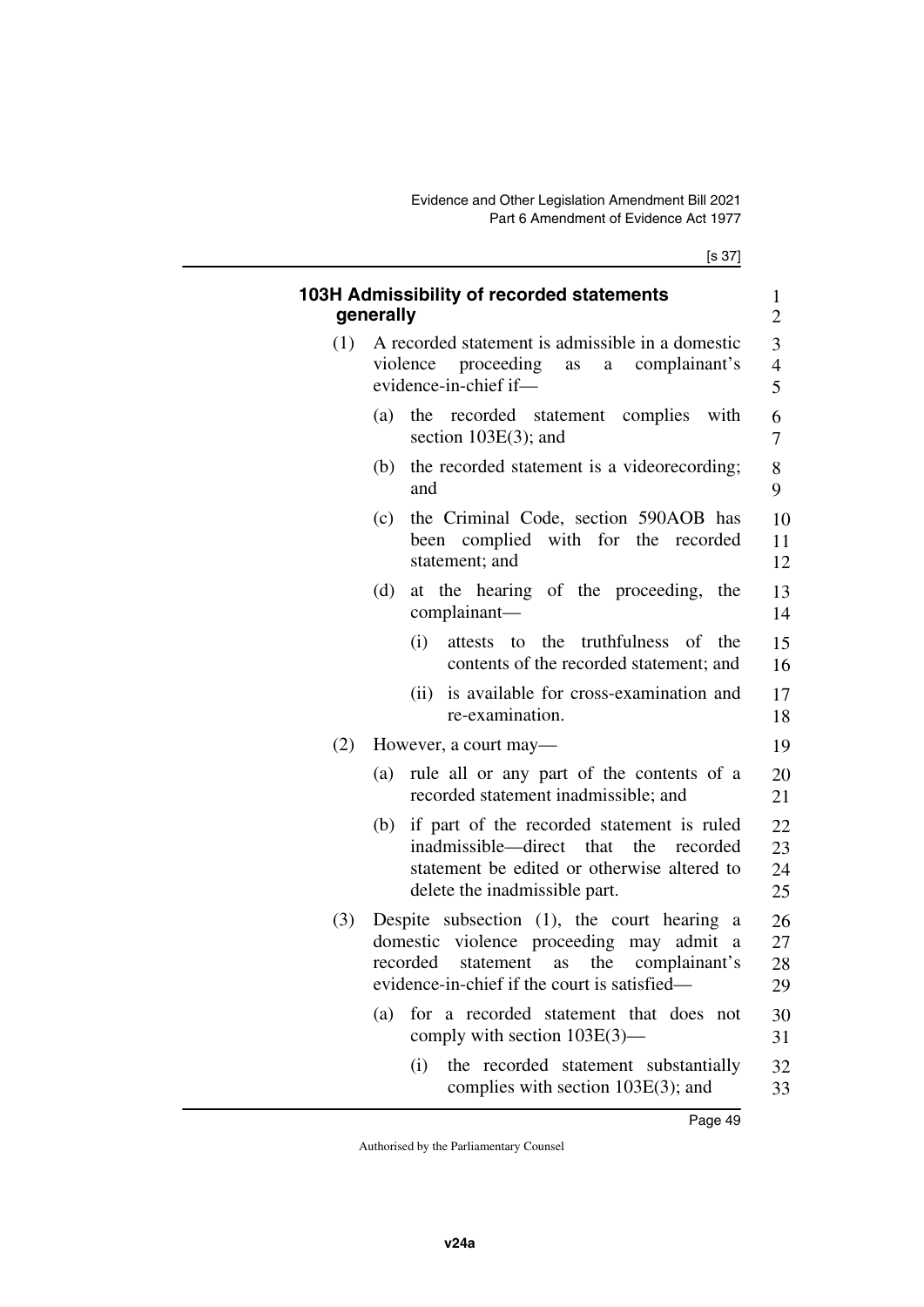|     | it would be in the interests of justice for<br>(ii)<br>the recorded statement to be admitted;<br><sub>or</sub>                                                                                                                           | $\mathbf{1}$<br>$\overline{c}$<br>$\overline{3}$ |
|-----|------------------------------------------------------------------------------------------------------------------------------------------------------------------------------------------------------------------------------------------|--------------------------------------------------|
|     | for a recorded statement that is an audio<br>(b)<br>$recording$ —                                                                                                                                                                        | $\overline{4}$<br>5                              |
|     | there are exceptional circumstances for<br>(i)<br>the audio recording of the recorded<br>statement to be admitted; and                                                                                                                   | 6<br>$\boldsymbol{7}$<br>8                       |
|     | the defendant would not be unfairly<br>(ii)<br>prejudiced.                                                                                                                                                                               | 9<br>10                                          |
| (4) | Also, despite subsection $(1)$ , if the parties to a<br>domestic violence proceeding consent, the court<br>hearing the proceeding may admit a recorded<br>statement as the complainant's evidence-in-chief<br>without-                   | 11<br>12<br>13<br>14<br>15                       |
|     | the Criminal Code, section 590AOB having<br>(a)<br>been complied with for the<br>recorded<br>statement; or                                                                                                                               | 16<br>17<br>18                                   |
|     | the complainant having to comply with<br>(b)<br>subsection $(1)(d)$ .                                                                                                                                                                    | 19<br>20                                         |
| (5) | If a defendant is not represented by a lawyer, the<br>defendant may give the consent mentioned in<br>subsection (4) only if the court is satisfied the<br>defendant understands the consequences<br>of<br>giving the consent.<br>$Note-$ | 21<br>22<br>23<br>24<br>25<br>26                 |
|     | For a domestic violence proceeding that is a committal<br>proceeding, see section 103I.                                                                                                                                                  | 27<br>28                                         |
|     | 103I Admissibility of recorded statements in<br>particular committal proceedings                                                                                                                                                         | 29<br>30                                         |
| (1) | This section applies in relation to a domestic<br>violence proceeding that is a<br>committal<br>proceeding.                                                                                                                              | 31<br>32<br>33                                   |
| (2) | A recorded statement is<br>admissible in the                                                                                                                                                                                             | 34                                               |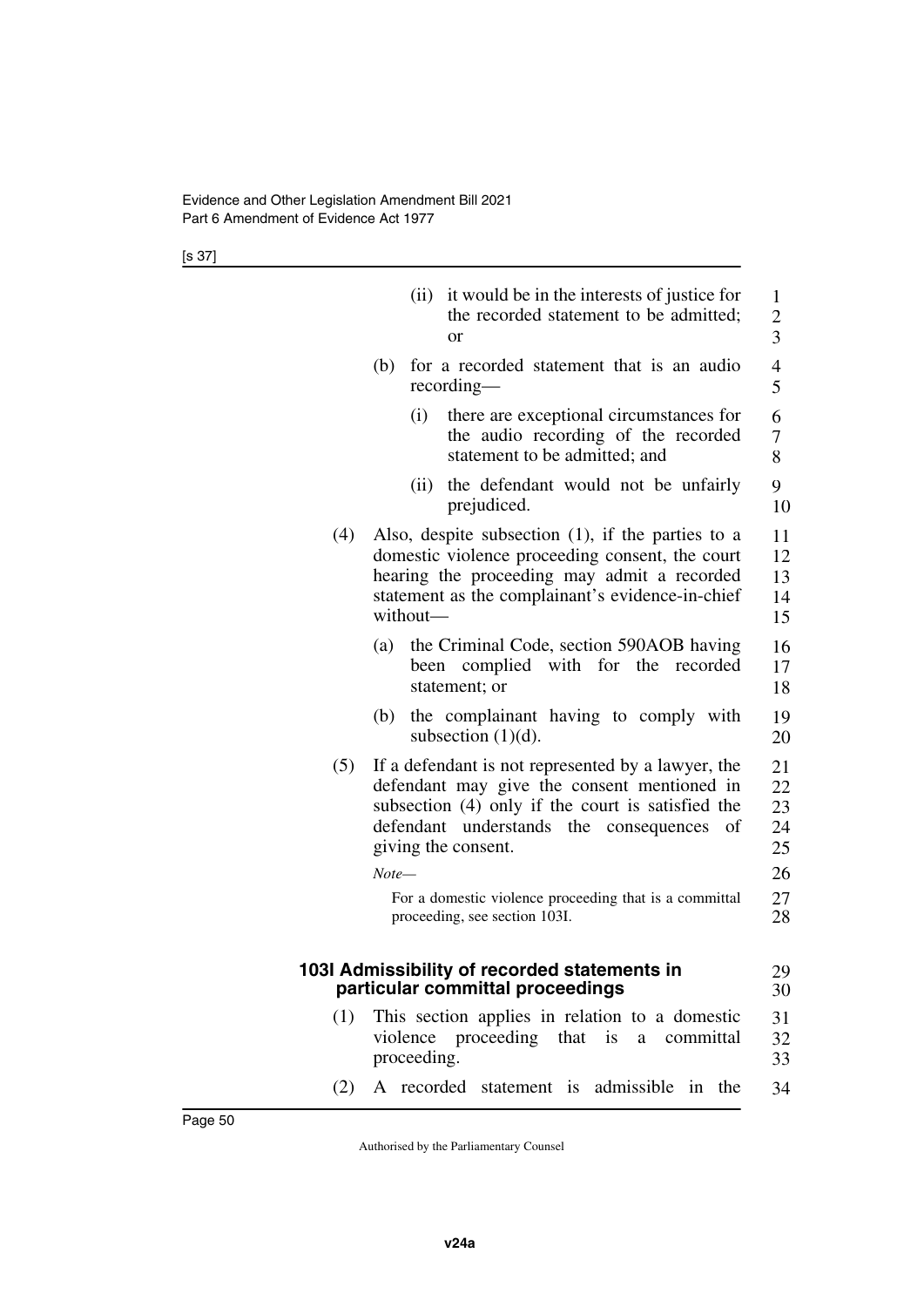|     | proceeding as a complainant's evidence-in-chief<br>only if—                                                                                                                                                                                         | 1<br>$\overline{2}$        |
|-----|-----------------------------------------------------------------------------------------------------------------------------------------------------------------------------------------------------------------------------------------------------|----------------------------|
|     | the recorded statement is admissible under<br>(a)<br>section 103H; and                                                                                                                                                                              | 3<br>$\overline{4}$        |
|     | a magistrate has given a direction under the<br>(b)<br>Justices Act 1886, section 83A requiring the<br>complainant to attend before the court as a<br>witness to give oral evidence.                                                                | 5<br>6<br>7<br>8           |
| (3) | A transcript of a recorded statement is admissible<br>proceeding<br>the<br>the<br>as<br>complainant's<br>in<br>evidence-in-chief only if the recorded statement is<br>admitted as a written statement under the Justices<br>Act 1886, section 110A. | 9<br>10<br>11<br>12<br>13  |
| (4) | For subsection (3), the <i>Justices Act 1886</i> , section<br>110A applies with all necessary changes and as<br>though-                                                                                                                             | 14<br>15<br>16             |
|     | (a)<br>a reference in that section to a written<br>included<br>reference<br>statement<br>a<br>to<br>a<br>contained in<br>document<br>statement<br>a a<br><b>as</b><br>defined under schedule 3; and                                                 | 17<br>18<br>19<br>20       |
|     | subsection $(6C)(c)$ of that section were<br>(b)<br>omitted.                                                                                                                                                                                        | 21<br>22                   |
|     | 103J Application of particular provisions to<br>recorded statements                                                                                                                                                                                 | 23<br>24                   |
|     | Sections 94, 98, 99, 101 and 102 apply in relation<br>to a recorded statement that is admissible in a<br>domestic violence proceeding under section 103H<br>103I with all necessary changes and as<br>or<br>though— $\overline{ }$                  | 25<br>26<br>27<br>28<br>29 |
|     | a reference to a statement included<br>(a)<br><sub>a</sub><br>a recorded<br>reference<br>$\mathsf{to}$<br>statement<br><sub>or</sub><br>transcript of a recorded statement; and                                                                     | 30<br>31<br>32             |
|     | a reference to a person who made a<br>(b)<br>statement or supplied the information                                                                                                                                                                  | 33<br>34                   |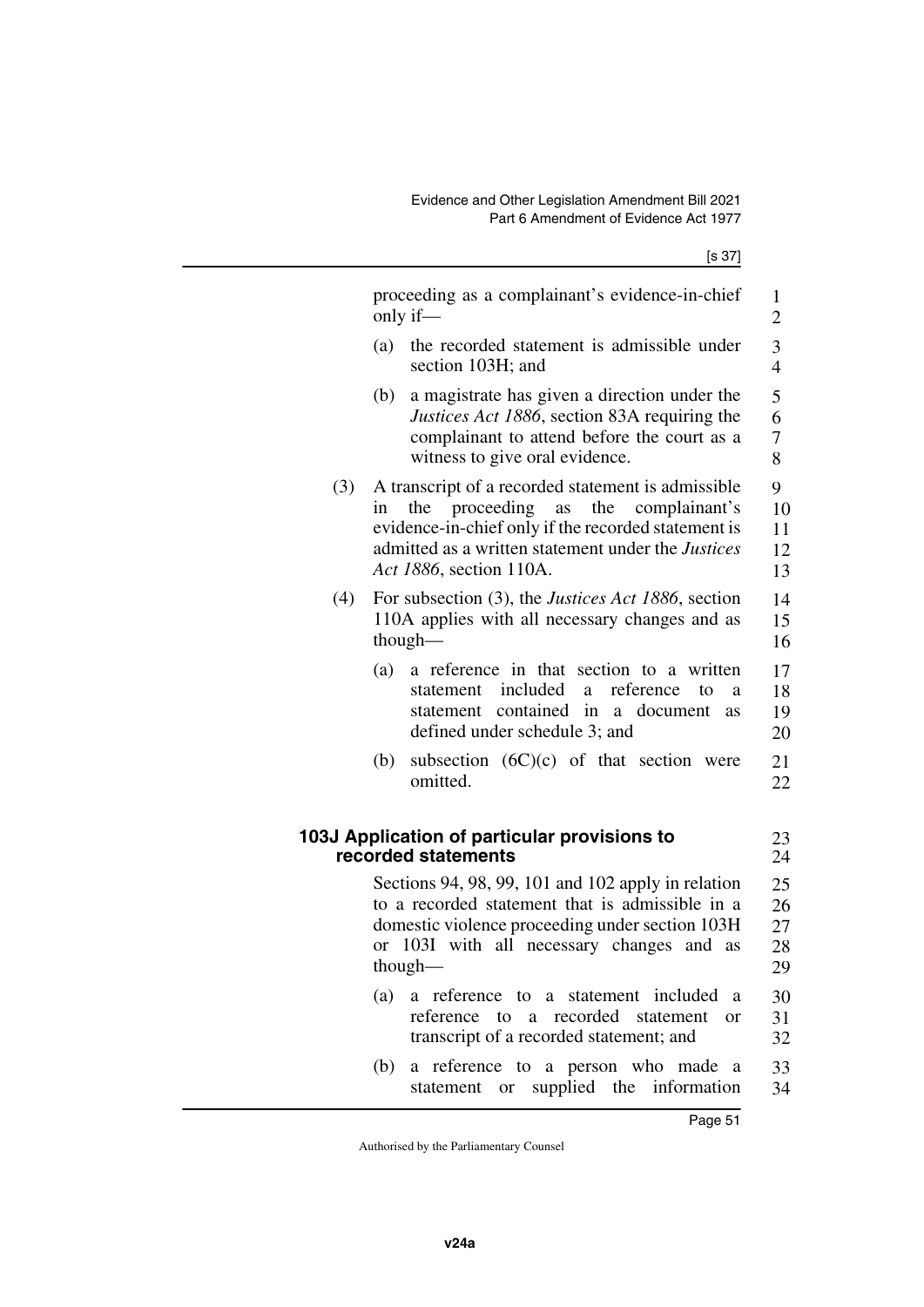|     | recorded in a statement were a reference to<br>the complainant who made a recorded<br>statement.                                                                                                                                          | $\mathbf{1}$<br>$\overline{c}$<br>3 |
|-----|-------------------------------------------------------------------------------------------------------------------------------------------------------------------------------------------------------------------------------------------|-------------------------------------|
|     | 103K Relationship with other Acts                                                                                                                                                                                                         | $\overline{4}$                      |
| (1) | This section applies in relation to a recorded<br>that is admissible in a domestic<br>statement<br>violence proceeding under section 103H or 103I.                                                                                        | 5<br>6<br>$\overline{7}$            |
| (2) | The <i>Justices Act 1886</i> , section 111, applies with<br>all necessary changes and as though, in subsection<br>(1), the words 'read as evidence' were omitted<br>and the words 'received as evidence' were<br>inserted in their place. | 8<br>9<br>10<br>11<br>12            |
| (3) | The Criminal Law Amendment Act 1892, section<br>4, applies with all necessary changes and as<br>though-                                                                                                                                   | 13<br>14<br>15                      |
|     | a reference to a deposition included a<br>(a)<br>reference to a transcript of a recorded<br>statement; and                                                                                                                                | 16<br>17<br>18                      |
|     | a reference to the reading of a deposition<br>(b)<br>included a reference to the showing of a<br>recorded statement.                                                                                                                      | 19<br>20<br>21                      |
|     | 103L Limitation on cross-examination under<br><b>Justices Act 1886 not affected</b>                                                                                                                                                       | 22<br>23                            |
|     | This part does not affect the application of the<br>Justices Act 1886, section 110C to a domestic<br>violence proceeding.                                                                                                                 | 24<br>25<br>26                      |
|     | 103M Powers to close court not limited                                                                                                                                                                                                    | 27                                  |
| (1) | This section applies in relation to a court hearing<br>a domestic violence proceeding.                                                                                                                                                    | 28<br>29                            |
| (2) | This part does not limit or otherwise affect the<br>operation of a provision of this or another Act                                                                                                                                       | 30<br>31                            |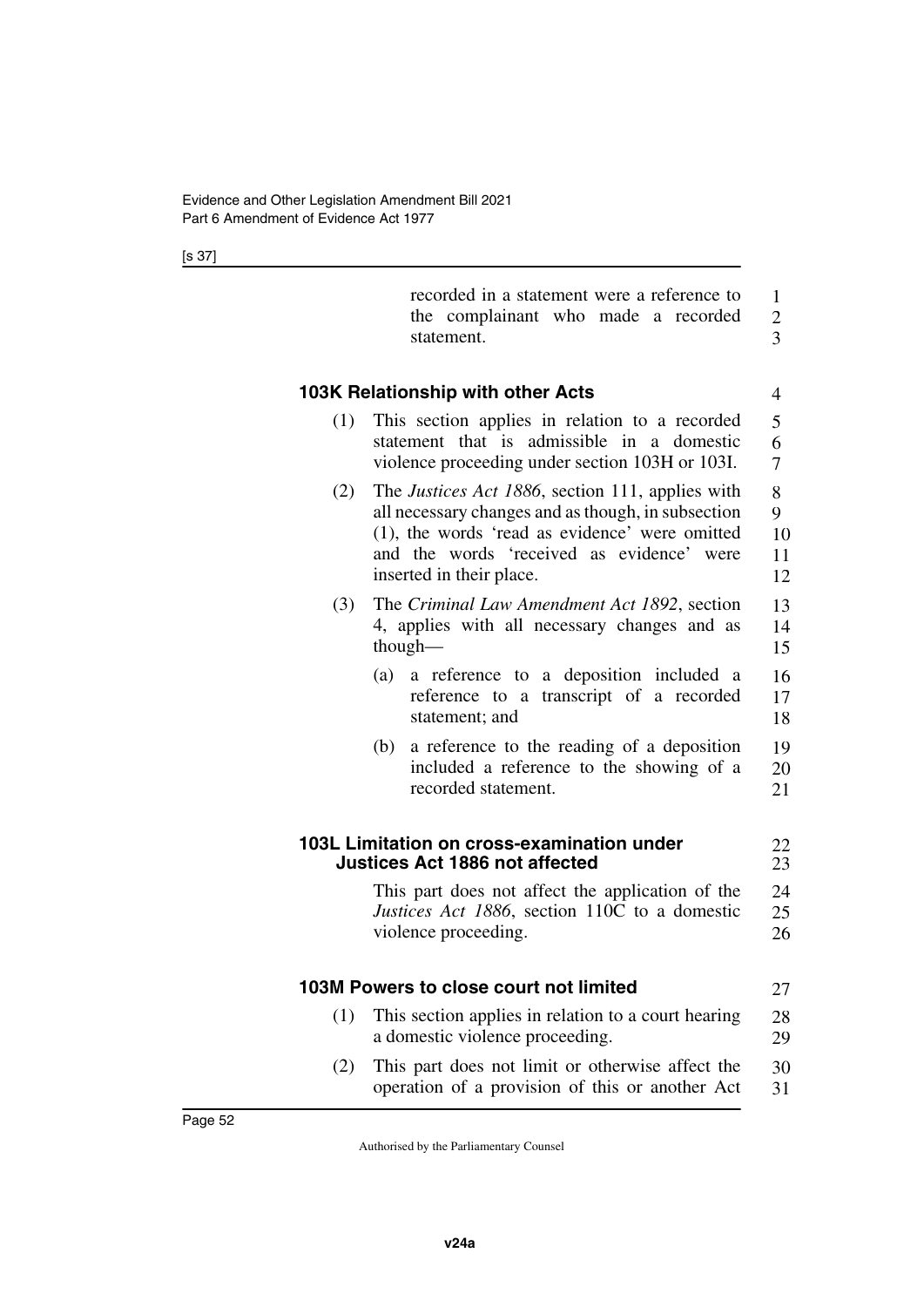|                   | under which the court may be closed while<br>particular evidence is presented in the court.                                                                                                                                                   | $\mathbf{1}$<br>$\overline{2}$ |
|-------------------|-----------------------------------------------------------------------------------------------------------------------------------------------------------------------------------------------------------------------------------------------|--------------------------------|
|                   | Example of a provision of another Act-                                                                                                                                                                                                        | 3                              |
|                   | the Justices Act 1886, section 70                                                                                                                                                                                                             | $\overline{4}$                 |
|                   | 103N Orders, directions and rulings in relation to<br>complainants                                                                                                                                                                            | 5<br>6                         |
| (1)               | A court hearing a domestic violence proceeding<br>may make the orders or give the directions or<br>rulings it considers appropriate for this part on the<br>court's own initiative or on an application made<br>by a party to the proceeding. | 7<br>8<br>9<br>10<br>11        |
| (2)               | Subsection (1) does not limit section 21A, the<br>Criminal Code, section 590AA or the Justices Act<br>1886, section 83A.                                                                                                                      | 12<br>13<br>14                 |
|                   |                                                                                                                                                                                                                                               |                                |
|                   |                                                                                                                                                                                                                                               |                                |
| <b>Division 4</b> | <b>Editing or otherwise</b>                                                                                                                                                                                                                   | 15                             |
|                   | altering recorded                                                                                                                                                                                                                             | 16                             |
|                   | statements                                                                                                                                                                                                                                    | 17                             |
|                   |                                                                                                                                                                                                                                               |                                |
|                   | 1030 Editing or otherwise altering recorded<br>statements                                                                                                                                                                                     | 18<br>19                       |
| (1)               | A recorded statement may be edited or otherwise<br>altered only-                                                                                                                                                                              | 20<br>21                       |
|                   | with the consent of the parties to the<br>(a)<br>domestic violence proceeding in which the<br>recorded statement is, or is to be, presented;<br><sub>or</sub>                                                                                 | 22<br>23<br>24<br>25           |
|                   | if the editing or alteration is required—<br>(b)                                                                                                                                                                                              | 26                             |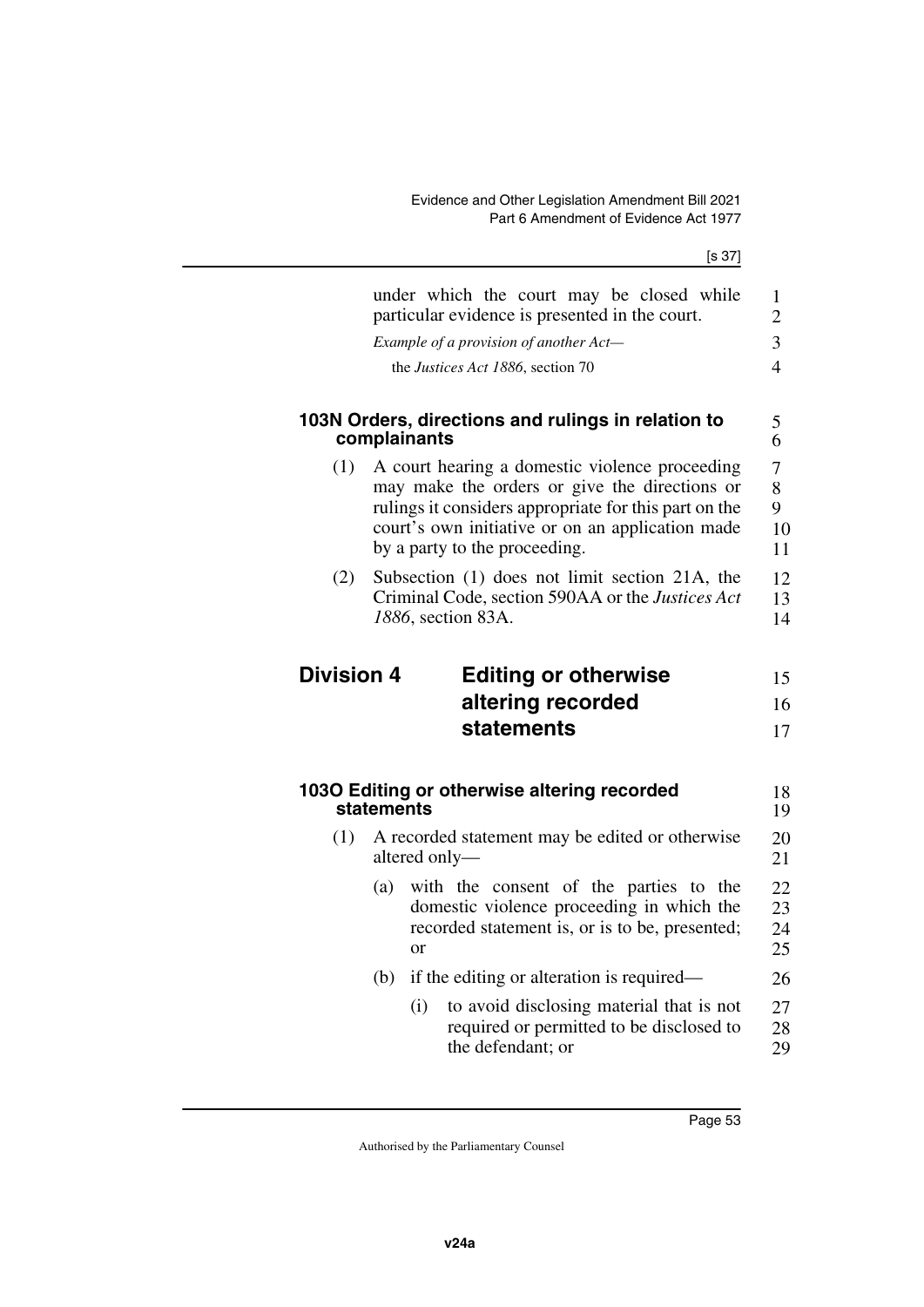|                   | Examples-                                                                                                                                          | 1                             |
|-------------------|----------------------------------------------------------------------------------------------------------------------------------------------------|-------------------------------|
|                   | to avoid disclosing sensitive evidence<br>under the Criminal Code, section<br>590AF to the defendant                                               | 2<br>3<br>$\overline{4}$      |
|                   | to avoid disclosing witness contact<br>details to the defendant that are not<br>required to be disclosed under the<br>Criminal Code, section 590AP | 5<br>6<br>$\overline{7}$<br>8 |
|                   | to avoid disclosing a thing to the<br>defendant that is not required to be<br>disclosed under the Criminal Code,<br>section 590AQ                  | 9<br>10<br>11<br>12           |
|                   | to comply with a direction or order of<br>(ii)<br>the court.                                                                                       | 13<br>14                      |
|                   | Example—                                                                                                                                           | 15                            |
|                   | a direction under section 103H(2) that a<br>recorded statement be edited or otherwise<br>altered to delete an inadmissible part                    | 16<br>17<br>18                |
| (2)               | If a defendant is not represented by a lawyer, the<br>defendant may give the consent mentioned in<br>subsection $(1)(a)$ only if—                  | 19<br>20<br>21                |
| (a)               | the Criminal Code, section 590AOB has<br>been complied with for the recorded<br>statement; and                                                     | 22<br>23<br>24                |
| (b)               | satisfied<br>the<br>defendant<br>the<br>court is<br>understands the consequences of giving the<br>consent.                                         | 25<br>26<br>27                |
| <b>Division 5</b> | Offences relating to                                                                                                                               | 28                            |
|                   | recorded statements                                                                                                                                | 29                            |
| transcript        | 103P References to recorded statement, transcript<br>of recorded statement or summary of                                                           | 30<br>31<br>32                |
| (1)               | In this division—                                                                                                                                  | 33                            |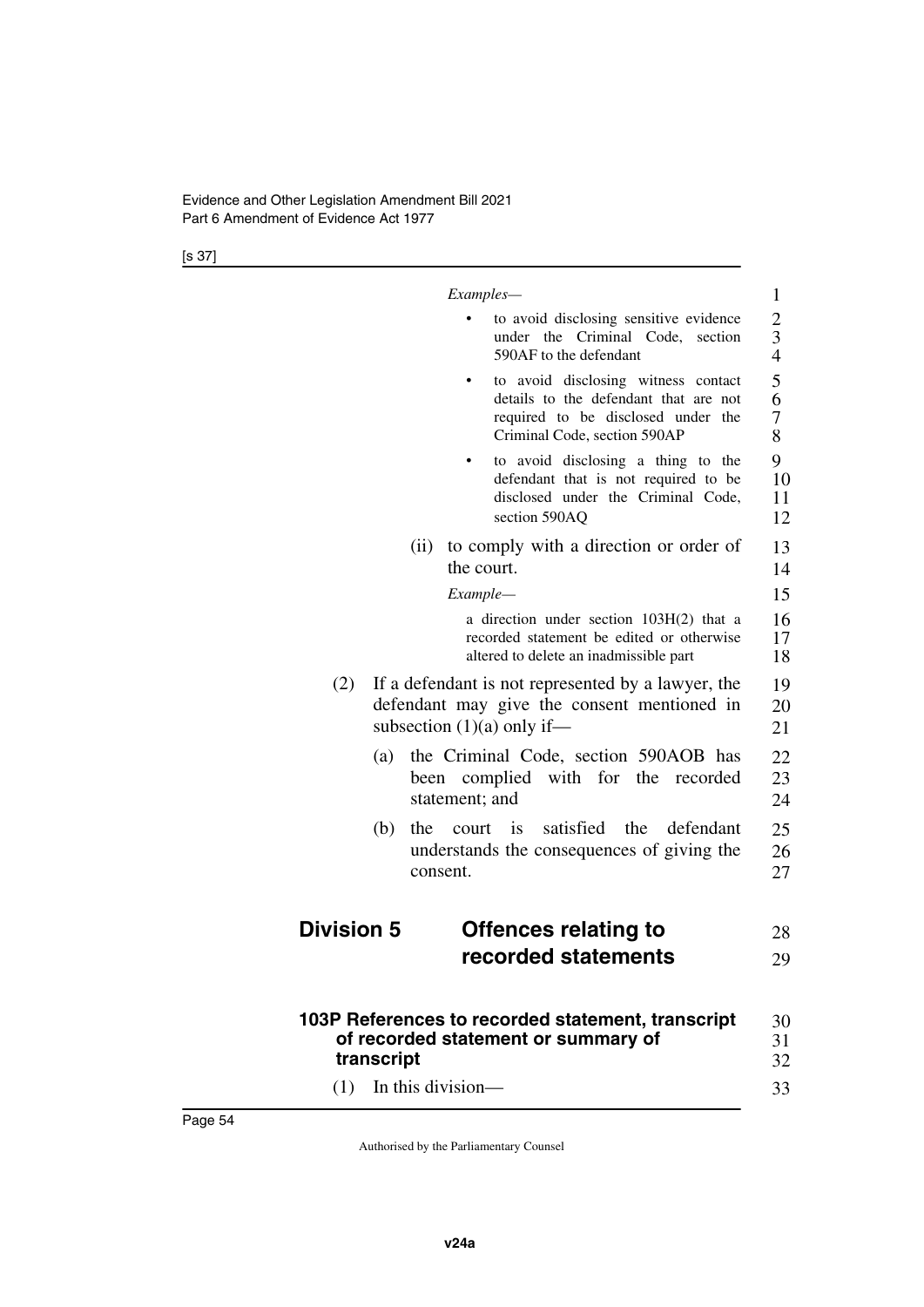|     | (a) | a reference to a recorded statement includes<br>a copy of a recorded<br>reference to<br>a -<br>statement; and                                                                                                                      | 1<br>$\overline{c}$<br>$\overline{3}$ |
|-----|-----|------------------------------------------------------------------------------------------------------------------------------------------------------------------------------------------------------------------------------------|---------------------------------------|
|     | (b) | a reference to a transcript of a recorded<br>statement includes, if the context permits, a<br>reference to-                                                                                                                        | $\overline{\mathcal{A}}$<br>5<br>6    |
|     |     | a copy of a transcript of a recorded<br>(i)<br>statement; or                                                                                                                                                                       | 7<br>8                                |
|     |     | a summary, or a copy of a summary, of<br>(ii)<br>a transcript of a recorded statement;<br>and                                                                                                                                      | 9<br>10<br>11                         |
|     | (c) | a reference to a summary of a transcript of a<br>recorded statement includes, if the context<br>permits, a reference to a copy of a summary<br>of a recorded statement.                                                            | 12<br>13<br>14<br>15                  |
| (2) |     | However, a reference to a copy of a recorded<br>statement in this division does not include a copy<br>that is part of a record, or a transcript of a record,<br>of a legal proceeding under the Recording of<br>Evidence Act 1962. | 16<br>17<br>18<br>19<br>20            |
| (3) |     | Also, section 4 does not apply to a reference to a<br>copy of a recorded statement in this division.                                                                                                                               | 21<br>22                              |
|     |     | 103Q Unauthorised possession of, or dealing in,<br>recorded statements or transcripts of<br>recorded statements                                                                                                                    | 23<br>24<br>25                        |
| (1) |     | A person commits an offence if the person-                                                                                                                                                                                         | 26                                    |
|     | (a) | recorded<br>statement<br>possesses<br>a<br><b>or</b><br>a<br>transcript of a recorded statement; or                                                                                                                                | 27<br>28                              |
|     | (b) | supplies, or offers to supply, a recorded<br>statement, or a transcript of a recorded<br>statement, to another person; or                                                                                                          | 29<br>30<br>31                        |
|     | (c) | copies, or permits another person to copy, a<br>recorded statement or a transcript of a<br>recorded statement.                                                                                                                     | 32<br>33<br>34                        |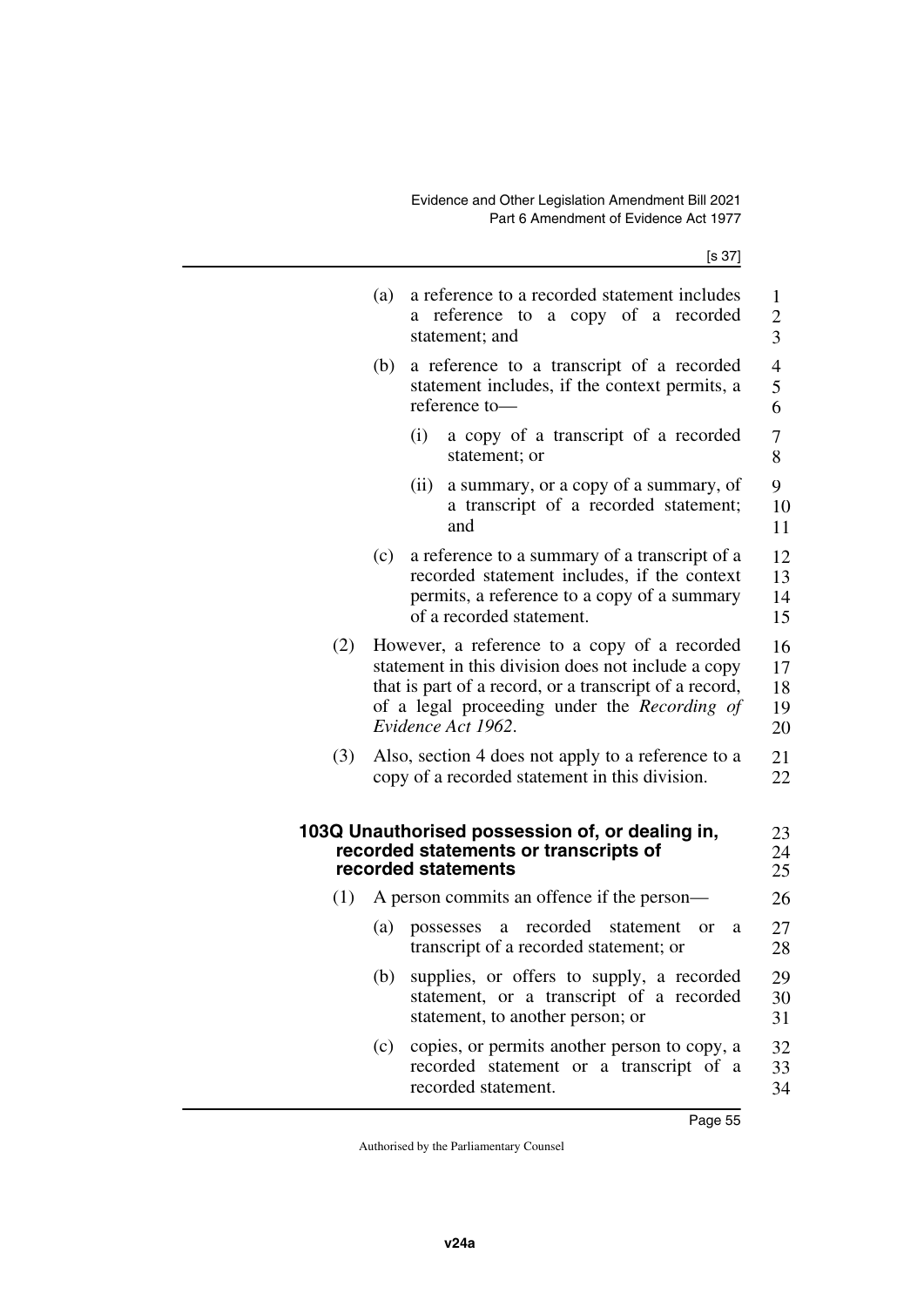|     | Maximum penalty—                                                                                                                                                   | $\mathbf{1}$                     |
|-----|--------------------------------------------------------------------------------------------------------------------------------------------------------------------|----------------------------------|
|     | for an individual—100 penalty units or 2<br>(a)<br>years imprisonment; or                                                                                          | $\overline{c}$<br>$\overline{3}$ |
|     | (b) for a corporation— $1,000$ penalty units.                                                                                                                      | 4                                |
| (2) | However, a person may do something mentioned<br>in subsection $(1)$ —                                                                                              | 5<br>6                           |
|     | for a legitimate purpose related<br>(a)<br>to<br>a<br>domestic violence proceeding or another<br>proceeding; or                                                    | 7<br>8<br>9                      |
|     | if the person is required or permitted to do<br>(b)<br>the thing under an employment-screening<br>Act, other than to the extent stated in<br>subsection $(3)$ ; or | 10<br>11<br>12<br>13             |
|     | if the person is permitted to do the thing<br>(c)<br>under section 103R.                                                                                           | 14<br>15                         |
| (3) | For subsection $(2)(b)$ , a person, for the purpose of<br>making an employment-screening decision—                                                                 | 16<br>17                         |
|     | must not supply, or offer to supply, a<br>(a)<br>transcript of a recorded statement to the<br>employment-screening applicant for the<br>decision; but              | 18<br>19<br>20<br>21             |
|     | (b)<br>may supply, or offer to supply, a summary<br>of a transcript of a recorded statement to the<br>employment-screening applicant for the<br>decision.          | 22<br>23<br>24<br>25             |
|     | 103R Permitted use of transcript of recorded<br>statement by employment-screening applicant<br>or applicant's lawyer                                               | 26<br>27<br>28                   |
| (1) | This section applies if an employment-screening<br>applicant is given a written summary of a<br>transcript of a recorded statement because an                      | 29<br>30<br>31                   |
|     | employment-screening decision has been, or is<br>proposed to be, made about the person.                                                                            | 32<br>33                         |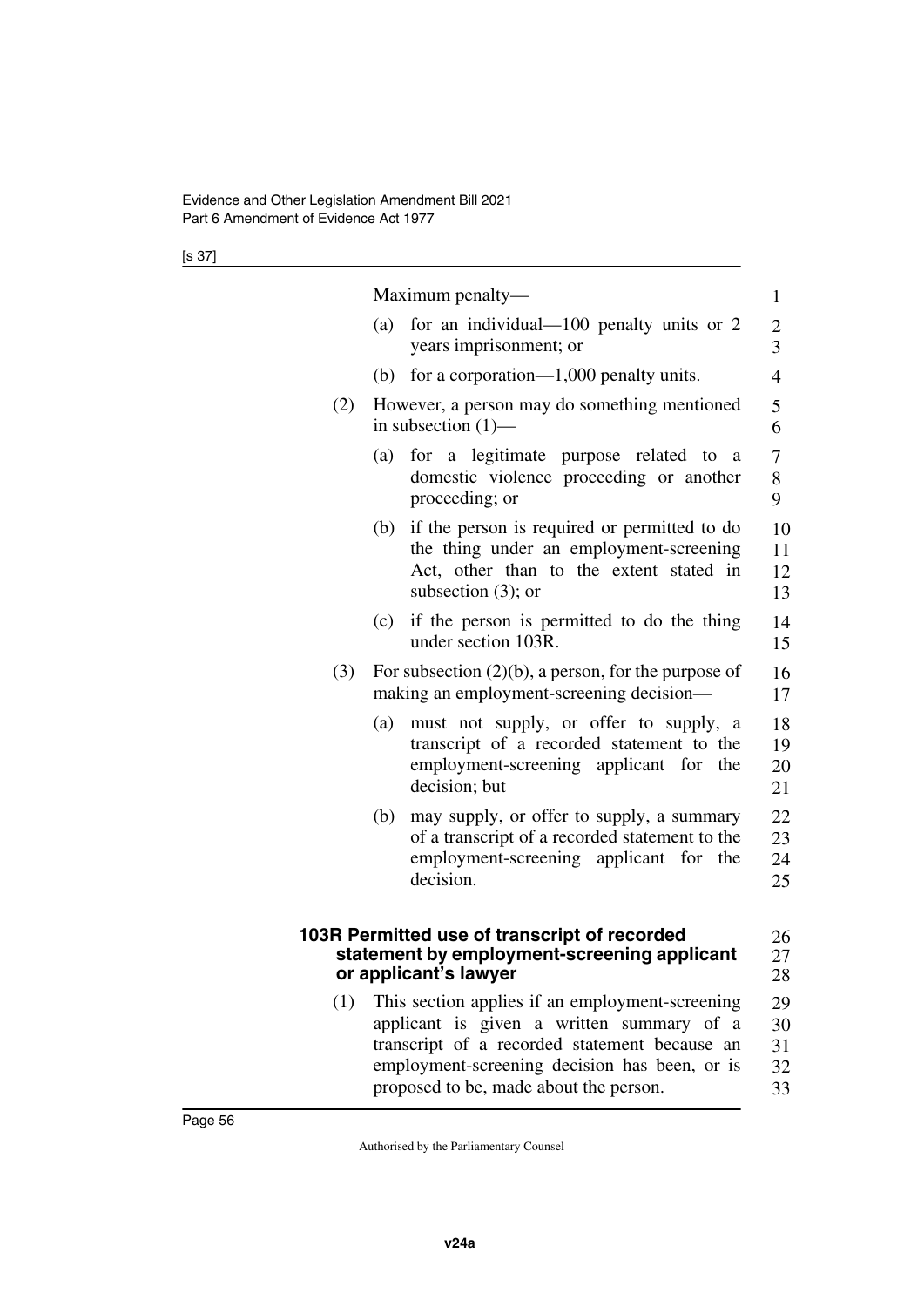| (2) | The employment-screening applicant may—<br>1                                                                                                                                                                    |                      |
|-----|-----------------------------------------------------------------------------------------------------------------------------------------------------------------------------------------------------------------|----------------------|
|     | possess the summary; or<br>(a)<br>$\overline{2}$                                                                                                                                                                |                      |
|     | supply, or offer to supply, the summary to an<br>(b)<br>3<br>Australian lawyer to obtain legal advice in<br>$\overline{\mathcal{A}}$<br>employment-screening<br>relation<br>the<br>5<br>to<br>decision; or<br>6 |                      |
|     | copy, or permit another person to copy, the<br>(c)<br>7<br>summary for the purpose mentioned in<br>8<br>paragraph (b).<br>9                                                                                     |                      |
| (3) | The lawyer may possess or copy the summary for<br>the purpose of providing legal advice to the<br>employment-screening applicant in relation to the<br>employment-screening decision.                           | 10<br>11<br>12<br>13 |
|     | 103S Publishing recorded statements or<br>transcripts of recorded statements prohibited                                                                                                                         | 14<br>15             |
| (1) | A person must not publish all or part of a recorded<br>statement, or a transcript of a recorded statement,<br>unless the publication—                                                                           | 16<br>17<br>18       |
|     | is approved by the court presiding at the<br>(a)<br>domestic violence proceeding at which the<br>recorded statement is presented; and                                                                           | 19<br>20<br>21       |
|     | complies with the conditions of the court's<br>(b)<br>approval.                                                                                                                                                 | 22<br>23             |
|     | Maximum penalty—                                                                                                                                                                                                | 24                   |
|     | for an individual— $100$ penalty units or 2<br>(a)<br>years imprisonment; or                                                                                                                                    | 25<br>26             |
|     | for a corporation— $1,000$ penalty units.<br>(b)                                                                                                                                                                | 27                   |
| (2) | The court may approve the publication only in<br>exceptional circumstances.                                                                                                                                     | 28<br>29             |
| (3) | In this section-                                                                                                                                                                                                | 30                   |
|     | <i>publish</i> means disseminate or provide access to<br>the public or a section of the public by any means,                                                                                                    | 31<br>32             |
|     |                                                                                                                                                                                                                 |                      |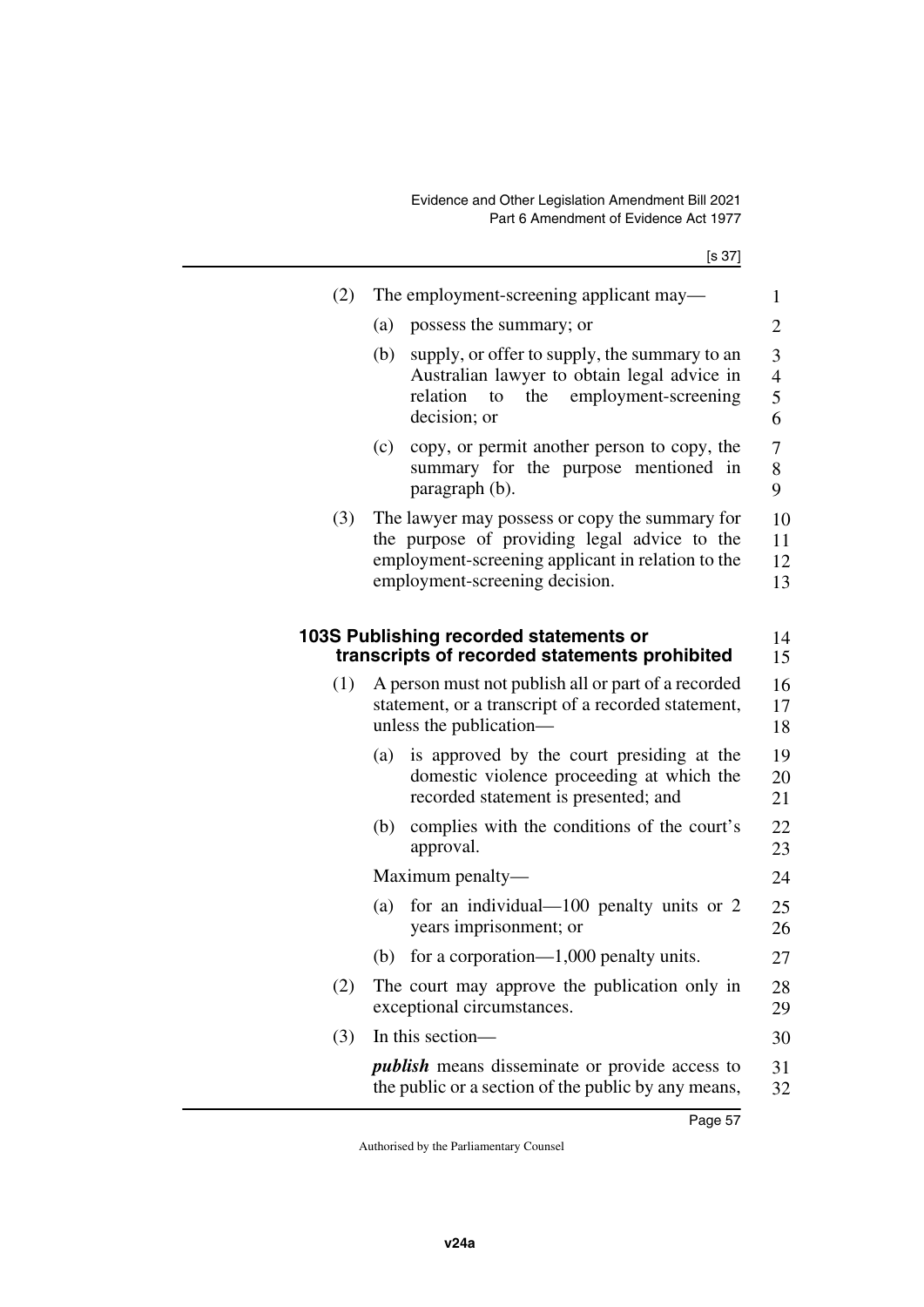[s 38]

|                |                               | including, for example, by television, radio, the<br>internet, newspaper, magazine or notice.                                                                                                    | 1<br>$\overline{2}$  |
|----------------|-------------------------------|--------------------------------------------------------------------------------------------------------------------------------------------------------------------------------------------------|----------------------|
| Clause<br>- 38 | Insertion of new pt 9, div 12 |                                                                                                                                                                                                  | 3                    |
|                | Part 9-                       |                                                                                                                                                                                                  | 4                    |
|                | insert—                       |                                                                                                                                                                                                  | 5                    |
|                | <b>Division 12</b>            | <b>Evidence and Other</b>                                                                                                                                                                        | 6                    |
|                |                               | <b>Legislation Amendment</b>                                                                                                                                                                     | $\overline{7}$       |
|                |                               | <b>Act 2021</b>                                                                                                                                                                                  | 8                    |
|                |                               | 157 Journalist privilege                                                                                                                                                                         | 9                    |
|                | (1)                           | Part 2, division 2B applies in relation to<br>information given to a journalist by another<br>person whether the information was given to the<br>journalist before or after the commencement.    | 10<br>11<br>12<br>13 |
|                | (2)                           | Part 2, division 2B, subdivision 2 applies in<br>relation to a relevant proceeding only if the<br>proceeding starts on or after the commencement.                                                | 14<br>15<br>16       |
|                | (3)                           | Part 2, division 2B, subdivision 3 applies in<br>relation to a warrant mentioned in section 14ZC<br>only if the warrant is issued on or after the<br>commencement.                               | 17<br>18<br>19<br>20 |
|                | (4)                           | In this section-                                                                                                                                                                                 | 21                   |
|                |                               | <i>journalist</i> see section $14R(1)$ .                                                                                                                                                         | 22                   |
|                |                               | <i>relevant proceeding</i> see section $14S(1)$ .                                                                                                                                                | 23                   |
|                |                               | 158 Domestic violence proceedings                                                                                                                                                                | 24                   |
|                | (1)                           | Part 6A applies in relation to a domestic violence<br>proceeding only if an originating step for the<br>proceeding<br>taken<br>after<br>the<br>1S<br><sub>on</sub><br><b>or</b><br>commencement. | 25<br>26<br>27<br>28 |
|                | (2)                           | Subsection (1) applies even if-                                                                                                                                                                  | 29                   |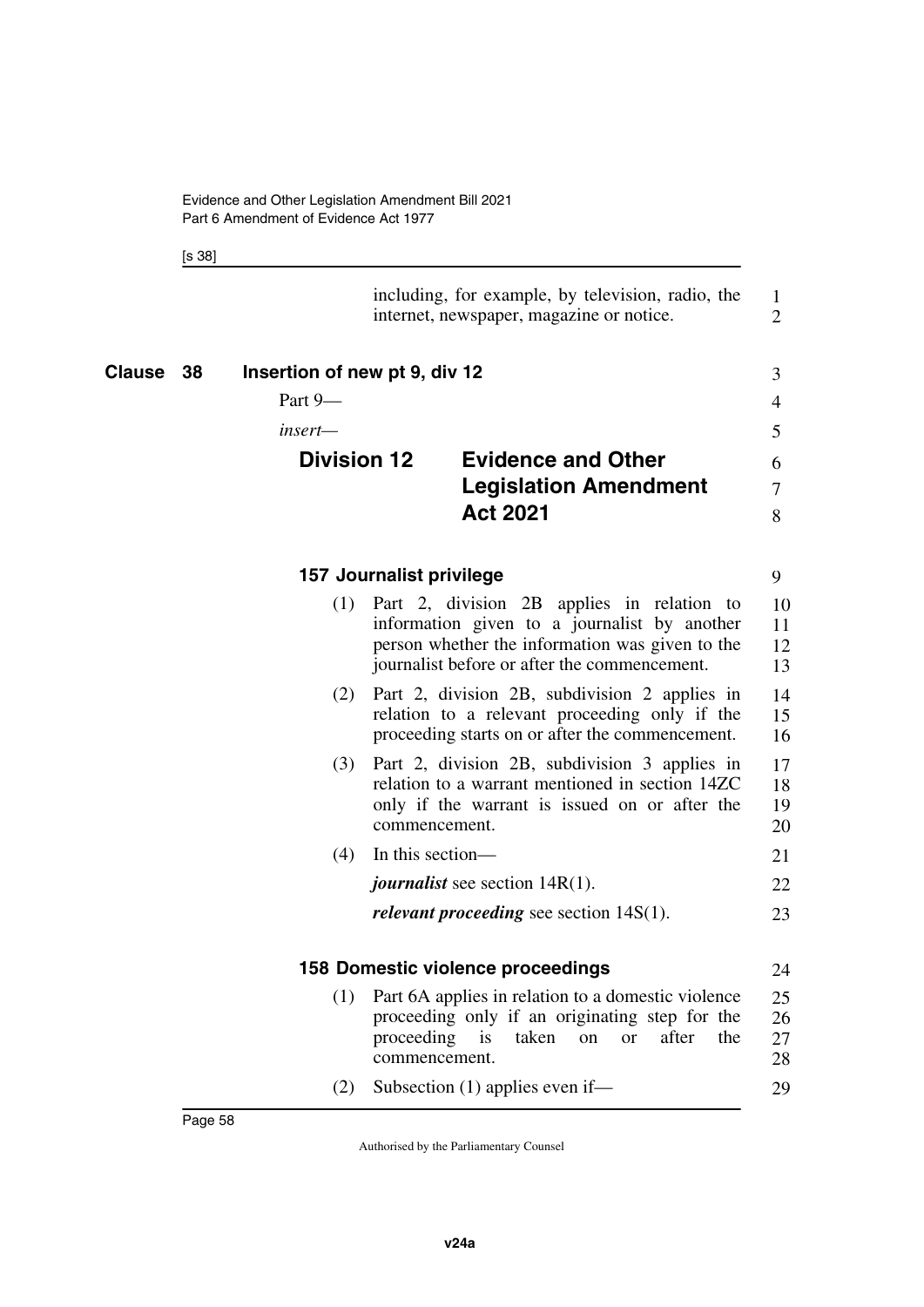|              |     |             |     | (a) the act or omission constituting the domestic<br>violence offence the subject of the domestic<br>violence proceeding happened before the<br>commencement; or | 1<br>$\overline{2}$<br>3<br>4 |
|--------------|-----|-------------|-----|------------------------------------------------------------------------------------------------------------------------------------------------------------------|-------------------------------|
|              |     |             | (b) | a recorded statement that may be admitted<br>in the proceeding was made before the<br>commencement.                                                              | 5<br>6<br>7                   |
|              |     | (3)         |     | In this section—                                                                                                                                                 | 8                             |
|              |     |             |     | <i>originating step</i> , for a domestic<br>violence<br>proceeding, means—                                                                                       | 9<br>10                       |
|              |     |             |     | (a) the arrest of the defendant in the proceeding;<br><b>or</b>                                                                                                  | 11<br>12                      |
|              |     |             | (b) | the making of a complaint under the <i>Justices</i><br>Act 1886, section 42 in relation to the<br>defendant in the proceeding; or                                | 13<br>14<br>15                |
|              |     |             | (c) | the serving of a notice to appear on the<br>defendant in the proceeding under the Police<br>Powers and Responsibilities Act 2000,<br>section 382.                | 16<br>17<br>18<br>19          |
| Clause<br>39 |     |             |     | <b>Amendment of sch 3 (Dictionary)</b>                                                                                                                           | 20                            |
|              | (1) | Schedule 3- |     |                                                                                                                                                                  | 21                            |
|              |     | insert-     |     |                                                                                                                                                                  | 22                            |
|              |     |             |     | <b>Australian lawyer</b> see the <i>Legal Profession Act</i><br>2007, section 5(1).                                                                              | 23<br>24                      |
|              |     |             |     | <b><i>authorised officer</i></b> , for part 2, division 2B, see<br>section 14ZC.                                                                                 | 25<br>26                      |
|              |     |             |     | civil proceeding arising from the commission of<br><i>a relevant offence</i> , for part 2, division 4A, see<br>section 21AC.                                     | 27<br>28<br>29                |
|              |     |             |     | <i>complainant</i> , for part 6A, see section 103A.                                                                                                              | 30                            |
|              |     |             |     | <i>disclosure requirement</i> , for part 2, division 2B,<br>see section 14T.                                                                                     | 31<br>32                      |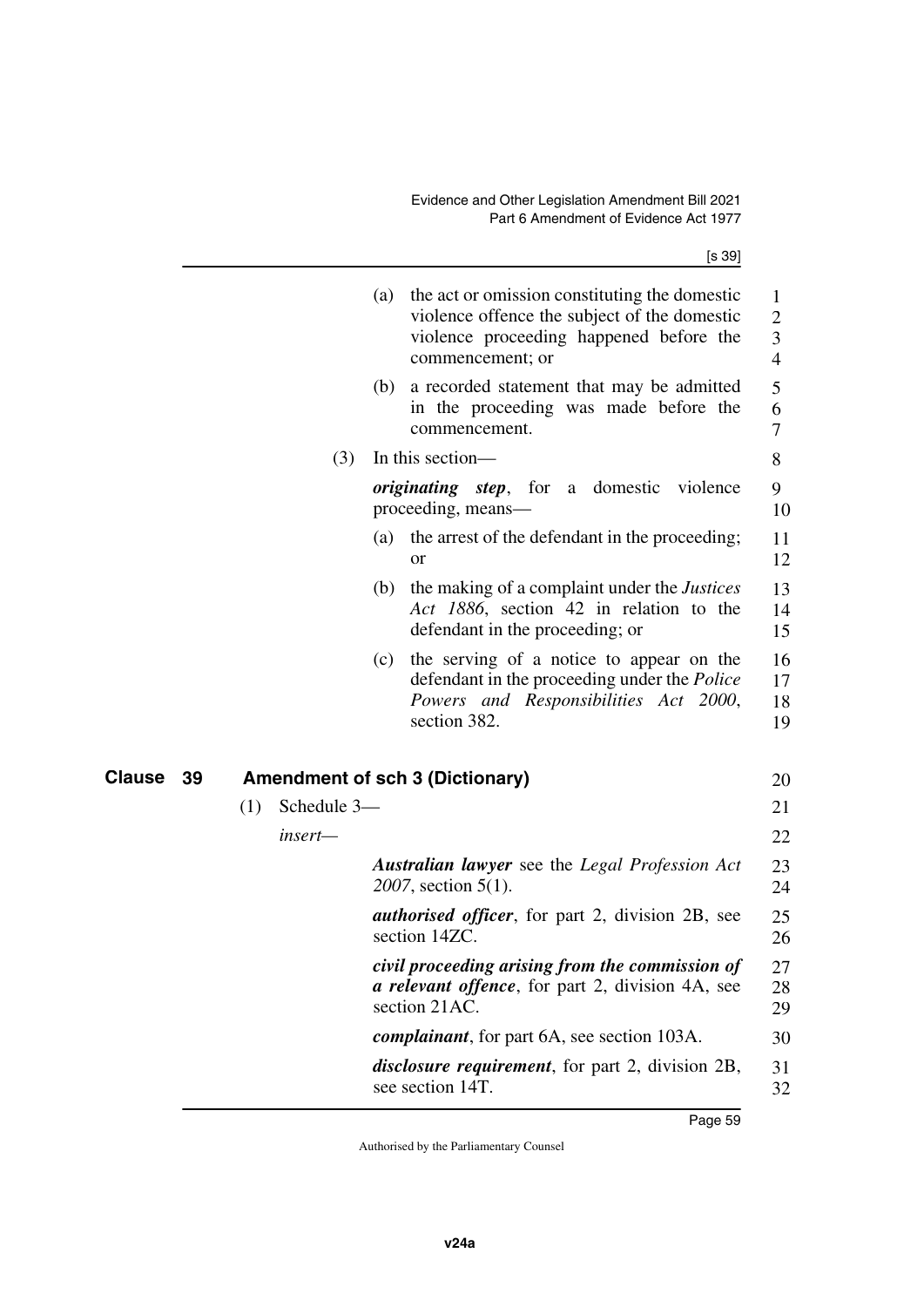[s 39]

| <i>domestic violence offence see section 103B.</i>                                   | 1              |
|--------------------------------------------------------------------------------------|----------------|
|                                                                                      |                |
| <i>domestic violence proceeding</i> see section 103C.                                | $\overline{2}$ |
| <i>employment-screening Act</i> means—                                               | 3              |
| the Disability Services Act 2006; or<br>(a)                                          | $\overline{4}$ |
| (b)<br>Working with<br>Children<br>the<br>(Risk)                                     | 5              |
| Management and Screening) Act 2000.                                                  | 6              |
| <i>employment-screening applicant</i> , in relation to a                             | 7              |
| section 93A transcript or a transcript of a recorded                                 | 8              |
| statement, means a person-                                                           | 9              |
| who allegedly committed the<br>(a)<br>alleged                                        | 10             |
| offence to which the transcript relates; and                                         | 11             |
| whom an employment-screening<br>(b)<br>about                                         | 12             |
| decision has been, or is proposed to be,<br>made.                                    | 13<br>14       |
| employment-screening decision means-                                                 |                |
|                                                                                      | 15             |
| a decision under the Disability Services Act<br>(a)<br>2006 about-                   | 16<br>17       |
|                                                                                      |                |
| (i)<br>whether a<br>clearance<br>exclusion<br>or<br>should be issued to a person; or | 18<br>19       |
| whether a clearance or exclusion issued<br>(ii)                                      | 20             |
| to a person should be cancelled; or                                                  | 21             |
| an employment-screening decision under<br>(b)                                        | 22             |
| Working with<br>Children<br>(Risk)<br>the                                            | 23             |
| Management and Screening) Act 2000; or                                               | 24             |
| decision on a review of a decision<br>(c)<br>a -                                     | 25             |
| mentioned in paragraph (a) or $(b)$ ; or                                             | 26             |
| a decision on a review of, or appeal against,<br>(d)                                 | 27             |
| a decision mentioned in paragraph (c).                                               | 28             |
| <i>informant</i> , for part 2, division 2B, see section                              | 29             |
| $14Q(1)(a)$ .                                                                        | 30             |
| <i>journalist</i> , for part 2, division 2B, see section                             | 31             |
| $14R(1)$ .                                                                           | 32             |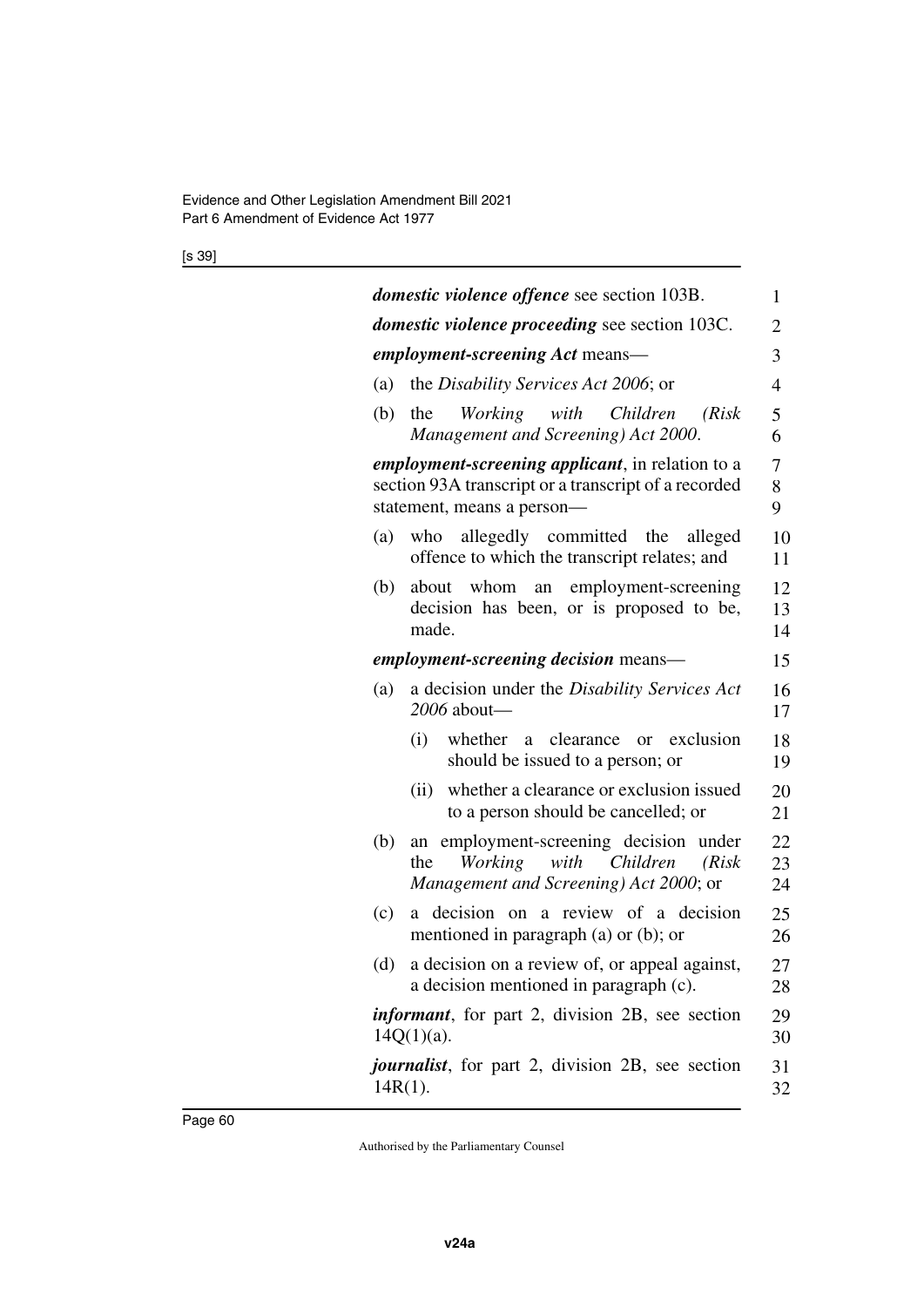| jurisdiction, for part 2, division 5, see section<br>21C.                                                                                                                | $\mathbf{1}$<br>$\overline{2}$ |
|--------------------------------------------------------------------------------------------------------------------------------------------------------------------------|--------------------------------|
| news medium, for part 2, division 2B, see section<br>14T.                                                                                                                | 3<br>$\overline{4}$            |
| <i>parentage order relationship</i> , for part 2, division<br>4A, see section 21AC.                                                                                      | 5<br>6                         |
| <i>prescribed relationship</i> , between a child who is a<br>witness in a proceeding and a defendant in the<br>proceeding, for part 2, division 4A, see section<br>21AC. | 7<br>8<br>9<br>10              |
| <i>provided information</i> , for part 2, division 2B, see<br>section $14Q(1)(a)$ .                                                                                      | 11<br>12                       |
| <i>recorded statement</i> see section 103A.                                                                                                                              | 13                             |
| <i>relevant person</i> , for a journalist, for part 2,<br>division 2B, see section 14T.                                                                                  | 14<br>15                       |
| section 93A criminal statement-                                                                                                                                          | 16                             |
| (a)<br>means a statement-                                                                                                                                                | 17                             |
| made to a person investigating<br>(i)<br>an<br>alleged offence; and                                                                                                      | 18<br>19                       |
| given in, or in anticipation of,<br>(ii)<br>a<br>criminal proceeding about the alleged<br>offence; and                                                                   | 20<br>21<br>22                 |
| (iii) that is potentially admissible under<br>section 93A; and                                                                                                           | 23<br>24                       |
| includes a copy of a statement mentioned in<br>(b)<br>paragraph (a), other than a copy-                                                                                  | 25<br>26                       |
| (i)<br>to the extent it is a transcript mentioned<br>in section $4(a)$ or (c); and                                                                                       | 27<br>28                       |
| that is part of a record, or a transcript of<br>(ii)<br>a record, of a legal proceeding under<br>the Recording of Evidence Act 1962.                                     | 29<br>30<br>31                 |
| section 93A transcript-                                                                                                                                                  | 32                             |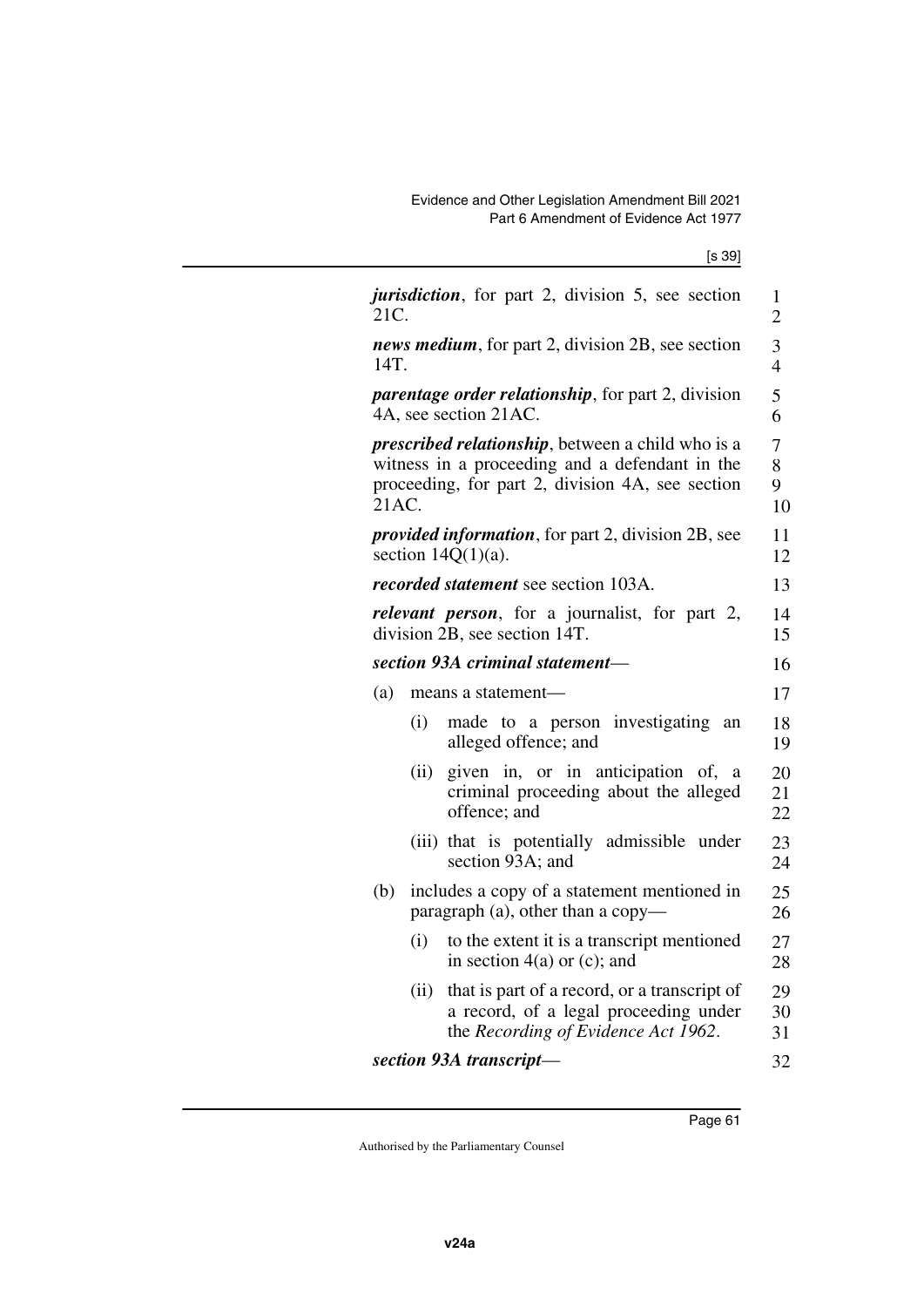[s 40]

|        |     |                                           | (a)  |      | means a transcript of a section 93A criminal<br>statement; and                                                                                                                                   | $\mathbf{1}$<br>2    |
|--------|-----|-------------------------------------------|------|------|--------------------------------------------------------------------------------------------------------------------------------------------------------------------------------------------------|----------------------|
|        |     |                                           | (b)  |      | includes, if the context permits—                                                                                                                                                                | 3                    |
|        |     |                                           |      | (i)  | a copy of a transcript of a section 93A<br>criminal statement; and                                                                                                                               | 4<br>5               |
|        |     |                                           |      | (ii) | a summary or copy of a summary of a<br>transcript of a section 93A criminal<br>statement.                                                                                                        | 6<br>7<br>8          |
|        |     |                                           |      |      | step relationship, for part 2, division 4A, see<br>section 21AC.                                                                                                                                 | 9<br>10              |
|        | (2) |                                           |      |      | Schedule 3, definition <i>lawfully edited copy</i> —                                                                                                                                             | 11                   |
|        |     | insert-                                   |      |      |                                                                                                                                                                                                  | 12                   |
|        |     |                                           | (c)  | of   | recorded<br>statement<br>under<br><sub>a</sub><br>part<br>copy<br>of the<br>6A—means<br>recorded<br>a<br>statement that has been edited or otherwise<br>altered in compliance with section 1030. | 13<br>14<br>15<br>16 |
|        | (3) | $(a)$ —                                   |      |      | Schedule 3, definition relevant proceeding, before paragraph                                                                                                                                     | 17<br>18             |
|        |     | insert-                                   |      |      |                                                                                                                                                                                                  | 19                   |
|        |     |                                           |      | or   | (aa) for part 2, division $2B$ —see section $14S(1)$ ;                                                                                                                                           | 20<br>21             |
|        | (4) | $(b)$ —                                   |      |      | Schedule 3, definition relevant proceeding, paragraphs (aa) to                                                                                                                                   | 22<br>23             |
|        |     | <i>renumber</i> as paragraphs (a) to (c). |      |      |                                                                                                                                                                                                  | 24                   |
| Part 7 |     |                                           |      |      | <b>Amendment of Justices Act</b>                                                                                                                                                                 | 25                   |
|        |     |                                           | 1886 |      |                                                                                                                                                                                                  | 26                   |
| 40     |     | <b>Act amended</b>                        |      |      |                                                                                                                                                                                                  | 27                   |
|        |     |                                           |      |      | This part amends the <i>Justices Act 1886</i> .                                                                                                                                                  | 28                   |

**Clause** 40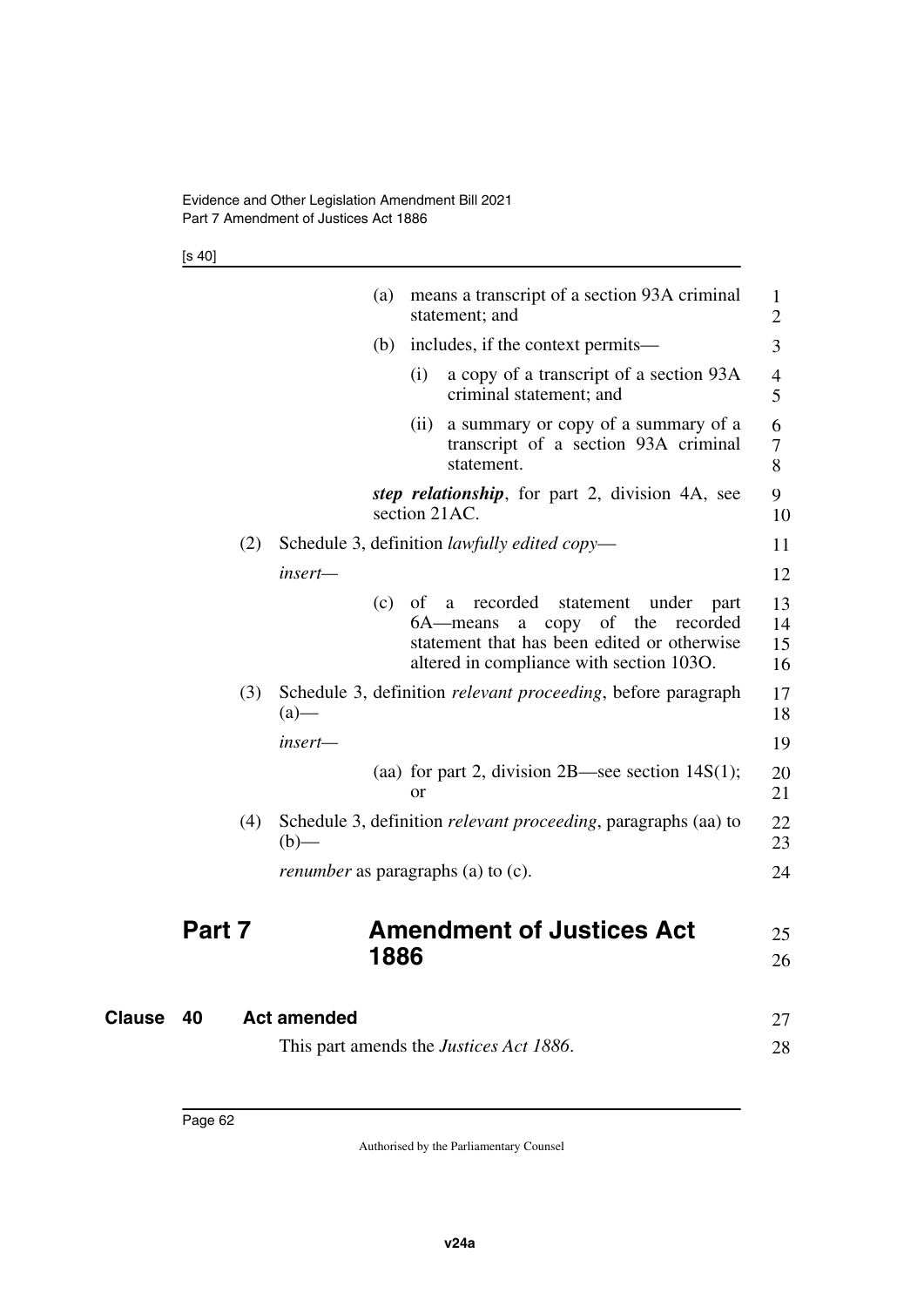## Evidence and Other Legislation Amendment Bill 2021 Part 8 Amendment of Magistrates Act 1991

|               |        |     |                                                                                        | [s 41]         |
|---------------|--------|-----|----------------------------------------------------------------------------------------|----------------|
|               |        |     | $Note-$                                                                                | 1              |
|               |        |     | See also the amendments in schedule 1.                                                 | $\overline{2}$ |
| <b>Clause</b> | 41     |     | Amendment of s 83A (Direction hearing)                                                 | 3              |
|               |        |     | Section $83A(5)$ —                                                                     | 4              |
|               |        |     | insert-                                                                                | 5              |
|               |        |     | (i)<br>matters relating to the <i>Evidence Act 1977</i> ,<br>part 6A.                  | 6<br>7         |
| Clause 42     |        |     | Amendment of s 154 (Copies of record)                                                  | 8              |
|               |        | (1) | Section 154(3)(b), 'section $93AA'$ —                                                  | 9              |
|               |        |     | omit, insert-                                                                          | 10             |
|               |        |     | schedule 3                                                                             | 11             |
|               |        | (2) | Section $154(3)$ —                                                                     | 12             |
|               |        |     | insert-                                                                                | 13             |
|               |        |     | a recorded statement as defined under the<br>(d)<br>Evidence Act 1977, section 103A.   | 14<br>15       |
|               | Part 8 |     | <b>Amendment of Magistrates Act</b>                                                    | 16             |
|               |        |     | 1991                                                                                   | 17             |
| <b>Clause</b> | - 43   |     | <b>Act amended</b>                                                                     | 18             |
|               |        |     | This part amends the <i>Magistrates Act 1991</i> .                                     | 19             |
| <b>Clause</b> | 44     |     | Amendment of s 21 (Transfer policy)                                                    | 20             |
|               |        |     | Section 21(6), definition <i>regional Queensland</i> , ', Redcliffe<br>and Toowoomba'- | 21<br>22       |
|               |        |     | omit, insert-                                                                          | 23             |
|               |        |     | and Redcliffe                                                                          | 24             |
|               |        |     |                                                                                        |                |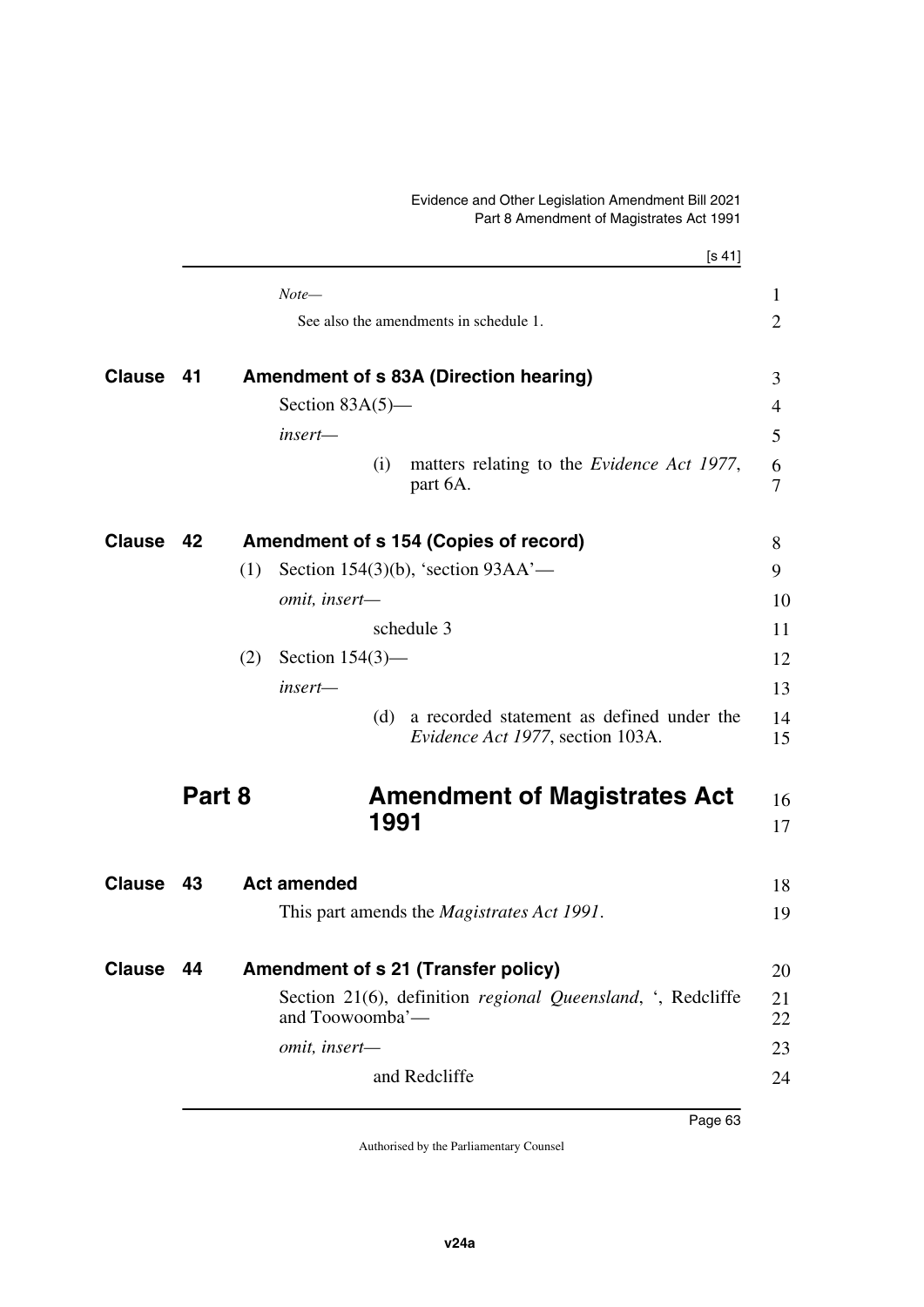Evidence and Other Legislation Amendment Bill 2021 Part 9 Amendment of Working with Children (Risk Management and Screening) Act 2000

[s 45]

| <b>Clause</b> | 45     | Insertion of new pt 10, div 10 |                                                                    |                                                                                                                                                                                            |                                                        | $\mathbf{1}$                           |
|---------------|--------|--------------------------------|--------------------------------------------------------------------|--------------------------------------------------------------------------------------------------------------------------------------------------------------------------------------------|--------------------------------------------------------|----------------------------------------|
|               |        | Part 10-                       |                                                                    |                                                                                                                                                                                            |                                                        | $\overline{2}$                         |
|               |        | insert—                        |                                                                    |                                                                                                                                                                                            |                                                        | $\overline{3}$                         |
|               |        | <b>Division 10</b>             |                                                                    | <b>Transitional provision for</b><br><b>Evidence and Other</b>                                                                                                                             |                                                        | $\overline{4}$<br>5                    |
|               |        |                                |                                                                    | <b>Legislation Amendment</b><br><b>Act 2021</b>                                                                                                                                            |                                                        | 6<br>$\overline{7}$                    |
|               |        |                                | commencement                                                       | 73 Prescribed regional experience before                                                                                                                                                   |                                                        | 8<br>9                                 |
|               |        |                                | For section<br>commencement<br>constituted<br>regional Queensland. | 21, each period before<br>Magistrates<br>a<br>Toowoomba Magistrates Court district is taken to<br>be a period during which the magistrate<br>constituted a Magistrates Court at a place in | the<br>during which a magistrate<br>Court<br>in<br>the | 10<br>11<br>12<br>13<br>14<br>15<br>16 |
|               | Part 9 |                                |                                                                    | <b>Amendment of Working with</b><br><b>Children (Risk Management</b><br>and Screening) Act 2000                                                                                            |                                                        | 17<br>18<br>19                         |
| <b>Clause</b> | 46     | <b>Act amended</b>             |                                                                    |                                                                                                                                                                                            |                                                        | 20                                     |
|               |        |                                |                                                                    | This part amends the Working with Children<br>Management and Screening) Act 2000.                                                                                                          | (Risk)                                                 | 21<br>22                               |
| <b>Clause</b> | 47     | commissioner for information)  |                                                                    | Amendment of s 311 (Chief executive may ask police                                                                                                                                         |                                                        | 23<br>24                               |
|               |        | Section $311(3)$ —             |                                                                    |                                                                                                                                                                                            |                                                        | 25                                     |
|               |        | insert—                        |                                                                    |                                                                                                                                                                                            |                                                        | 26                                     |
|               |        |                                |                                                                    |                                                                                                                                                                                            |                                                        |                                        |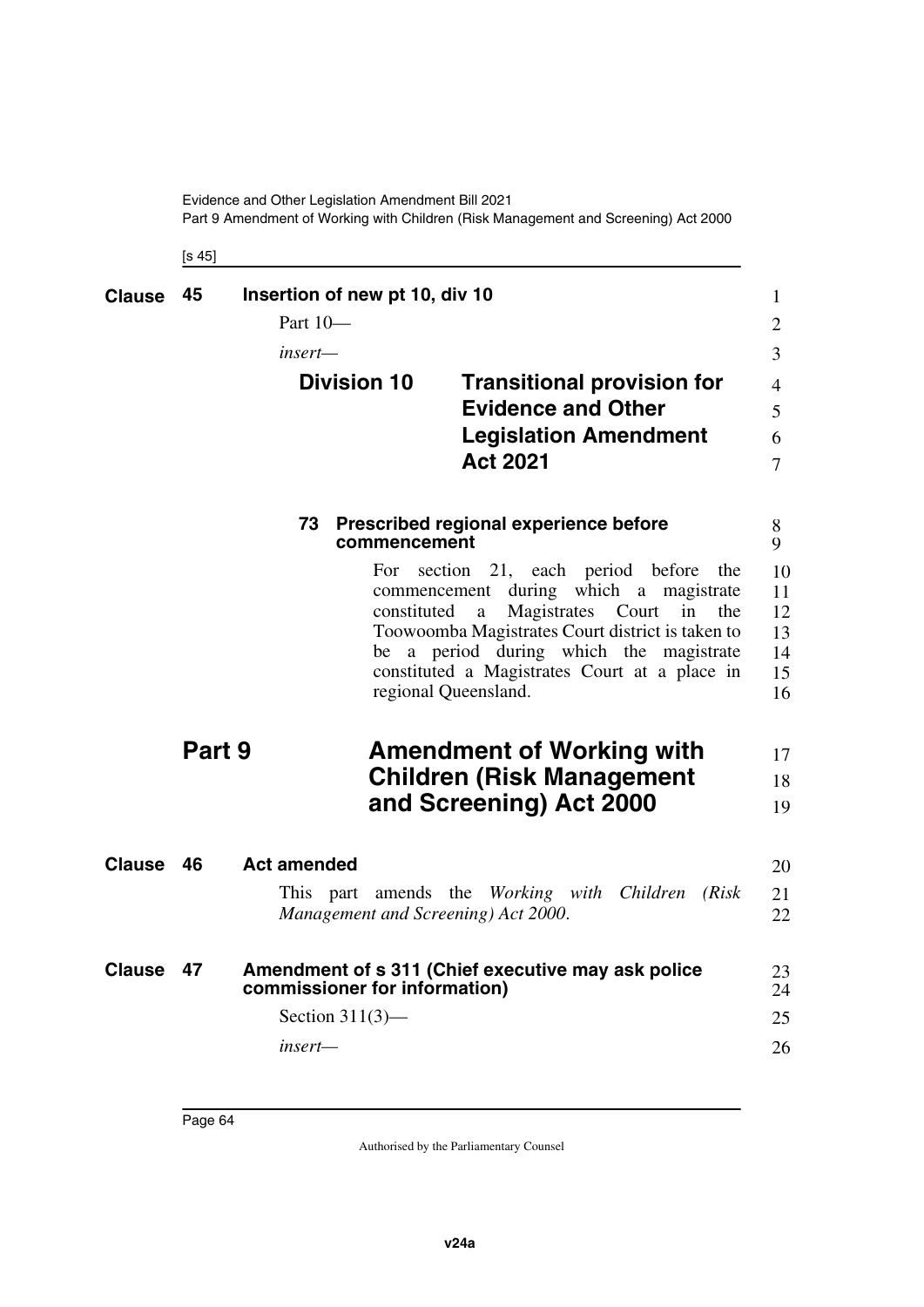|               |    | [s 48]                                                                                                                                                  |                                     |
|---------------|----|---------------------------------------------------------------------------------------------------------------------------------------------------------|-------------------------------------|
|               |    | a transcript of a recorded statement relating<br>(c)<br>to an offence mentioned in the police<br>information.                                           | $\mathbf{1}$<br>$\overline{2}$<br>3 |
| <b>Clause</b> | 48 | Amendment of s 318 (Obtaining information from director<br>of public prosecutions)                                                                      | 4<br>5                              |
|               |    | Section 318(9), definition <i>evidentiary material</i> , paragraph (d),<br>after '93A transcript'—                                                      | 6<br>7                              |
|               |    | insert—                                                                                                                                                 | 8                                   |
|               |    | and a transcript of a recorded statement                                                                                                                | 9                                   |
| <b>Clause</b> | 49 | Amendment of s 344 (Giving information to chief<br>executive (disability services))                                                                     | 10<br>11                            |
|               |    | Section $344(3)$ —<br>(1)                                                                                                                               | 12                                  |
|               |    | insert-                                                                                                                                                 | 13                                  |
|               |    | (ca) information related to police information<br>about a person including a section 93A<br>transcript and a transcript of a recorded<br>statement; and | 14<br>15<br>16<br>17                |
|               |    | (2)<br>Section $344(3)(ca)$ and $(d)$ —                                                                                                                 | 18                                  |
|               |    | <i>renumber</i> as section $344(3)(d)$ and (e).                                                                                                         | 19                                  |
| <b>Clause</b> | 50 | Amendment of s 384 (Confidentiality of protected<br>information)                                                                                        | 20<br>21                            |
|               |    | Section $384(4)(b)$ , before 'is'—                                                                                                                      | 22                                  |
|               |    | insert—                                                                                                                                                 | 23                                  |
|               |    | for protected information other than a section 93A<br>transcript or a transcript of a recorded statement—                                               | 24<br>25                            |
| <b>Clause</b> | 51 | <b>Amendment of sch 7 (Dictionary)</b>                                                                                                                  | 26                                  |
|               |    | Schedule 7-<br>(1)                                                                                                                                      | 27                                  |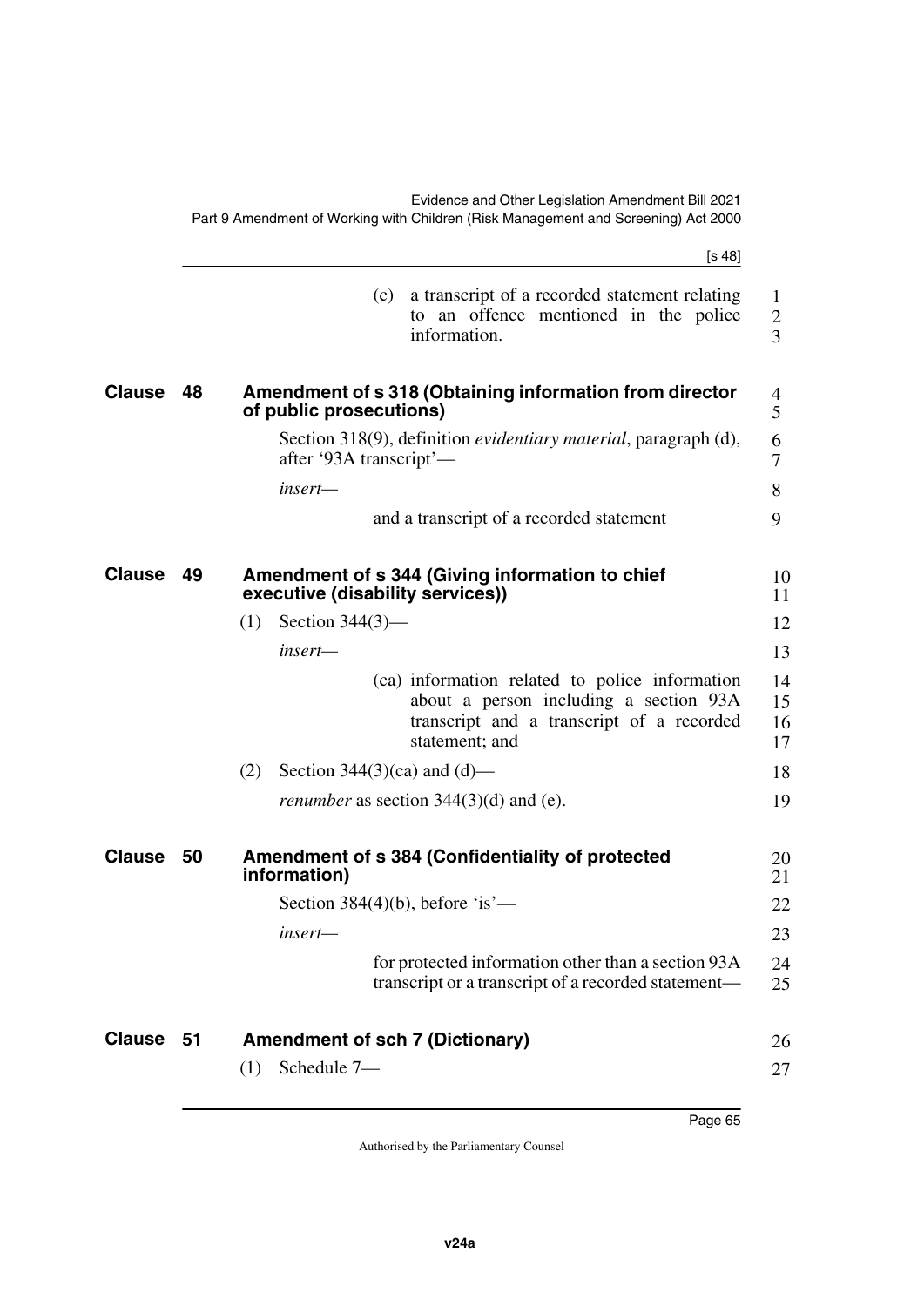[s 52]

|         | $insert-$                                                                           |        |
|---------|-------------------------------------------------------------------------------------|--------|
|         | <b>recorded statement</b> see the <i>Evidence Act 1977</i> ,<br>section 103A.       | 2<br>3 |
| (2)     | Schedule 7, definition <i>section</i> 93A <i>transcript</i> , 'section<br>$93AA'$ — | 4<br>5 |
|         | omit, insert-                                                                       | 6      |
|         | schedule 3                                                                          |        |
| Part 10 | <b>Acts amended</b>                                                                 | 8      |
| гΛ      | اممام مرمسم ملب                                                                     | $\sim$ |

| <b>Clause 52</b> | <b>Acts amended</b>                     |  |
|------------------|-----------------------------------------|--|
|                  | Schedule 1 amends the Acts it mentions. |  |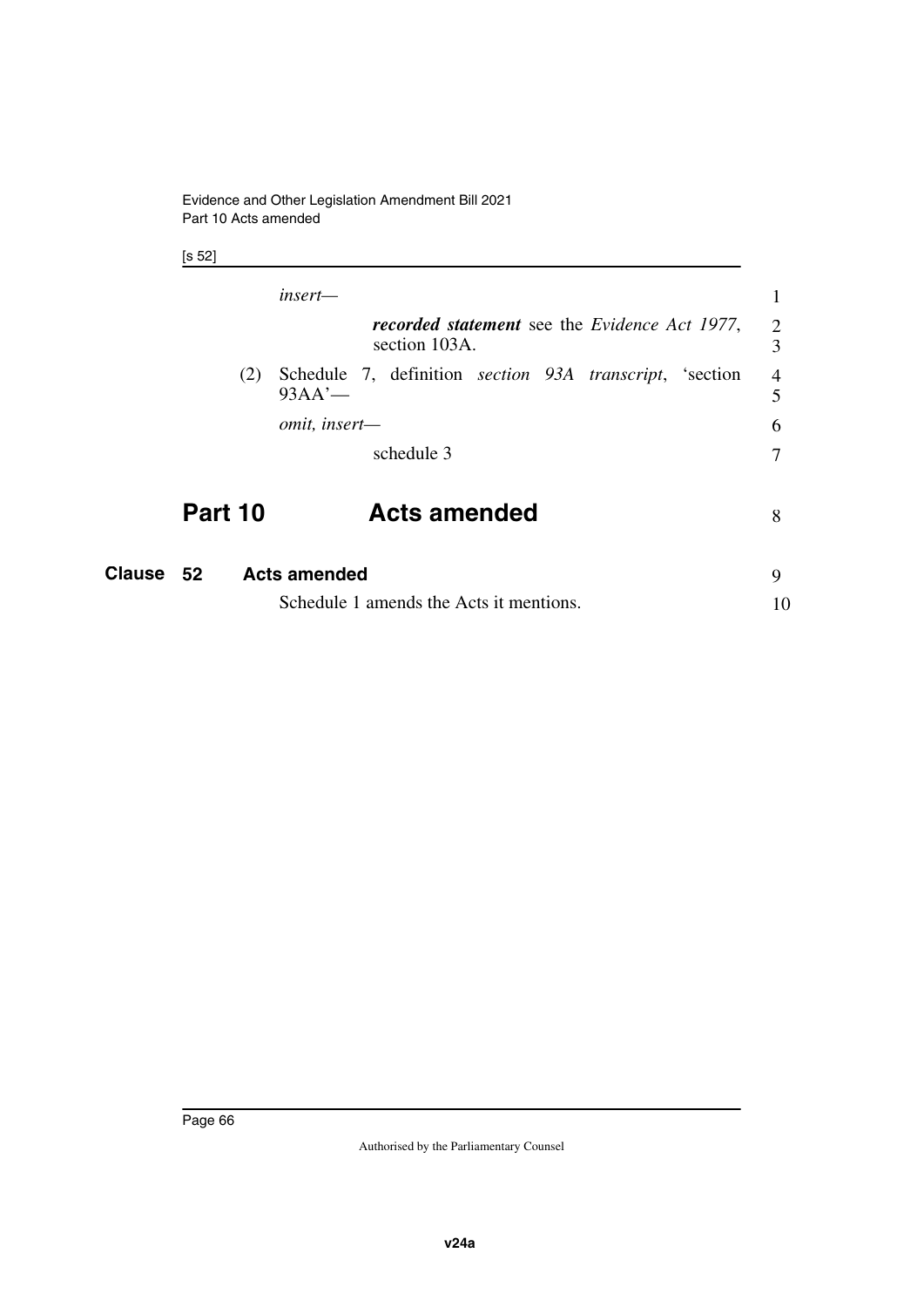|                   | Schedule 1                                                                                               |                     |
|-------------------|----------------------------------------------------------------------------------------------------------|---------------------|
| <b>Schedule 1</b> | <b>Acts amended</b>                                                                                      | 1                   |
|                   | section 52                                                                                               | 2                   |
| Part 1            | <b>Amendments commencing on</b><br>assent                                                                | 3<br>$\overline{4}$ |
|                   |                                                                                                          |                     |
|                   | <b>Domestic and Family Violence Protection Act 2012</b>                                                  | 5                   |
| 1                 | Section 27(a), '44(a)'-                                                                                  | 6                   |
|                   | omit, insert-                                                                                            | 7                   |
|                   | 44(1)(a)                                                                                                 | 8                   |
|                   | <b>Evidence Act 1977</b>                                                                                 | 9                   |
| 1                 | Section 21AZX(2) and (4), 'commissioner of the police<br>service'-                                       | 10<br>11            |
|                   | omit, insert-                                                                                            | 12                  |
|                   | police commissioner                                                                                      | 13                  |
| 2                 | Section 21C, definition chief executive officer, paragraph<br>(b), 'commissioner of the police service'- | 14<br>15            |
|                   | omit, insert-                                                                                            | 16                  |
|                   | police commissioner                                                                                      | 17                  |
|                   |                                                                                                          |                     |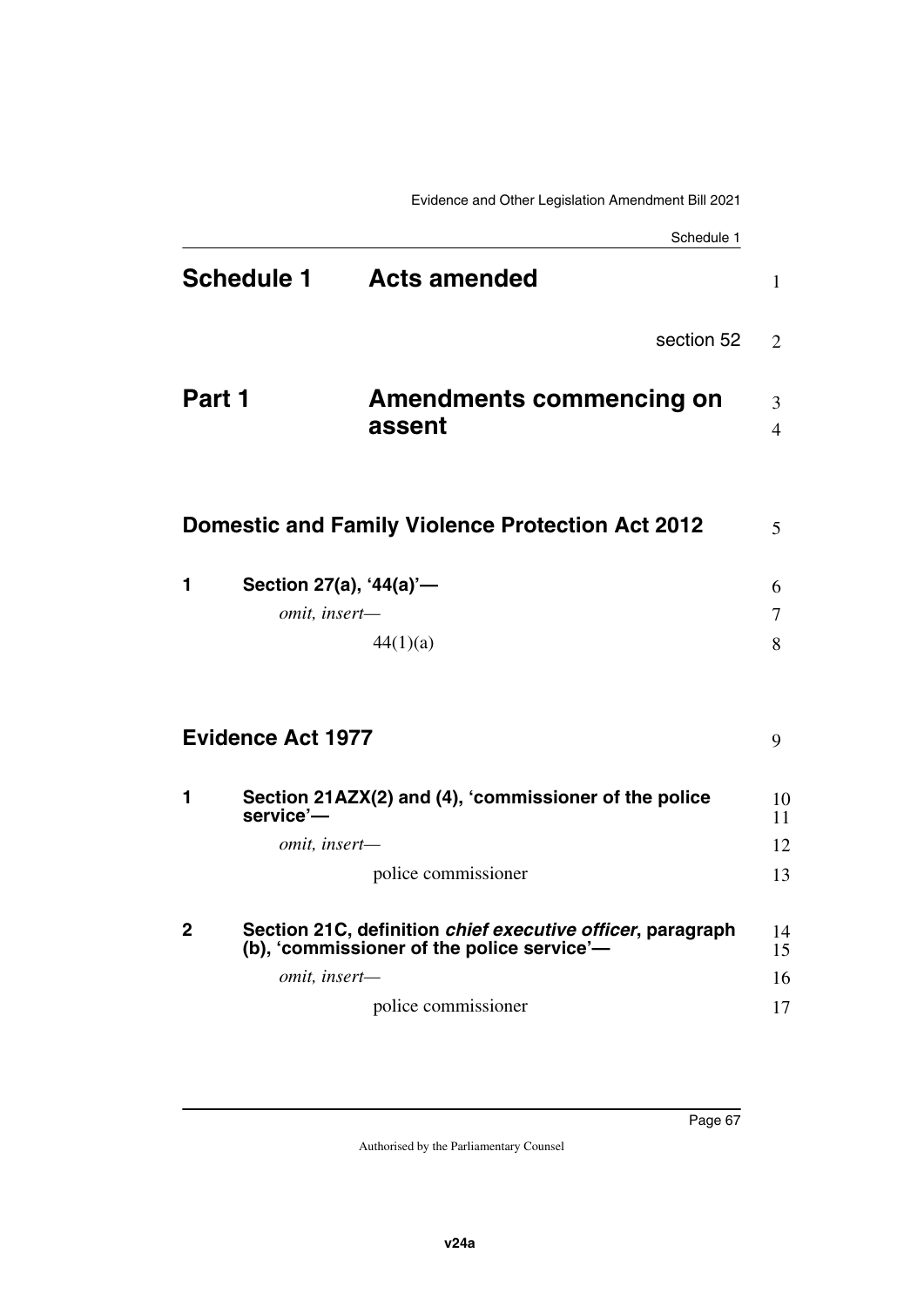Schedule 1

| 3  | Section 21KE(2), (4) and (5), 'commissioner of the police<br>service'-                                  | 1<br>$\overline{2}$ |
|----|---------------------------------------------------------------------------------------------------------|---------------------|
|    | omit, insert-                                                                                           | 3                   |
|    | police commissioner                                                                                     | $\overline{4}$      |
| 4  | Section 95A(14), definition responsible person,<br>paragraph (a), 'commissioner of the police service'- | 5<br>6              |
|    | omit, insert-                                                                                           | 7                   |
|    | police commissioner                                                                                     | 8                   |
| 5  | Section 115(4)(a)(ii), 'section 108,'-                                                                  | 9                   |
|    | omit, insert-                                                                                           | 10                  |
|    | section 108                                                                                             | 11                  |
| 6  | Section 133A(3), 'commissioner of the police service'-                                                  | 12                  |
|    | omit, insert-                                                                                           | 13                  |
|    | police commissioner                                                                                     | 14                  |
| 7  | Schedule 1, item 6-                                                                                     | 15                  |
|    | omit.                                                                                                   | 16                  |
| 8  | Schedule 1-                                                                                             | 17                  |
|    | insert—                                                                                                 | 18                  |
|    | 11A Police commissioner                                                                                 | 19                  |
| 9  | Schedule 1, items 7 to 11A-                                                                             | 20                  |
|    | <i>renumber</i> as schedule 1, items 6 to 11.                                                           | 21                  |
| 10 | Schedule 3-                                                                                             | 22                  |
|    | insert-                                                                                                 | 23                  |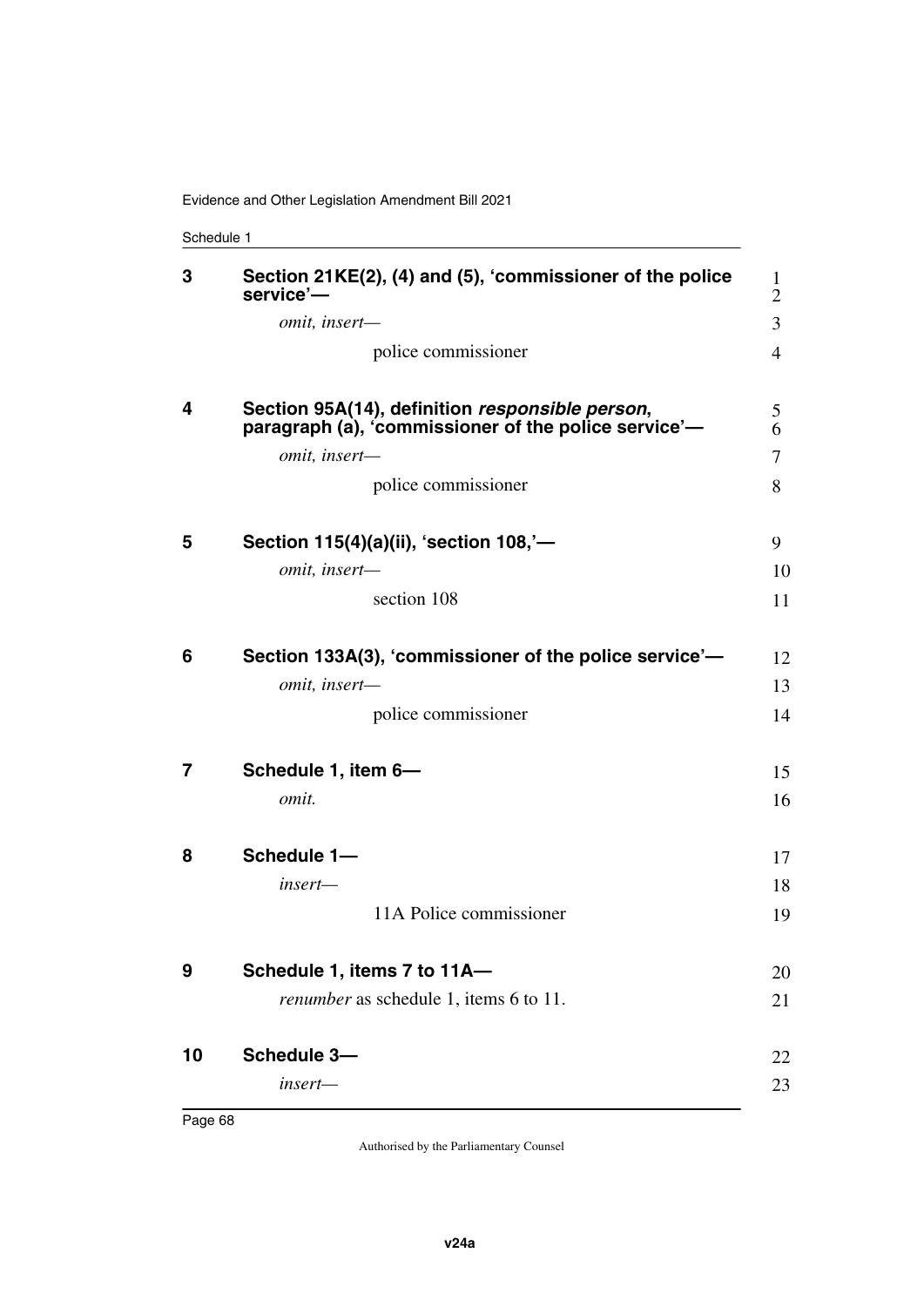|             | Schedule 1                                                                  |                                |
|-------------|-----------------------------------------------------------------------------|--------------------------------|
|             | <i>police commissioner</i> means the commissioner of<br>the police service. | $\mathbf{1}$<br>$\overline{2}$ |
|             | <b>Justices Act 1886</b>                                                    | 3                              |
| 1           | Section 65(2), 'Editor's note-'-                                            | 4                              |
|             | omit, insert-                                                               | 5                              |
|             | Note—                                                                       | 6                              |
| $\mathbf 2$ | Section 126(2), 'Editor's note-'-                                           | 7                              |
|             | omit, insert-                                                               | 8                              |
|             | Note—                                                                       | 9                              |
| 3           | Section 151(3), 'Editor's note-'-                                           | 10                             |
|             | omit, insert-                                                               | 11                             |
|             | Note—                                                                       | 12                             |
| Part 2      | <b>Amendments commencing by</b>                                             | 13                             |
|             | proclamation                                                                | 14                             |
|             |                                                                             |                                |
|             | <b>Domestic and Family Violence Protection Act 2012</b>                     | 15                             |
| 1           | Section 169O(4)(d), 'and 93AA'-                                             | 16                             |
|             | omit, insert-                                                               | 17                             |
|             | , 93AA and 103Q                                                             | 18                             |
|             |                                                                             |                                |